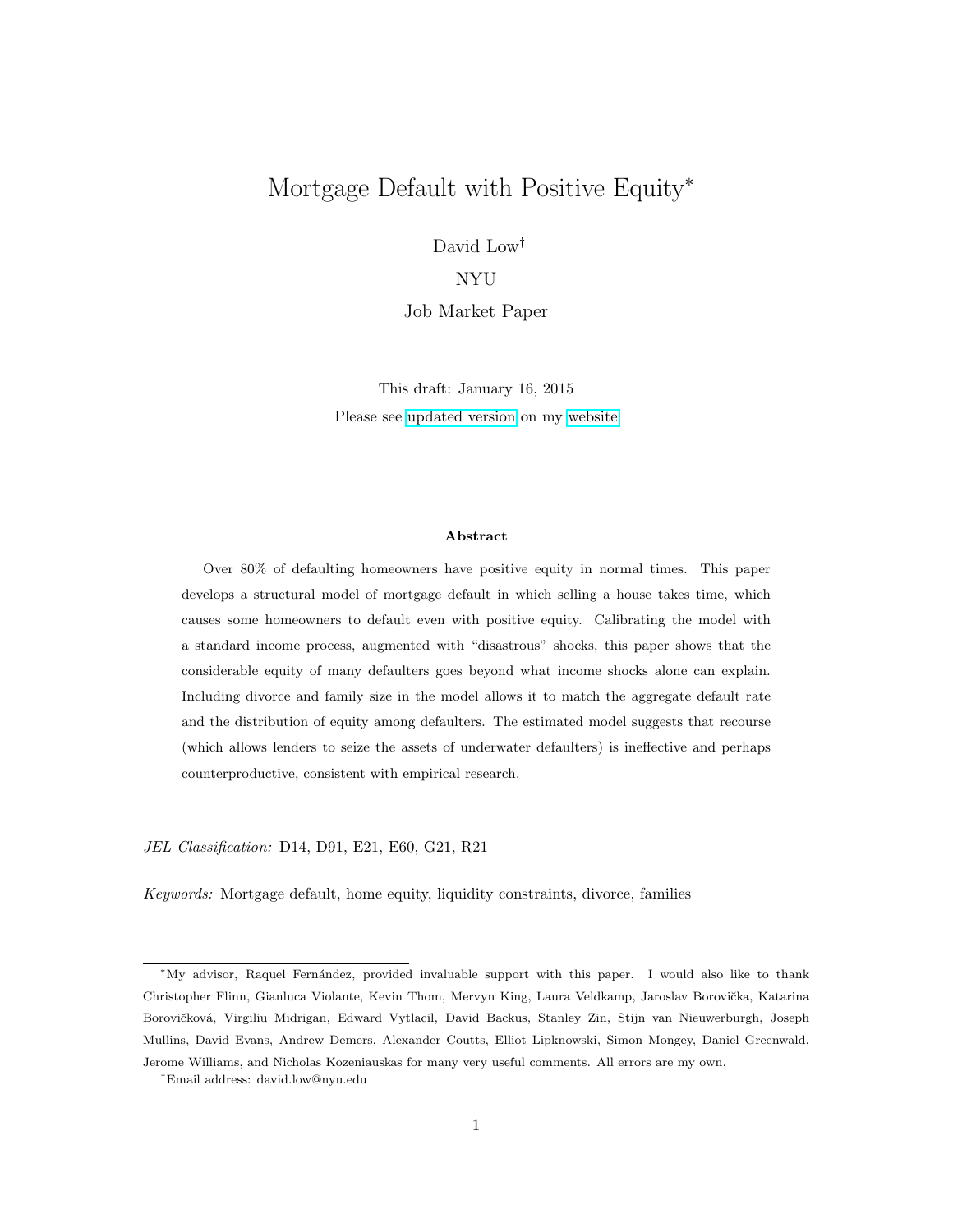## 1 Introduction

Why do homeowners default on mortgages? The literature offers two main answers: "strategic default" and "double trigger" default. "Strategic defaulters" walk away from a mortgage to maximize their wealth. A necessary (though perhaps not sufficient) condition for strategic default is that the home be worth less than the mortgage. In "double trigger" default, one trigger (e.g. unemployment) increases the value of liquidity while another trigger (e.g. a collapse in house prices) drives the homeowner underwater. Since the value of liquidity is high, the household chooses not to make its mortgage payments. Since it is underwater, the household prefers defaulting to selling the home. Hence, it defaults. Both paradigms of default predict that all defaulters are underwater, i.e. have Loan-to-Value ratios (LTVs) above 100.[1](#page-0-0)



<span id="page-1-0"></span>Figure 1: Distribution of Loan-to-Value Ratios of Defaulters and Mortgagors

As shown in Figure [1a,](#page-1-0) many defaulters are in fact abovewater. In normal times over 80% of defaulters have positive home equity.<sup>[2](#page-0-0)</sup> This is the result of two conflicting forces. The first, as noted by the "double trigger" literature, is that abovewater homeowners are less likely to default than underwater homeowners, in part because they may be able to sell their home to pay off their mortgage. The second force is that abovewater mortgagors outnumber underwater mortgagors, as evidenced by Figure [1b.](#page-1-0) In normal times, this second force is more powerful and abovewater defaulters outnumber underwater defaulters.

Notes: The Loan-to-Value Ratio is defined as 100 times the ratio of total mortgage debt outstanding to house value. Data are from<br>the 1998 & 2001 Survey of Consumer Finances (SCF). The literature standard is to count house

<sup>&</sup>lt;sup>1</sup>Some papers in this literature note that homeowners with very little equity may also default, since they could lose money by selling their home after paying broker fees and other transaction costs. Plausible estimates of selling costs range from 6 to 10% of the value of the house, e.g. [Bajari](#page-32-0) et al. [\(2013\)](#page-32-0). Transaction costs are important to account for, but alone they cannot explain the abovewater default in the data.

<sup>2</sup>By "normal times" I mean times before the recent mortgage crisis, or the boom in house prices and credit that preceded it. Even during the recent mortgage crisis — a focus of much of the default literature, though not of this paper — between one third and one half of foreclosed homeowners had positive equity. More details are available in the appendix.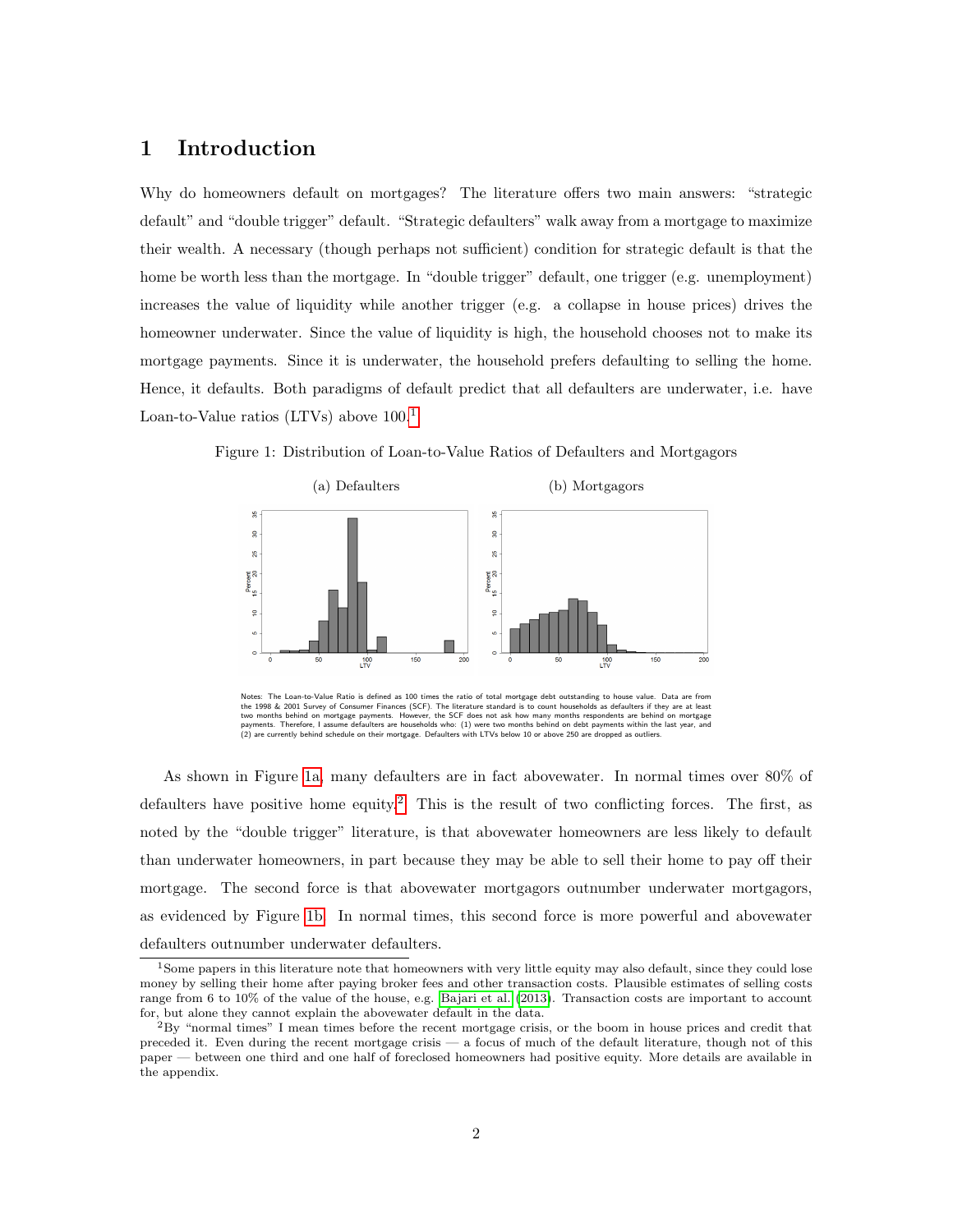It is well-established that negative shocks (such as unemployment) drive many defaults. The more home equity defaulters have, the more financially costly their decision to default is, and the more severe these shocks must be for default to be optimal. A back-of-the envelope calculation suggests that the median abovewater defaulter stands to lose more than  $22,000$ .<sup>[3](#page-0-0)</sup> By neglecting the equity of defaulters, the literature downplays the magnitude of the shocks inducing default, while overestimating the effectiveness of policies that target negative equity, such as lender recourse.

This paper posits that some homeowners may default even if they have positive equity, since selling a house takes time. Still, matching the extent of equity among defaulters in the data requires powerful shocks. A version of my model that only includes income and equity as causes of default significantly underpredicts the home equity of defaulters, and can only explain 62% of the defaults in the data. The full model includes two additional causes of default. First, it includes divorce, which is perhaps the shock most often mentioned by the empirical literature after unemployment. Second, the model accounts for family size, which is a critical source of heterogeneity in default risk across households. Divorce generates default with equity because it reduces the income and liquid assets of the household, and because it reduces the incentive to avoid foreclosure as some home equity belongs to the ex-spouse. Family size generates default with equity because larger families have "more mouths to feed", and are less willing to reduce consumption to make mortgage payments. With these ingredients, the full model matches both the aggregate default rate and the distribution of home equity among defaulters.

This paper starts by showing that divorce and family size are both strong empirical predictors of mortgage default using data from the Panel Surve of Income Dynamics (PSID). Exploiting the panel dimension of the PSID, I control for a rich set of borrower characteristics at loan origination to accurately estimate the effect of unemployment, negative equity, divorce, and family size on default probability. To account for potential endogeneity, I instrument for divorce with the amount of time a couple has been together. Empirically, divorce has a stronger effect on default risk than unemployment. Adding three individuals to a household increases default risk by more than negative equity does. Critically, divorce and family size are also powerful aggregate drivers of default.<sup>[4](#page-0-0)</sup> In the data, more foreclosures are associated with divorce than with negative equity.

Next the paper develops a lifecycle cash-in-advance model in which households are subject to income and marital status shocks, and family size evolves deterministically with marital status and age. Processes for income, marital status, and family size are calibrated outside the model to match

 $3$ This calculation assumes that the LTV distribution of defaulters is as given in Figure [1a.](#page-1-0) It also assumes that defaulters lose 25% of the value of their home (which Qi and [Yang](#page-36-0) [\(2009\)](#page-36-0) estimate the costs of foreclosure to be), or all their home equity, whichever is less.

<sup>&</sup>lt;sup>4</sup>There is an important distinction between individual and aggregate drivers of default. Many studies, including this one, show that negative equity increases the probability that a household defaults. But, in normal times, negative equity does not cause many defaults because few homeowners have negative equity.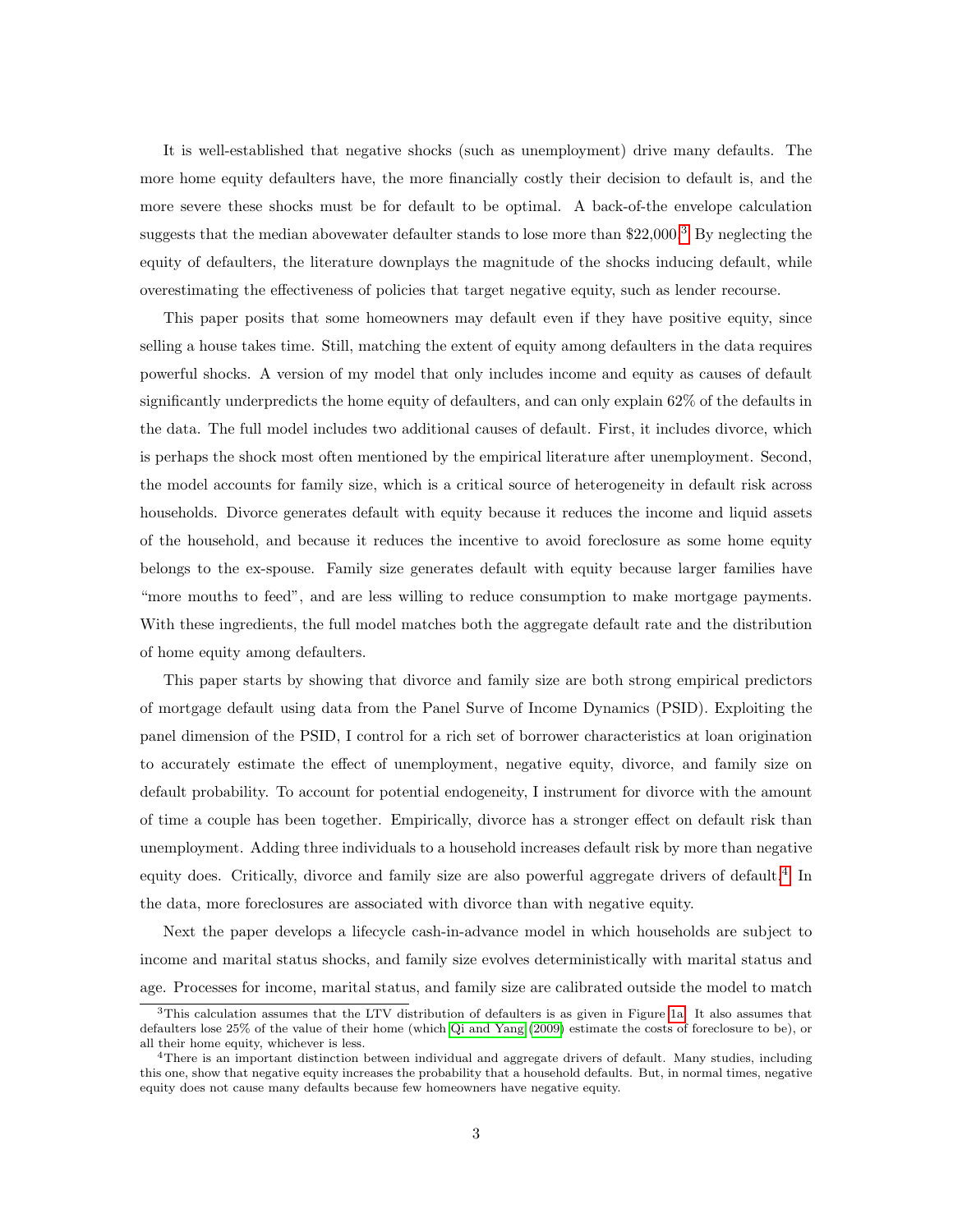the data. Renters allocate expenditures between consumption, rent, and liquid assets. Home buyers choose levels of consumption and liquid assets, along with the size of their new home and mortgage. Mortgages are priced endogenously by competitive, risk-neutral banks. Homeowners choose levels of consumption and liquid assets, and also make a discrete choice. They can pay their mortgage and stay in their home. They can also sell their home to extract equity, or default to avoid making mortgage payments. Liquidity-constrained homeowners may default even if they have positive equity, because house sales are not processed immediately.[5](#page-0-0)

I estimate this model using data from the Survey of Consumer Finances (SCF) and the PSID. The estimated model matches key targeted moments, including the aggregate default rate and the LTV distribution of defaulting homeowners. This distribution is very informative of the model parameters. As detailed later, it cleanly identifies both the elasticity of substitution between consumption and housing and the quantitative significance of family size. The model also matches key untargeted moments, including the proportion of defaulters undergoing divorce and the median LTV of mortgagors over the lifecycle. The model somewhat overpredicts the homeownership rate of single males.

The model generates valuable insights on lender recourse. This policy, which is intended to discourage default, allows lenders to seize the non-housing assets of defaulters to cover the difference between the outstanding mortgage balance and the value of the home. This difference is positive for underwater defaulters, so under recourse they may lose assets if they default.<sup>[6](#page-0-0)</sup> Several structural models find that recourse is effective at discouraging default, e.g. [Quintin](#page-36-1) [\(2012\)](#page-36-1), [Laufer](#page-35-0) [\(2013\)](#page-35-0), [Hatchondo](#page-34-0) et al. [\(2014\)](#page-34-0), Corbae and [Quintin](#page-32-1) [\(2014\)](#page-32-1), and Li et [al.](#page-35-1) [\(2014b\)](#page-35-1). This is primarily because, in these models, almost all defaulters are underwater.

One result of my model is that recourse is ineffective at discouraging default for two distinct reasons. First, abovewater defaulters are not subject to recourse, because their home is worth more than the outstanding mortgage balance. Second, abovewater defaulters have very few other assets to seize. If they had other assets, they would spend them instead of defaulting. Therefore recourse has no effect on abovewater homeowners, who make up the vast majority of defaulters. Recourse does discourage underwater homeowners from defaulting in the model; there are just very few of

 $5$ This timing assumption is intended to capture, in a simple way, informational asymmetries in the housing market that prevent homeowners from lowering the price of their house to increase the probability of sale. Specifically, potential buyers may infer that an underpriced home has an undisclosed flaw. [Guren](#page-34-1) [\(2014\)](#page-34-1) provides evidence that decreasing the list price of a home below market value only slightly increases its probability of sale.

 $6$ Recourse typically allowers lenders to recover the difference between the outstanding mortgage balance and the fair market value of the home, not the sale price of the home at a foreclosure sale. As Ghent and [Kudlyak](#page-34-2) [\(2011\)](#page-34-2) note, "the fair market value restriction is likely present because the lender is often the only bidder at the foreclosure sale... In the absence of such a restriction, the lender could profit from a foreclosure by placing an artificially low bid."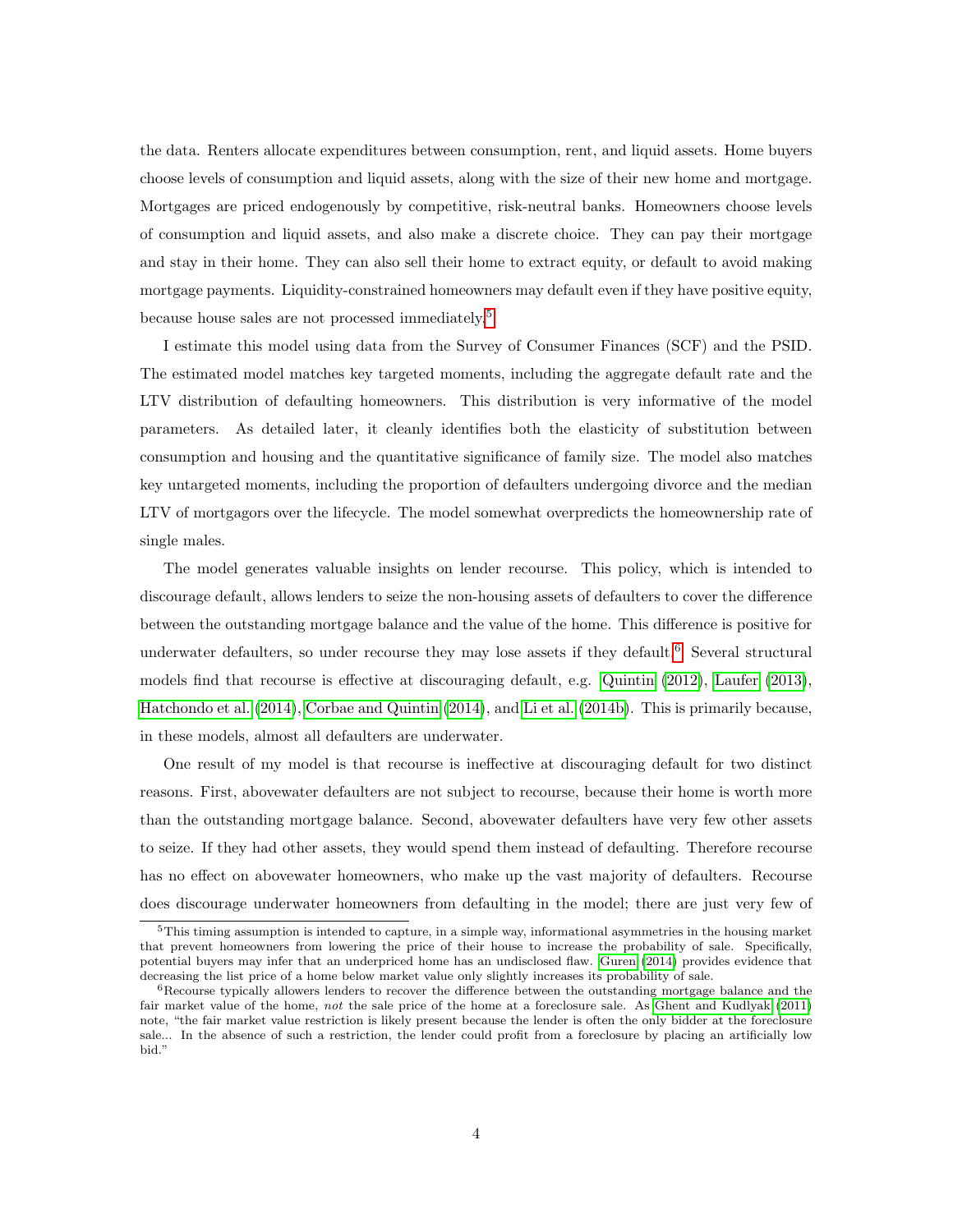them.[7](#page-0-0) This is consistent with the empirical evidence in Ghent and [Kudlyak](#page-34-2) [\(2011\)](#page-34-2), who find that — while recourse lowers the probability that an underwater homeowner defaults — it does not lower default rates generally, either in aggregate or conditional on loan and borrower characteristics.

A surprising implication of the model is that recourse actually encourages homeowners with small amounts of positive equity to default. Under recourse, an abovewater homeowner who does not default this period loses the opportunity to default costlessly if she becomes underwater after the house depreciates. For homeowners with little equity, this is an important concern, so recourse encourages them to default. This finding emphasizes that structural models of default intended for policy analysis should match the LTV distribution of defaulters. It also offers an explanation for the puzzling finding in Ghent and [Kudlyak](#page-34-2) [\(2011\)](#page-34-2) that, conditional on observable characteristics, borrowers in recourse states pay higher interest rates.

Finally, the model has implications of interest beyond the mortgage literature. In particular, it cleanly identifies the elasticity of substitution between consumption and housing, through a simple, intuitive, and entirely new mechanism.[8](#page-0-0) Homeowners (almost by definition) enjoy a high level of housing consumption. For high values of this elasticity, they can therefore tolerate large reductions in nonhousing expenditures without defaulting. However, the data requires that the model generate many homeowners that default with considerable equity at a large financial cost. This within-cell variation identifies a low value for this elasticity of .37 that is well in line with cross-sectional estimates.[9](#page-0-0)

There is an extensive literature on mortgage default. Papers on "strategic" default model default as a put option on a financial asset, e.g. [Kau](#page-35-2) et al. [\(1994\)](#page-35-2), [Mitman](#page-35-3) [\(2012\)](#page-35-3), [Jeske](#page-35-4) et al. [\(2013\)](#page-35-4), and Davis and [Quintin](#page-33-0) [\(2014\)](#page-33-0). Papers on "double trigger" default, in which a liquidity shock and negative equity together induce default, include [Deng](#page-33-1) et al. [\(2000\)](#page-33-1), [Foote](#page-33-2) et al. [\(2008\)](#page-33-2), [Haughwout](#page-34-3) and [Okah](#page-34-3) [\(2009\)](#page-34-3), [Gerardi](#page-34-4) et al. [\(2009\)](#page-34-4), [Elul](#page-33-3) et al. [\(2010\)](#page-33-3), Garriga and [Schlagenhauf](#page-33-4) [\(2010\)](#page-33-4), [Bhutta](#page-32-2) et [al.](#page-32-2) [\(2010\)](#page-32-2), [Foote](#page-33-5) et al. [\(2010\)](#page-33-5), [Quintin](#page-36-1) [\(2012\)](#page-36-1), [Chen](#page-32-3) et al. [\(2013\)](#page-32-3), [Gerardi](#page-33-6) et al. [\(2013\)](#page-33-6), [Guren](#page-34-5) and [McQuade](#page-34-5) [\(2013\)](#page-34-5), [Herkenhoff](#page-35-5) and Ohanian [\(2013\)](#page-35-5), [Khandani](#page-35-6) et al. [\(2013\)](#page-35-6), [Chen](#page-32-3) et al. [\(2013\)](#page-32-3), [Laufer](#page-35-0) [\(2013\)](#page-35-0), Corbae and [Quintin](#page-32-1) [\(2014\)](#page-32-1), [Hatchondo](#page-34-0) et al. [\(2014\)](#page-34-0), [Campbell](#page-32-4) and Cocco [\(2014\)](#page-32-4), Chatterjee and [Eyingungor](#page-32-5) [\(2014\)](#page-32-5), Li et [al.](#page-35-1) [\(2014b\)](#page-35-1), and [Schelkle](#page-36-2) [\(2014\)](#page-36-2). Individually, each of these

<sup>7</sup>Since the distribution of equity among homeowners before and during the mortgage crisis was very different than during normal times, my findings do not imply that recourse had no effect during the mortgage crisis.

<sup>&</sup>lt;sup>8</sup>Because of how I model family size in the utility function, in my model this elasticity should only be interpreted as the elasticity of substitution between housing and nonhousing expenditures for agents with high levels of expenditures. At lower levels of expenditures, the elasticity will be lower.

<sup>&</sup>lt;sup>9</sup>Many papers in macroeconomics and finance, e.g. [Piazzesi](#page-36-3) et al. [\(2007\)](#page-36-3), Davis and Ortalo-Magné [\(2011\)](#page-33-7), and Halket and [Vasudev](#page-34-6) [\(2014\)](#page-34-6), argue that this elasticity is close to 1 since aggregate expenditure shares on housing have generally been steady over time. These models typically ignore cross-sectional data. Studies that use cross-sectional data, e.g. [Hanushek](#page-34-7) and Quigley [\(1980\)](#page-34-7), Flavin and [Nakagawa](#page-33-8) [\(2008\)](#page-33-8), [Stokey](#page-36-4) [\(2009\)](#page-36-4), and Li et [al.](#page-35-7) [\(2014a\)](#page-35-7), estimate a low elasticity (between .15 and .65), because people spend more on housing in places where housing is expensive.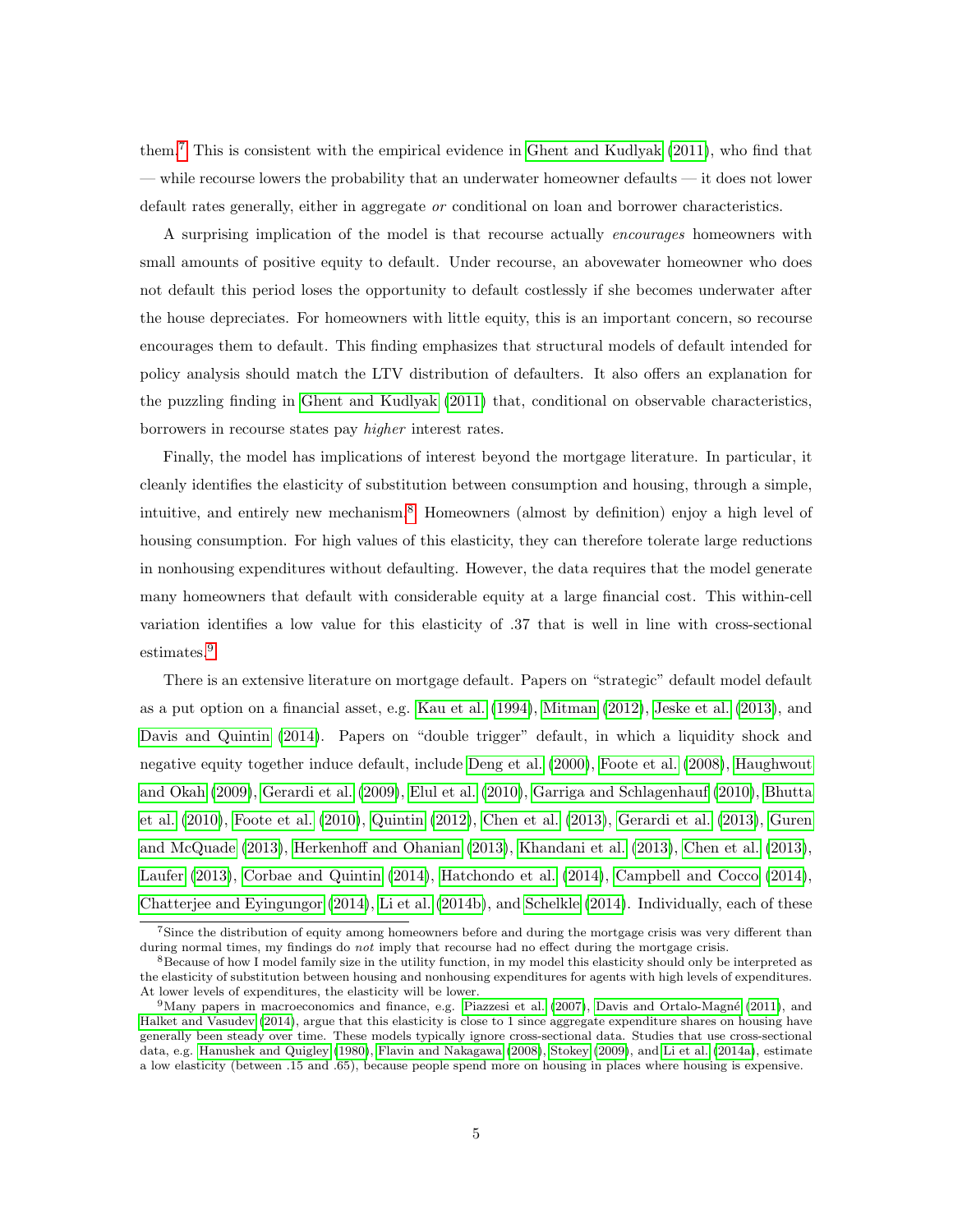papers provides valuable insights on the causes and consequences of mortgage default. As a whole, the literature overemphasizes the role of negative equity in mortgage default.

The rest of this paper proceeds as follows. Section [2](#page-5-0) presents new empirical evidence from the PSID that divorce and family size, along with unemployment and negative equity, are important predictors of mortgage default. Section [3](#page-10-0) constructs the structural model, which is estimated in Section [4.](#page-18-0) Section [5](#page-23-0) discusses results, and Section [6](#page-31-0) concludes. The appendix provides more information on the distribution of LTVs among defaulting homeowners.

#### <span id="page-5-0"></span>2 Mortgage Distress in the PSID

In this section I show that divorce and family size are powerful predictors of mortgage distress. In my baseline specification, unemployment of the household head increases the probability of mortgage distress by 25.9%, while divorce increases it by 42.2%. Households are 10.6% more likely to be distressed if they are underwater, while distress probability grows by 4.2% for each individual in the household. These estimates imply that an underwater household with two members, and an above water household with five, have similar distress probabilities.

Other papers study the effect of divorce on default. For example, [Deng](#page-33-1) et al. [\(2000\)](#page-33-1) find that divorce increases the probability of default by about four times as much as unemployment does. Their estimates of the effects of divorce and unemployment are both highly statistically significant, even though they proxy for them using regional divorce and unemployment rates, an approach that is subject to the attenuation bias discussed by [Gyourko](#page-34-8) and Tracy [\(2013\)](#page-34-8).

The only other paper I am aware of that examines the effect of divorce on default with individual-level data, [Gerardi](#page-33-6) et al. [\(2013\)](#page-33-6), finds that divorce has no significant effect on default. Though there are several major differences between their approach and mine, two are critical to my results.

First, the sample in [Gerardi](#page-33-6) et al. [\(2013\)](#page-33-6) consists of mortgagors in 2009. Unfortunately, this sample excludes households who had already lost their home to foreclosure. Foreclosure (especially completed foreclosure) is often considered the worst of all potential outcomes for a delinquent mortgage, so it is important to account for. I use the PSID's retrospective questions on foreclosure to include foreclosed homeowners in my sample. I also use the 2011 PSID to distinguish between delinquent mortgagors in 2009 who would not enter foreclosure, and those that would.

Second, [Gerardi](#page-33-6) et al. [\(2013\)](#page-33-6) consider divorce that occurs before default is measured, which I also find to have no significant effect on default risk. However, concurrent divorce (observed because of the PSID's panel dimension) is a powerful predictor of mortgage distress.[10](#page-0-0) These findings raise

 $10$ The much stronger estimated effect of concurrent divorce may be due to the (potentially contentious) division of assets that occurs during divorce, which is an important force in my model. It may also be due to a selection effect.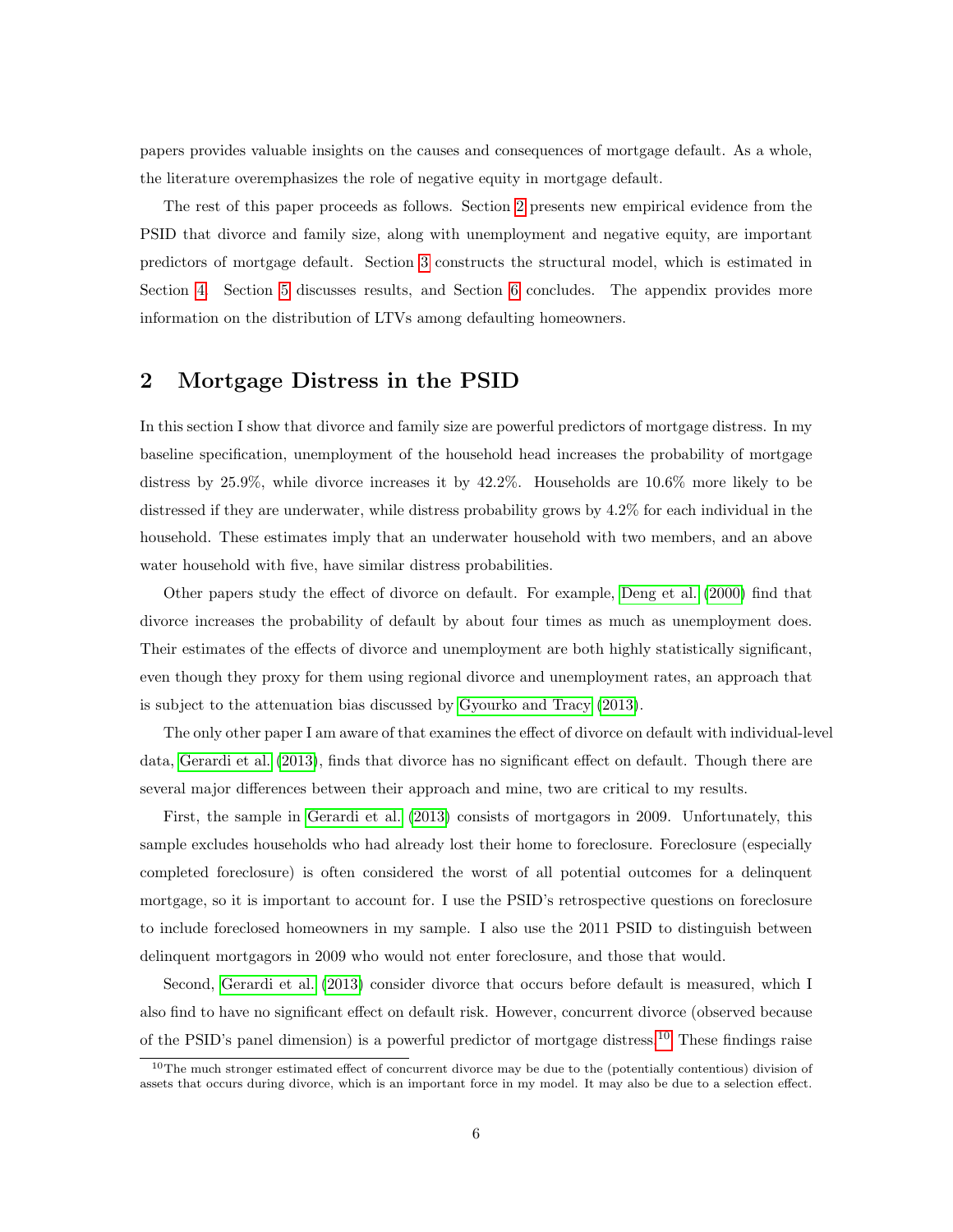serious concerns about the endogeneity of divorce, so I instrument for divorce with the number of years a couple has lived together. Instrumenting in this way has virtually no effect on the size or significance of my estimates.

To the best of my knowledge, this paper is the first to study family size as a predictor of default.

### 2.1 Data

Data come from the Panel Survey of Income Dynamics (PSID), a longitudinal survey that has followed families and their offshoots since 1968. The PSID's panel dimension and detailed demographic information make it an attractive dataset to study the determinants of mortgage default.

However, there are two major problems with the PSID. First, like many other datasets, the PSID only has data on mortgage default from the recent housing boom (when unemployment and negative equity were rare and mild) and subsequent mortgage crisis (when unemployment and negative equity were widespread and severe). How well results from this time period generalize to more normal times is an open question. Therefore estimates of the effects of unemployment and negative equity should be treated with caution, though there is less reason to be wary of the results for divorce and family size.

Second, PSID data from the mortgage crisis understates both mortgage delinquency rates and the right tail of the LTV distribution of defaulters. [Gerardi](#page-33-6) et al. [\(2013\)](#page-33-6) argue this may be because the PSID undersampled subprime borrowers. Since I am interested in studying default in "normal" times, this is not a major drawback for this paper.<sup>[11](#page-0-0)</sup> Researchers interested in the mortgage crisis or subprime lending, however, should keep this in mind.

The PSID was annual until 1997, and biannual after; the analysis in this paper uses all available PSID waves. The main sample of the PSID was designed to be nationally representative, but the Survey of Economic Opportunity (SEO) subsample oversamples low-income households. Since the PSID is a small survey, I include the SEO data in my analysis. This means the data is not nationally representative, so family-level weights provided by the PSID are used whenever necessary. These weights are intended to make the sample nationally representative within but not necessarily across years, so I weight all years equally.

I keep only data from households with heads between the ages of 21 and 67. To remove outliers, observations with total family income, wealth, or any category of expenditures in the bottom or top percentile are dropped. 3.96% of of the sample is dropped as outliers. Tax liabilities are estimated using the NBER's TAXSIM program, and subtracted from household income.

Households that undergo divorce without defaulting immediately may have particularly high income or liquid wealth that allow them to make their mortgage payments despite the divorce.

 $11$ See the appendix for more information on the distribution of LTVs among defaulters before and during the crisis.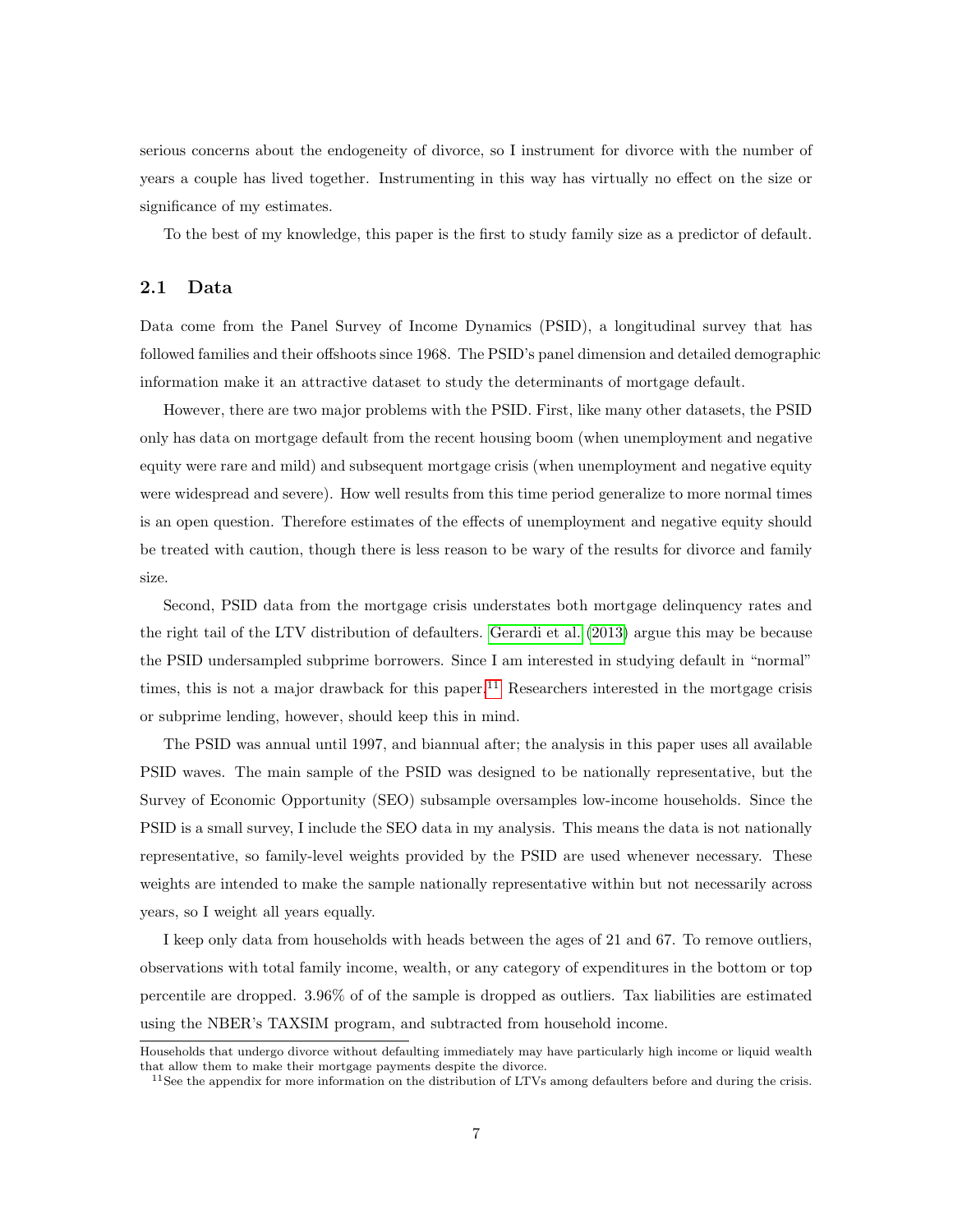The final sample consists of 2,827 families in 2009 that reported either: (i) currently having a mortgage, or (ii) having a home foreclosed since 2002. The PSID did not ask any questions about the performance of a mortgage until 2009. In 2009, they asked a series of questions on the current state of respondents' mortgages. They also asked, retrospectively, about foreclosures since 2002.

My dependent variable is based on these questions. Therefore I do not estimate the unconditional probability that a mortgage ends in default. Rather, I estimate the conditional probability that a mortgage is in one of several states by 2009, given that it lasted until at least 2002 and was not prepaid.

#### 2.2 Empirical Strategy

Exploiting the panel nature of the PSID, I control for "ex-ante" observables, like education, at the time the mortgage is originated. I also control for "ex-post" variables like unemployment, which are measured after the mortgage is originated and may be regarded as shocks. Controlling for "ex-ante" variables is critical, because other drivers of mortgage default may be correlated with ex-post variables; for example, underwater mortgagors may be less educated than the general population of mortgagors. Failing to control for education would therefore overstate the strength of negative equity as a default trigger. Indeed, in Section [5,](#page-23-0) I provide evidence that traditional estimates of the effect of equity on default are significantly biased, in part because they fail to adequately control for ex-ante household-level variables.

I estimate an ordered probit model to take advantage of the PSID's detailed questions on mortgage distress. The observed outcome variable,  $Y$ , is therefore an ordered categorical measure of mortgage distress, with values:

- 0. The household is not, and does not anticipate becoming, behind on mortgage payments.
- 1. The household is "somewhat" or "very" likely to fall behind on payments.
- 2. The household is one month behind in mortgage payments.
- 3. The household is two or more months behind in mortgage payments.
- 4. The household is in foreclosure, or will be by 2011.
- 5. The household has lost its home to foreclosure, or will before 2011.

<span id="page-7-0"></span>The ordered probit model I estimate is:

$$
Y^* = \beta_0 + \beta_{ante} X^{ante} + \beta_{post} X^{post} + \epsilon
$$
\n<sup>(1)</sup>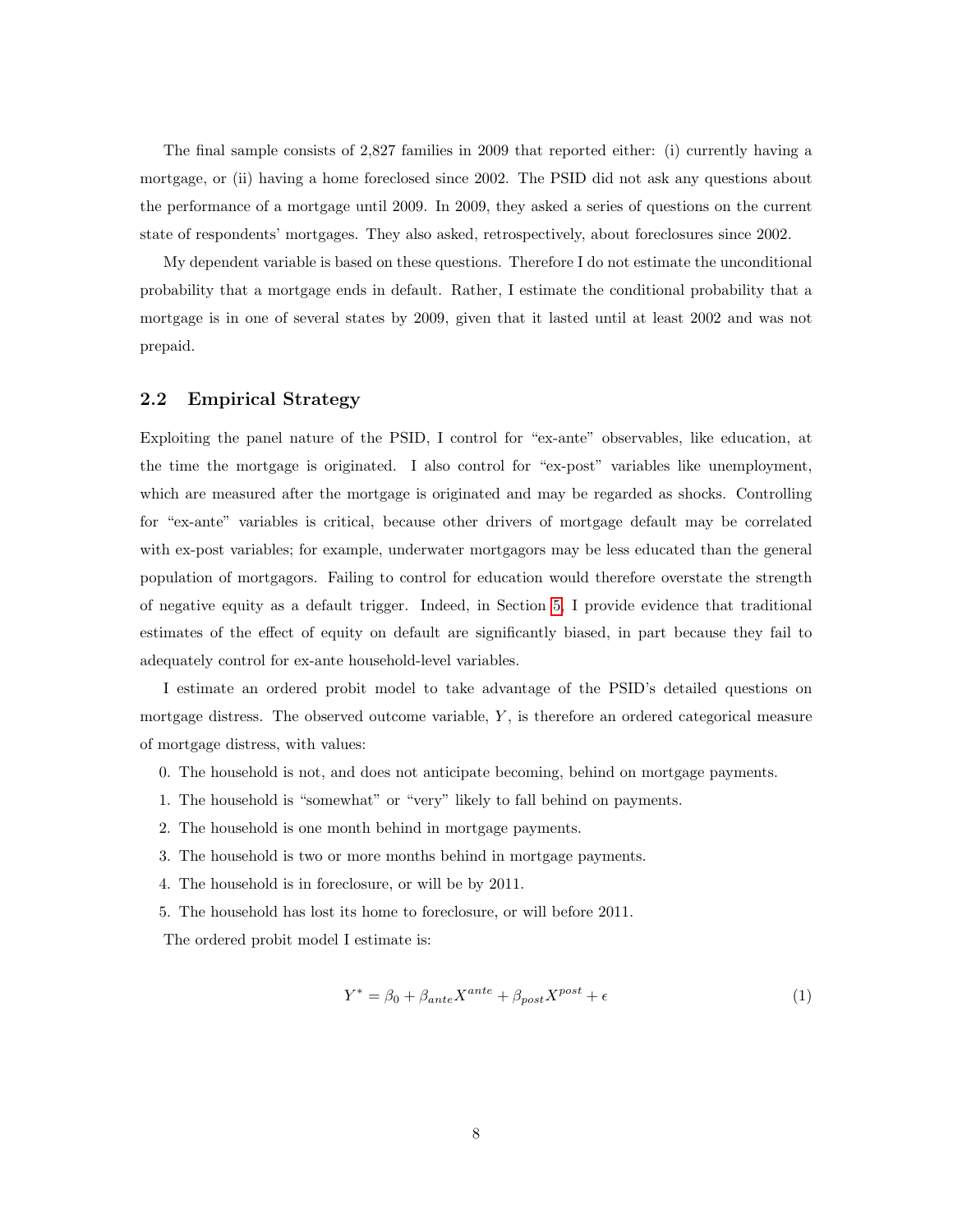$$
Y = \begin{cases} 0 & \text{if } Y^* < c_1 \\ 1 & \text{if } c_1 \le Y^* < c_2 \\ 2 & \text{if } c_2 \le Y^* < c_3 \\ 3 & \text{if } c_3 \le Y^* < c_4 \\ 4 & \text{if } c_4 \le Y^* < c_5 \\ 5 & \text{if } Y^* \ge c_5 \end{cases}
$$

The goal is to estimate  $\beta_{post}$ , to evaluate the magnitude of different drivers of mortgage default. The ex-ante control variables (continuous variables are in logs) are:[12](#page-0-0)

- 1. Age
- 2. Income: Average historical total family income, net of taxes and transfers.
- 3. Wealth: Total household net worth, excluding home equity.
- 4. Home value
- 5. Loan-to-Value Ratio: Whether above 80, and if so, every point above 80.
- 6. Whether the household has held debt before, and if so, how much (to proxy for credit score).[13](#page-0-0)
- 7. Gender
- 8. Race
- 9. Marital status
- 10. Dummy for whether the head is white collar or not.
- 11. Dummies for whether the head and spouse are self-employed or not.
- 12. Education levels of the household head and spouse.
- 13. Dummy for whether the home is in a CSA metropolitan area or not.
- 14. Years elapsed between mortgage origination and 2009.

The "ex-post" variables in  $X^{post}$  (e.g. unemployment) are measured the last year the mortgage is observed, i.e. after mortgage origination. The only exception is concurrent divorce, which in the basline results is measured immediately after the last year the mortgage is observed.

 understand how they may be correlated with the error term . Family size is likely to be positively The main variables of interest in Equation [\(1\)](#page-7-0) are divorce and family size, so it is important to correlated with income and wealth growth; [Black](#page-32-6) et al. [\(2013\)](#page-32-6) find that children are a normal good,

 $12$ Including interest rates in the ex-ante controls does not significantly change the results, but does require dropping over 150 observations due to missing data. Since homeowners who cannot report the interest rate on their mortgage are unlikely to be a random sample, I exclude interest rates from the baseline results.

<sup>&</sup>lt;sup>13</sup>This is not an ideal proxy, but it is the best available in the PSID. The coefficients are generally statistically significant and of the expected sign.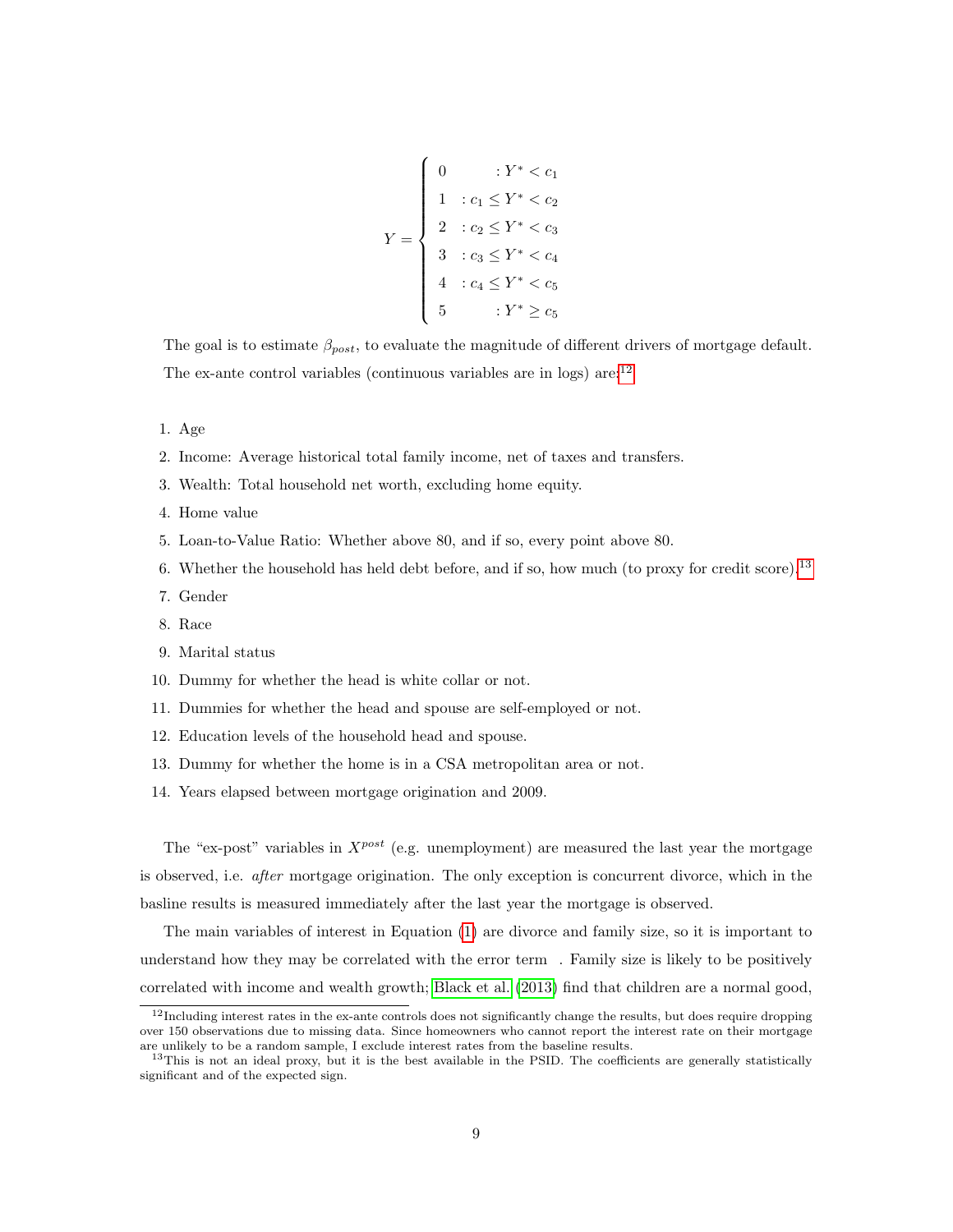conditional on observables. The literature also typically finds that income or wealth shocks increase observed fertility, e.g. [Black](#page-32-6) et al. [\(2013\)](#page-32-6) and [Lovenheim](#page-35-8) and Mumford [\(2013\)](#page-35-8). Controlling directly for ex-post income increases the estimated effect of family size on mortgage distress. Therefore, my estimates are probably a lower bound on the causal effect of family size.

Correlation between divorce and is more of a concern, since its direction is theoretically ambiguous. First, divorce may be correlated with omitted or mismeasured variables that also predict default, though the empirical evidence for this argument is decidedly mixed. In fact, there is some evidence that divorce hazard increases with wealth and income. For example, [Farnham](#page-33-9) et al. [\(2011\)](#page-33-9) find that declining house prices "lock" people in to marriage, while [Hellerstein](#page-35-9) et al. [\(2013\)](#page-35-9) find that divorce is pro-cyclical. The basic idea in both papers is that, since divorce is costly, a couple may wait for financial circumstances to improve before divorcing. However, there is also evidence that in some cases divorce hazard may decrease with wealth and income. Weiss and [Willis](#page-36-5) [\(1997\)](#page-36-5) find that positive shocks to male income reduce divorce hazard, although positive shocks to female income increase it. Charles and [Stephens](#page-32-7) [\(2004\)](#page-32-7) find that job displacement or layoffs increase divorce hazard, but disability and plant closings do not, perhaps because only the former are negative signals of a spouse's earning ability. These contrasting findings may explain why I find no evidence that unobserved or mismeasured income or wealth are a major concern. Controlling for observed ex-post income and home value does not affect the size or significance of the estimated effect of divorce on default.

 Divorce and will also be correlated if default causes (or prevents) divorce. Again, the direction is not clear. Losing a home may eliminate an important reason to maintain a marriage, and so it may encourage divorce. However, default may also discourage divorce, by denying couples the financial ability to live separately. Time-series evidence favors the latter view; in the midst of the recent foreclosure crisis, divorce rates hit a 40-year low.<sup>[14](#page-0-0)</sup>

 Still, correlation between divorce and is a concern, so I instrument for divorce with the number suggestive evidence presented earlier that divorce and are not strongly correlated; it has virtually of years a couple has been observed together. This is an excellent predictor of divorce, with an estimated p-value well below 1%. Moreover, there is no reason to expect it to predict default, except through its effect on divorce, since I control directly for the age of the household head and the number of years the couple has spent in the house. Instrumenting for divorce in this way reinforces no effect on my estimate of the effect of divorce on default.

Finally, I also include marital status in the list of ex-post controls. This is important to estimate the causal effect of family size; unmarried individuals have smaller families, but are more likely to

 $\rm ^{14}$  http://www.cbsnews.com/videos/divorce-rate-up-15-since-the-great-recession/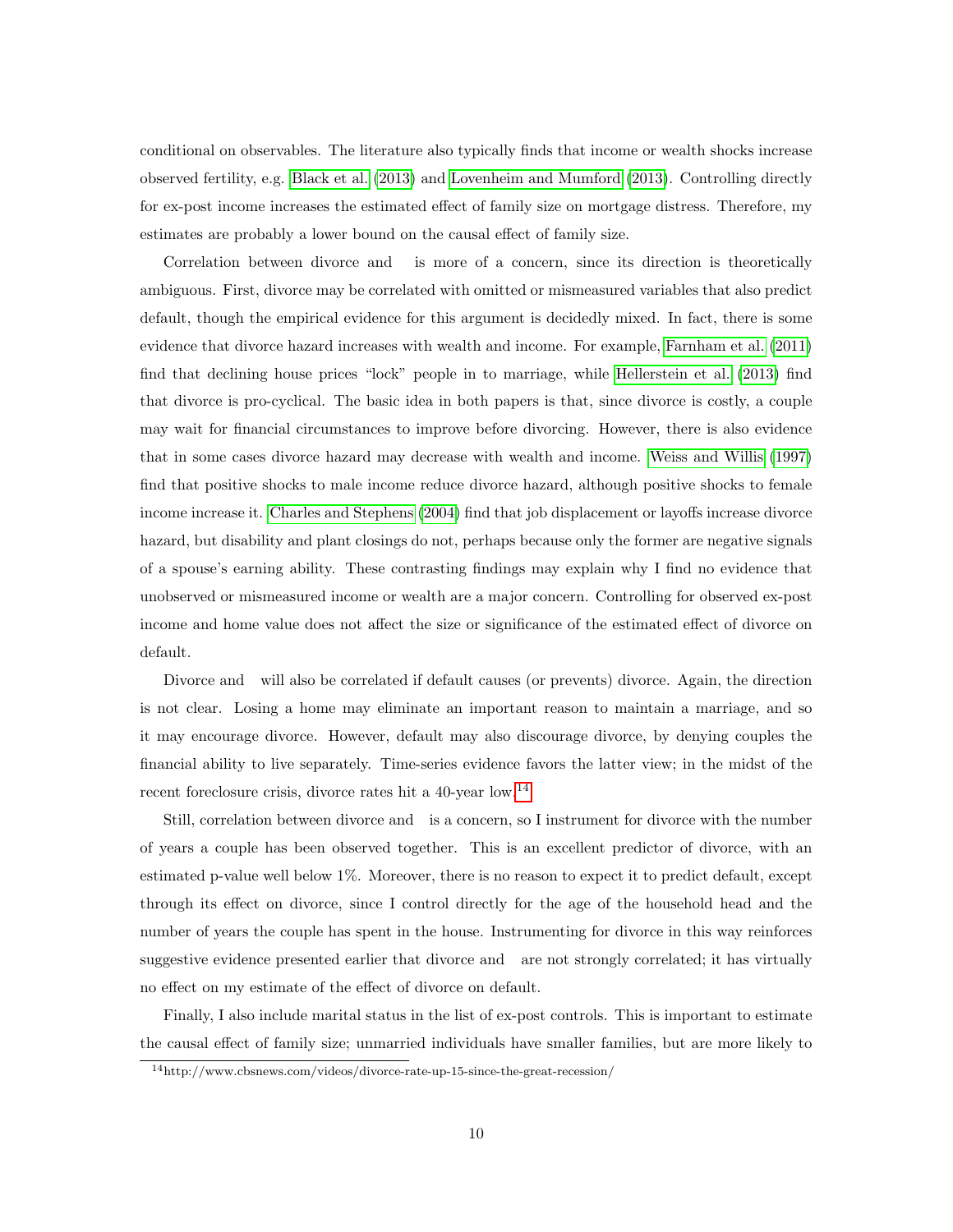default than married couples. It is also useful to disentangle the short- and long-term effects of divorce, since divorcing individuals become single. This long-run effect may be quantitatively more important, even if it is smaller in magnitude, since it lasts until remarriage.

### 2.3 Results

As is standard for probit models, I present Average Marginal Effects (AME) instead of coefficient estimates. I show the AME on the probability that  $Y > 0$ , i.e. the probability of some form of mortgage distress. For example, Specification III in Table [1](#page-11-0) below shows that concurrent divorce increases the estimated probability that a mortgage is distressed by 42.2 percent, on average.

Results Table [1](#page-11-0) presents the results on the determinants of mortgage distress. Specification I considers divorce that occurs before default is measured. Specification II does not include retrospective or 2011 information on foreclosures. Specification III is the baseline specification. To test whether unobserved income or house value shocks may bias estimates of the effects of divorce, Specification IV includes observed income and house value as controls. To more directly control for the endogeneity of divorce, Specification V instruments for divorce using the number of years the couple has lived together. Instrumenting in this way does not change the size or significance of the divorce coefficient.

The primary result of Table [1](#page-11-0) is the size and significance of the coefficients for divorce and family size. It is also interesting to note that house price appreciation has virtually no effect on default risk; this may be because so many homeowners extracted home equity during the boom years, as noted by [Laufer](#page-35-0) [\(2013\)](#page-35-0) and [Chen](#page-32-3) et al. [\(2013\)](#page-32-3). Interestingly, controlling for income has almost no effect on the estimated effect of unemployment, which [Gerardi](#page-33-6) et al. [\(2013\)](#page-33-6) also find.

The result that recent (rather than concurrent) divorce has no significant effect on default risk is fragile. Recent divorce is obviously highly correlated with marital status, so removing marital status from the list of controls increases the estimated effect of recent divorce. But recent divorce also greatly lowers the probability of a concurrent divorce; simultaneously controlling for both types of divorce increases the estimated effect of recent divorce to statistical significance in some specifications. In every specification, however, concurrent divorce is a much more powerful predictor of default than recent divorce.

## <span id="page-10-0"></span>3 Model

This section builds a realistic model of housing, mortgages, and families over the lifecycle, which draws from the housing literature (Li et [al.](#page-35-7) [\(2014a\)](#page-35-7), [Bajari](#page-32-0) et al. [\(2013\)](#page-32-0)), mortgage literature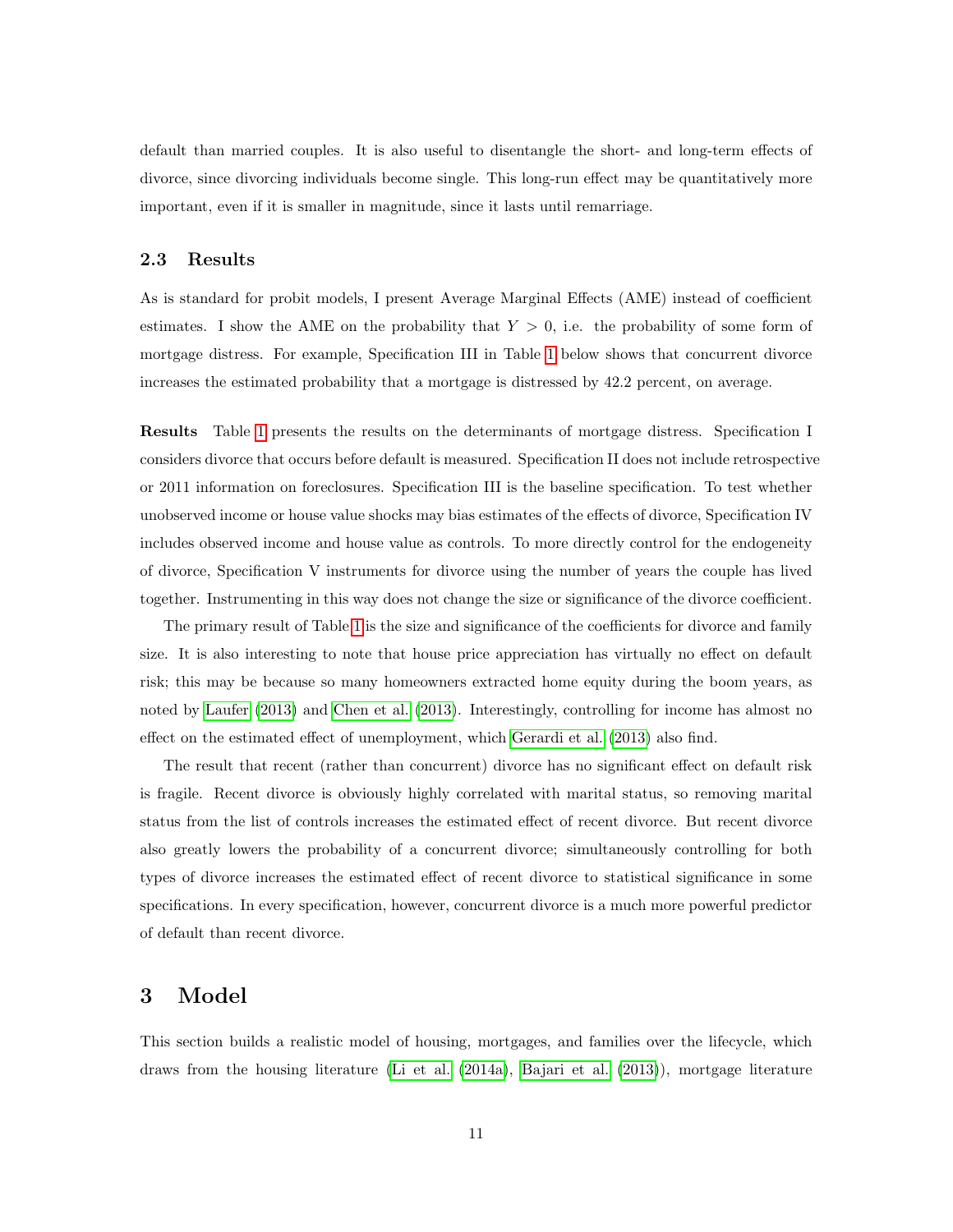<span id="page-11-0"></span>

|                         | Specification        |           |           |           |           |
|-------------------------|----------------------|-----------|-----------|-----------|-----------|
|                         | (1)                  | (11)      | (III)     | (IV)      |           |
| Unemployed              | $25.8***$            | 29.9***   | $25.9***$ | $24.2***$ | $25.2***$ |
|                         | (3.9)                | (4.4)     | (3.9)     | (3.8)     | (3.8)     |
| Income                  |                      |           |           | $-8.0***$ |           |
|                         |                      |           |           | (1.7)     |           |
| Underwater              | $10.\overline{1***}$ | $14.4***$ | $10.6***$ | $11.4***$ | $10.2***$ |
|                         | (2.4)                | (2.2)     | (2.3)     | (2.4)     | (2.2)     |
| Home Value              |                      |           |           | 0.2       |           |
|                         |                      |           |           | (2.3)     |           |
| Divorce                 | 5.9                  | 1.8       | $42.2***$ | $43.6***$ | $41.7***$ |
|                         | (4.8)                | (5.1)     | (6.1)     | (5.9)     | (9.4)     |
| <b>Family Size</b>      | $4.3***$             | $2.7***$  | $4.2***$  | $4.6***$  | $4.0***$  |
|                         | (.6)                 | (.6)      | (.6)      | (.6)      | (.6)      |
| Single Male             | 0.4                  | $-0.9$    | 0.1       | $-1.1$    | 0.1       |
|                         | (5.3)                | (4.7)     | (5.0)     | (4.8)     | (5.1)     |
| Single Female           | 5.3                  | 6.9       | $8.8*$    | $7.6*$    | $8.4*$    |
|                         | (4.6)                | (4.3)     | (4.5)     | (4.4)     | (4.6)     |
| Divorced/Widowed Male   | 10.4                 | 12.7      | 12.1      | 10.2      | 12.4      |
|                         | (8.8)                | (9.7)     | (8.7)     | (9.0)     | (9.0)     |
| Divorced/Widowed Female | $8.9***$             | 5.9       | $11.5***$ | $7.5*$    | $11.8***$ |
|                         | (4.5)                | (4.4)     | (4.5)     | (4.5)     | (4.7)     |
| Ex-Ante Controls?       | Yes                  | Yes       | Yes       | Yes       | Yes       |
| Concurrent Divorce?     | No                   | Yes       | Yes       | Yes       | Yes       |
| Completed Foreclosures? | Yes                  | No        | Yes       | Yes       | Yes       |
| Instrument for Divorce? | No                   | No        | No        | No        | Yes       |
| Observations            | 2,822                | 2,646     | 2,821     | 2,796     | 2,821     |
| Pseudo $R^2$            | .1197                | .1487     | .1392     | .1451     | .1392     |

Table 1: Ex-Post Determinants of Default

Notes: Average marginal effects on the probability that  $Y > 0$  (i.e. mortgage distress) are reported. \*, \*\*, and \*\*\* denote statistical significance at the 10, 5, and 1 percent levels, respectively. Standard errors are in parentheses.

(Corbae and [Quintin](#page-32-1) [\(2014\)](#page-32-1), [Laufer](#page-35-0) [\(2013\)](#page-35-0), Chatterjee and [Eyingungor](#page-32-5) [\(2014\)](#page-32-5), [Jeske](#page-35-4) et al. [\(2013\)](#page-35-4)), and divorce literature [\(Voena](#page-36-6) [\(2012\)](#page-36-6), Fernández and Wong [\(2013\)](#page-33-10)). I explicitly model the problems of both homeowners and renters, and allow for non-convex adjustment costs to housing. This is the first structural model to include divorce and family size as default triggers.

I depart from the "strategic" and "double trigger" paradigms of default and assume that, because of search frictions in the housing market (as discussed in [Wheaton](#page-36-7) [\(1990\)](#page-36-7), [Krainer](#page-35-10) [\(2001\)](#page-35-10), [Head](#page-34-9) et al. [\(2014\)](#page-34-9), and [Guren](#page-34-1) [\(2014\)](#page-34-1)), houses sales occur at the end of the period. Hence, negative equity is not a necessary condition for default. This minor and realistic assumption allows the model to match the LTV distribution of defaulters with standard preference parameters and realistic income and family processes.

In the real world, homeowners also refinance their mortgage (or use a home equity line of credit ("HELOC")) to extract equity. Before the credit boom of the 2000s, it was typically difficult or impossible for homeowners to extract equity beyond an LTV of 80. Empirically and in my model, the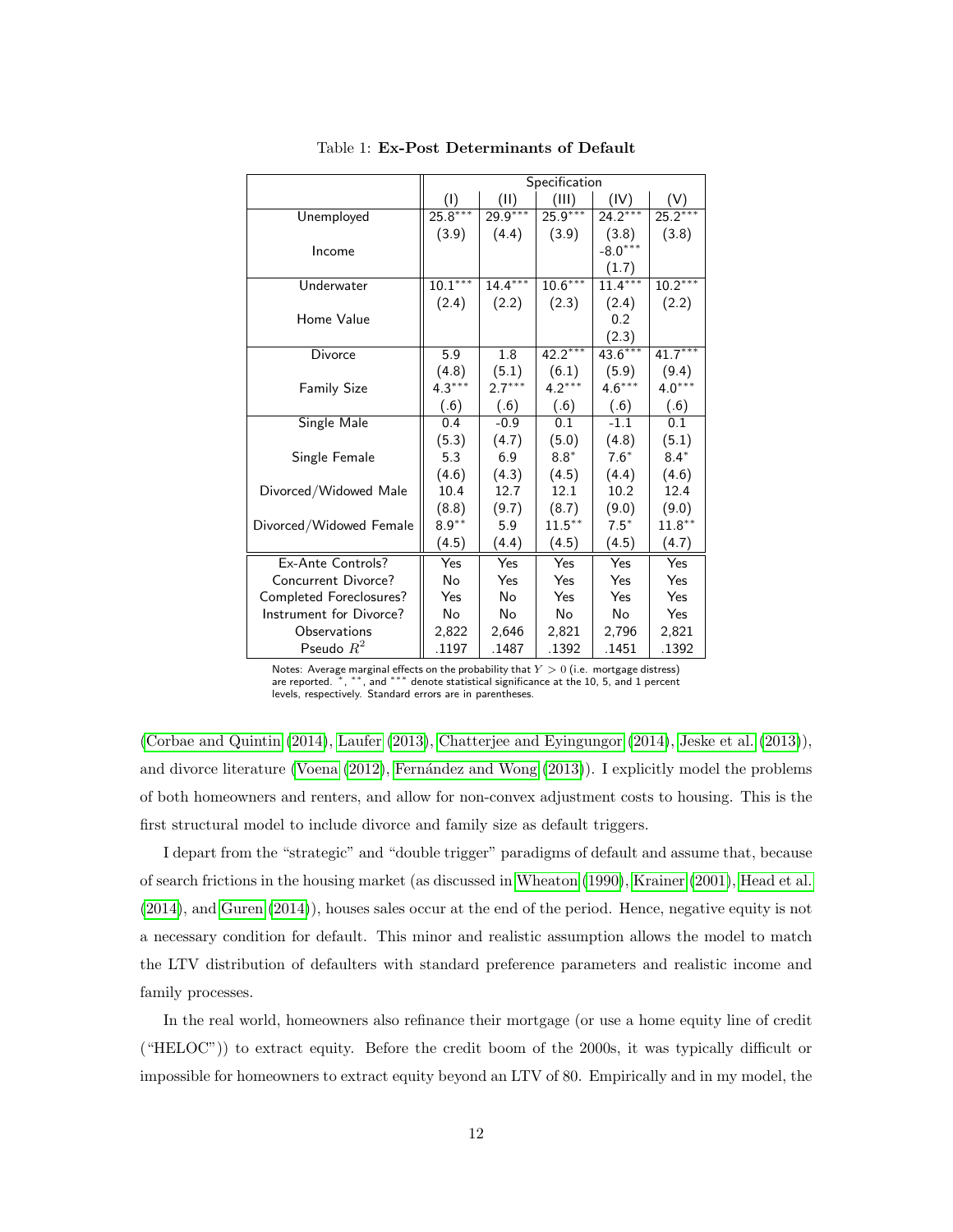majority of defaulters have LTVs above 80, and so would not be able to refinance or tap a HELOC to avoid default. Therefore, I do not include refinancing or HELOCs in my model. Why some homeowners with LTVs below 80 default rather than refinance is an interesting question for future research. In the model, these high equity defaults are driven almost entirely by the "disastrous" income shock, which is fairly persistent. Hence, minimum Loan-To-Income (LTI) requirements and refinancing costs are probably part of the explanation.

#### 3.1 Environment

The baseline environment is a standard model of consumption, housing, and portfolio choice over the lifecycle, with similarities to Li et [al.](#page-35-7) [\(2014a\)](#page-35-7) and [Bajari](#page-32-0) et al. [\(2013\)](#page-32-0). Onto this baseline, I add mortgages and marriage and divorce, which I introduce in turn.

**Baseline** Time is discrete. Consumers receive an exogenous, stochastic income flow  $\{y_t\}$ , from period  $t = 0$  until retirement at  $T_{retrie}$ . After retirement, they receive an exogenous, nonstochastic income until certain death in period  $T$ . Consumers value consumption  $c$ , and discount the future at rate  $\beta$ .

<span id="page-12-0"></span>Agents can purchase liquid, risk-free assets a, which earn a rate of return R. Agents can borrow against a fraction  $\xi$  of their minimum income next period  $y'$ , so the borrowing constraint is given by:

$$
a^{'} \ge -\xi \underline{y}^{'} \tag{2}
$$

Agents care about the flow value of where they live. Non-homeowners can choose to spend an arbitrary amount on rent r, or buy a house h, which yields a service flow  $\kappa h$  and incurs a maintance cost  $\zeta h$ . Since  $\kappa > \zeta$ , one benefit of owning a home is its imputed rental value.

To reflect the economies of scale in a household, consumption and housing are both deflated by effective family size  $e$ , which is a concave function of actual family size. Moreover, a household must achieve minimum levels of consumption and housing services,  $\mathbf{c}$  and  $\mathbf{r}$ , per effective family member. Therefore, utility over consumption and housing is given by  $u(\frac{c}{e} - \underline{c}, \frac{r}{e} - \underline{r})$  for renters, and  $u(\frac{c}{e} - \underline{c}, \frac{\kappa h}{e} - \underline{r})$  for homeowners.

Houses can be sold, incurring a proportional cost  $\phi h$  that represents both broker fees and moving costs. The proceeds from selling a house of size h are therefore  $(1 - \phi)h$ .

The focus of this paper is mortgage default with equity. In a frictionless model, homeowners with equity would sell their houses and repay their mortgages to extract this equity. Since, as I show, the LTV distribution of defaulting homeowners is a critical moment to match, I assume that frictions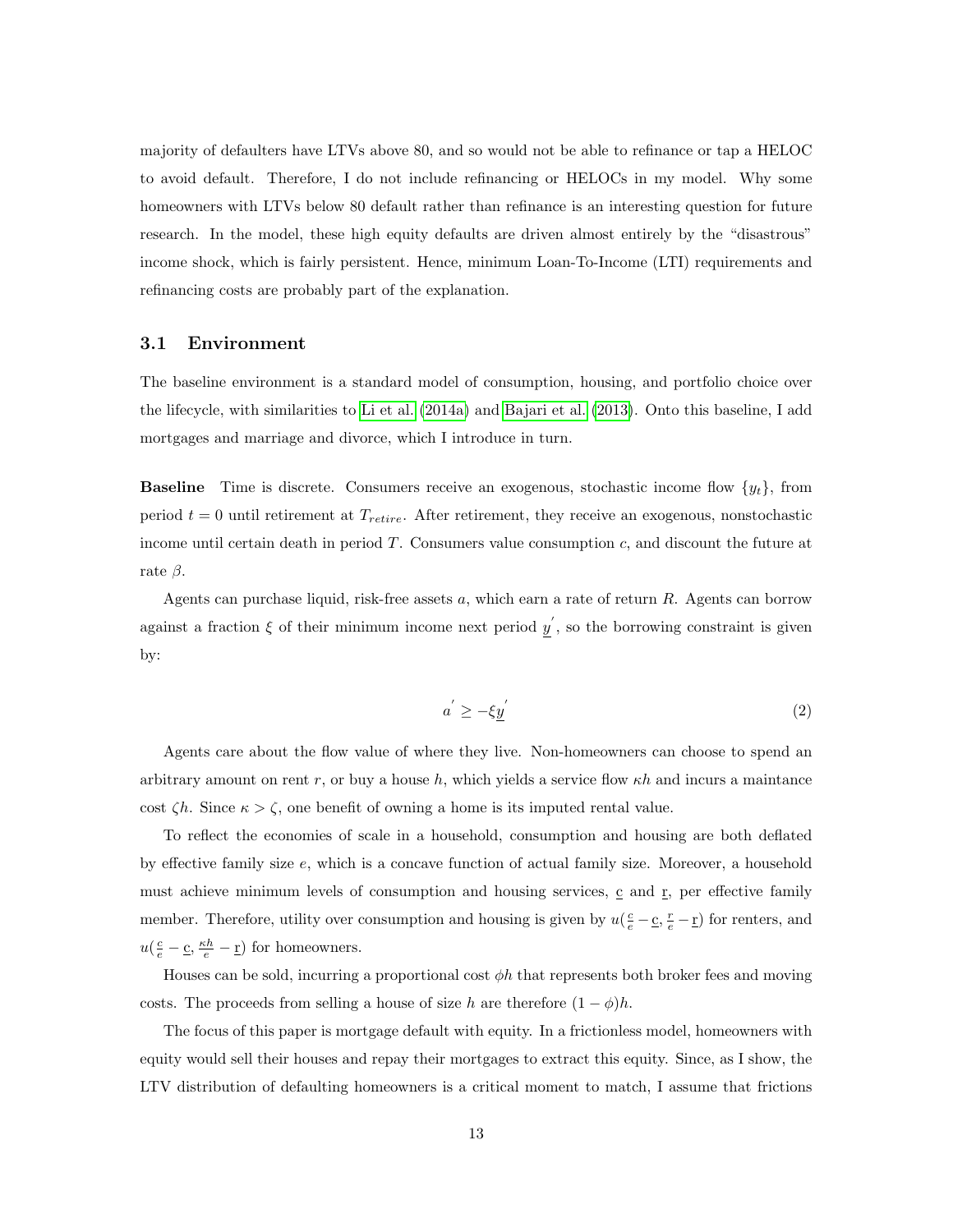<span id="page-13-1"></span>in the housing market prevent agents from selling their home until the end of the period. This is equivalent to assuming that, though agents receive proceeds from house sales right away, they must save the proceeds until the next period. Therefore the borrowing limit for sellers is:

$$
a' \ge -\xi \underline{y}' + (1 - \phi)h \tag{3}
$$

Finally, house values move stochastically over time. Let  $\mathcal{H}(h)$  denote the distribution of  $h^{'}$ , given h.

Mortgages Home buyers can finance their purchase with a mortgage. To keep the state space manageable, I assume that home buyers obtain fixed-rate mortgages that last until the terminal period. Agents' mortgages can therefore be summarized by the constant mortgage payment p.

<span id="page-13-0"></span>Thus, the budget constraint for agents who are not adjusting their housing stock is:

$$
R^{-1}a^{'} + c + r + p + \zeta h = a + y \tag{4}
$$

Mortgage payments are offered to the mortgage lender in exchange for a loan of size L. L is chosen by risk-neutral mortgage lenders, who charge interest rate  $R_b$ , discount the future at rate  $\beta_B$ <sup>[15](#page-0-0)</sup>, observe the borrower's state and choice variables, and choose L to maximize their profits subject to perfect competition. These conditions determine the function  $L = L(a, h', p', m, y)$ .

House purchases, unlike sales, are processed immediately. Therefore the budget constraint for buyers is:

$$
R^{-1}a^{'} + c + \zeta h^{'} + h^{'} = a + y + L(a, h^{'}, p^{'}, m, y) * I(d = 0)
$$
\n(5)

Home sellers must repay their mortgage. This involves buying back the nominal sequence of payments,  $\{p_t, p_{t+1}, ..., p_T\}$  at the interest rate  $R_b$ , which implies that the cost of repaying a mortgage of constant payment  $p$  at time  $t$  is:

$$
\Pi(p,t) = p \frac{(1 - (R_b^{-1})^{T-t-1})}{(1 - R_b^{-1})}
$$
\n(6)

<span id="page-13-2"></span>Therefore the budget constraint for sellers is:

$$
R^{-1}a^{'} + c + \zeta h + \Pi(p, t) = a + y + (1 - \phi)h
$$
\n(7)

Agents may default to avoid paying their mortgage or maintaining their home. Banks foreclose <sup>15</sup>In line with the rest of the literature, I assume that  $\beta_b R_b = 1$ .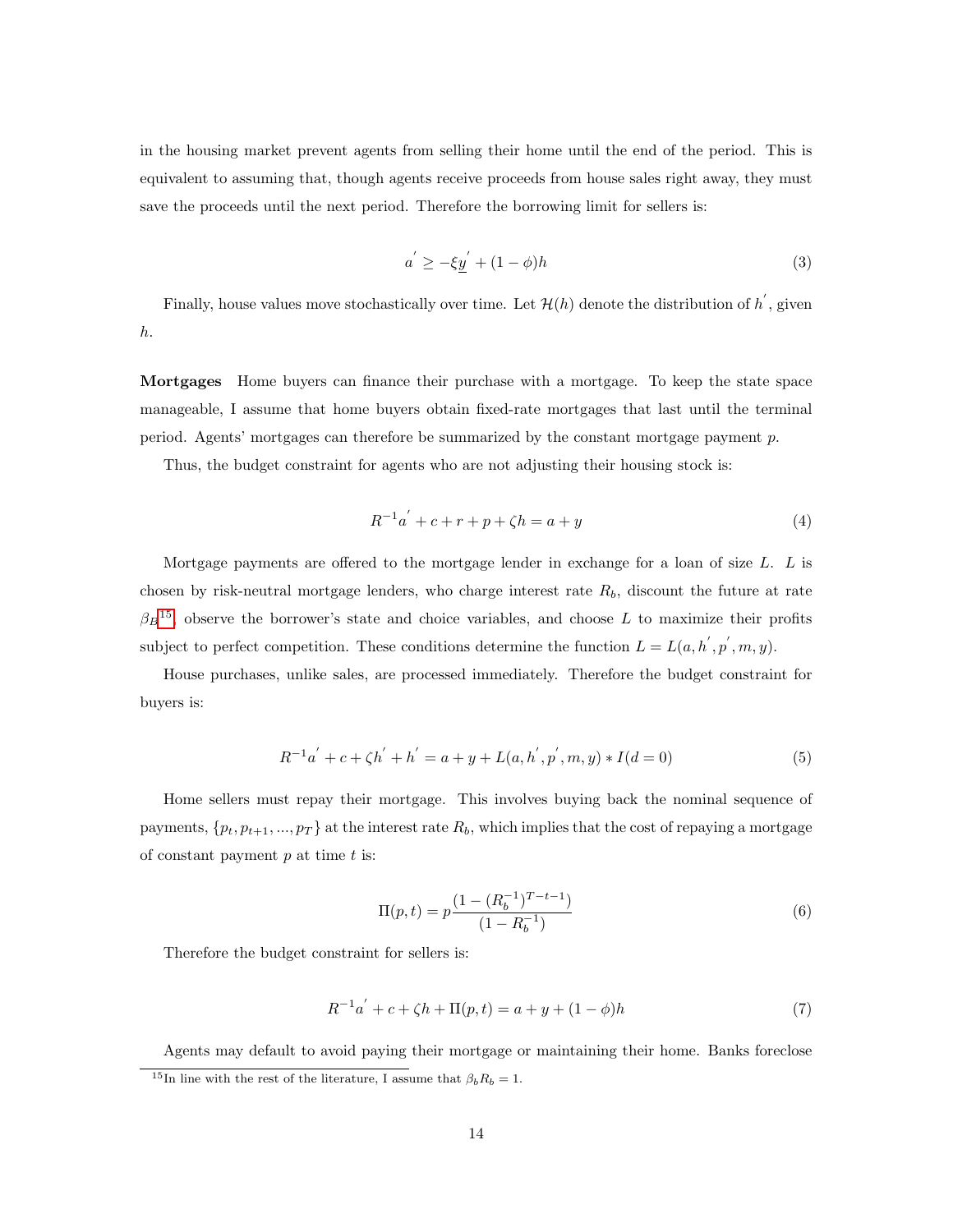$\chi$ <sup>[16](#page-0-0)</sup> If the proceeds from the sale exceed the outstanding mortgage balance, the excess is returned on defaulting homeowners at the end of the period, and sell the house at a proportional discount to the defaulter. A defaulter therefore receives proceeds of  $\max\{0, (1 - \chi)h - \Pi(p, t)\}\)$ , and has as a budget constraint:

$$
R^{-1}a^{'} + c = a + y + \max\{0, (1 - \chi)h - \Pi(p, t)\}\tag{8}
$$

<span id="page-14-1"></span><span id="page-14-0"></span>Defaulters, like sellers, do not receive the proceeds (if any) until the end of the period. Therefore, like sellers, they are in effect constrained to save an amount at least equal to the proceeds. This means their borrowing limit is:

$$
a' \ge -\xi \underline{y}' + R \max\{0, (1 - \chi)h - \Pi(p, t)\}\tag{9}
$$

After defaulting, agents are excluded from the mortgage market with a default flag,  $d = 1$ . Every period there is a probability  $\pi$  that d exogenously switches from 1 to 0. To reduce the number of state variables for homeowners (and following Chatterjee and [Eyingungor](#page-32-5) [\(2014\)](#page-32-5)), agents with a default flag lose it after buying a home (if they can afford to without a mortgage).

Marriage & Divorce: Marriage and divorce are exogenous, stochastic processes.<sup>[17](#page-0-0)</sup> Denote marital status by m; agents in my model can be married couples  $(m = 1)$ , single males  $(m = 2)$ , or single females  $(m = 3)$ . Each are given their own income and family size processes. Marriage probabilities are gender- and age-specific, while transition probabilities out of marriage are age-specific. As in Fernández and Wong [\(2013\)](#page-33-10), the continuation value of married couples is taken to be the weighted average of the individual continuation values.

An important question is how to model the transition of assets through marriage. [Love](#page-35-11) [\(2010\)](#page-35-11) assumes that people marry people with the median wealth to income ratio. While tractable, this assumption does not respect the assortativeness of marriage. Fernandez and Wong [\(2013\)](#page-33-10) assume that singles know the characteristics of the person they will marry, if they marry; this is a flexible and useful assumption, but it comes at the expense of an additional state variable. [Voena](#page-36-6) [\(2012\)](#page-36-6) makes the simpler assumption that agents marry other agents with identical asset positions, which is computationally very tractable but does not respect gender differences in wealth, as Fernández and [Wong](#page-33-10) [\(2013\)](#page-33-10) point out.

I make an assumption that respects gender differences in wealth and the assortativeness of

 $^{16}\chi$  also includes the cost of the foreclosure process itself.

 $17$ In reality, divorce is endogenous. The assumption that it is exogenous in my model will bias my results if divorce is induced by other processes that also induce default, e.g. negative income shocks or declining house prices, or if default itself induces divorce. Section [2](#page-5-0) provides theoretical and empirical evidence that this is not a major concern.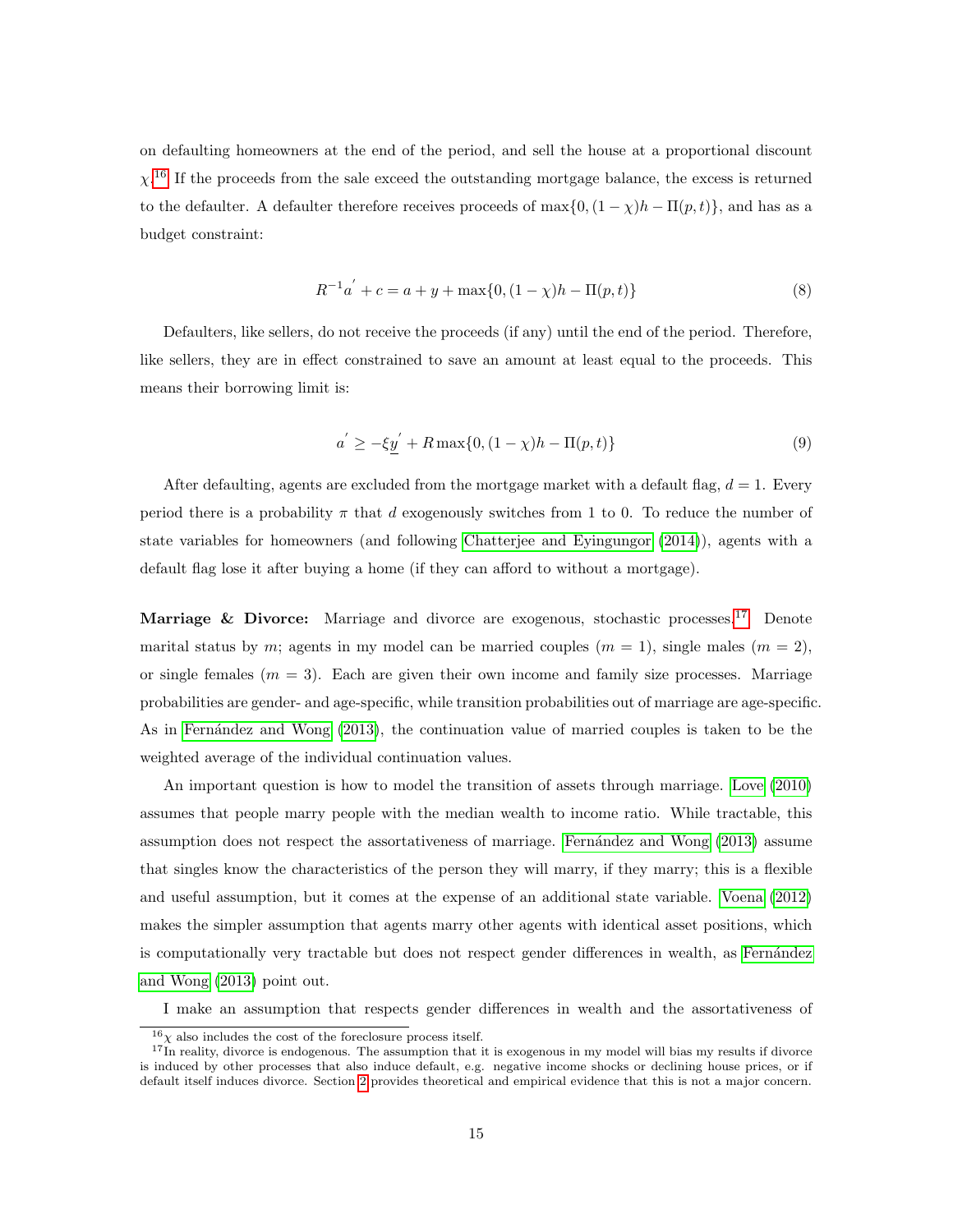marriage, but does not introduce another state variable. Let  $\Lambda(t)$  denote the ratio of median male wealth to median female wealth at age  $t$ . I assume that for every dollar in liquid assets and home equity that a woman brings to a marriage, a man brings  $\Lambda(t)$  dollars. Since the housing space is discrete (and a couple must choose which house to live in), I assume that the newlywed couple stays in the house of the current agent.

An even more difficult question is what happens to assets after divorce. There is little quantitative research on the topic, even though a large proportion of assets may be lost in divorce because of litigation and the difficulty of splitting indivisible assets, like houses. The majority of economic models with divorce, including [Voena](#page-36-6) [\(2012\)](#page-36-6) and Fernández and Wong [\(2013\)](#page-33-10), assume that it does not destroy any assets at all. Cubeddu and Ríos-Rull [\(2003\)](#page-32-8) allow for a proportion of assets to be lost in divorce, but do not take a stand on the size of this proportion. [Love](#page-35-11) [\(2010\)](#page-35-11) assumes that 10 percent of assets are lost in divorce, but acknowledges that this choice does not have strong empirical support. The issue is further complicated by the fact that almost all previous papers with assets and divorce have only one asset class, instead of the three considered here.

<span id="page-15-0"></span>in divorce. Following [Love](#page-35-11) [\(2010\)](#page-35-11), I assume that assets are split equally in divorce.<sup>[18](#page-0-0)</sup> Therefore, a divorcing couple with no home and assets  $a$  produces two individuals each with assets  $\frac{a}{2}$ . My assumptions are intended to provide a reasonable lower bound on the amount of wealth lost





Notes:  $D^{K}$  and  $D^{D}$  denote the value functions of divorcing agents who keep default on it, respectively.  $D^{\tilde{K}}$  and  $D^{\tilde{D}}$  denote the value functions of divorcing agents whose<br>spouses keep the home and default on it, respectively.

Divorce for couples with a home is more complex. First, they split their liquid assets  $a$  equally,

<sup>&</sup>lt;sup>18</sup>[Wardle](#page-36-8) and Nolan [\(2011\)](#page-36-8) write that during divorce "in most states, the court is charged to make an "equitable" distribution of the marital or community property between the spouses. The most common approach (codified or expressed as a judicial presumption in a few states, but the de facto unexpressed reality in most) is to make a roughly equal division of the property between the spouses... [Despite exceptions], equal division of property acquired during marriage is the common rule and justified under the notion that the marriage is, among other things, an economic partnership..." (pp. 123-124).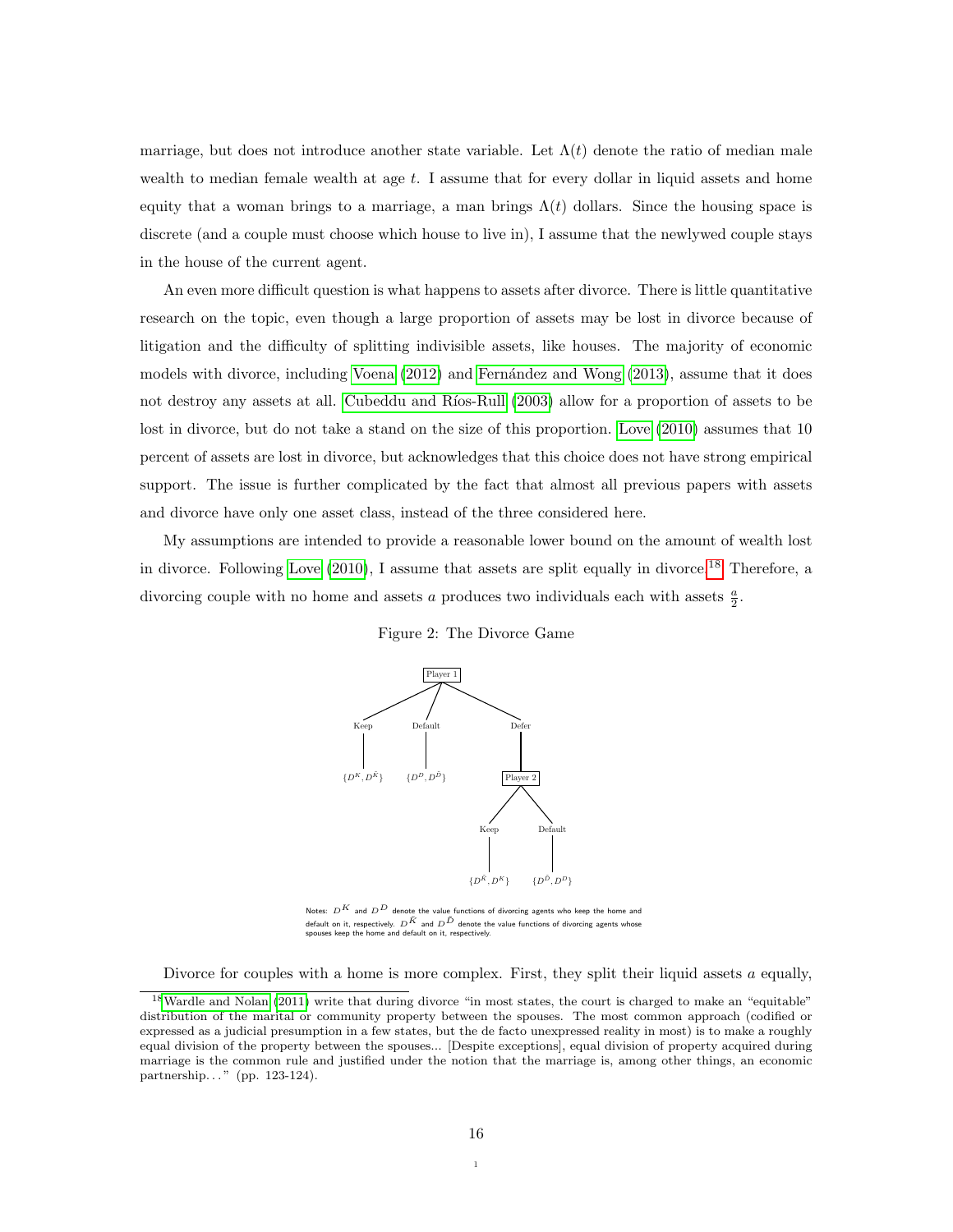and each agent is awarded the home in a court settlement with probability  $\frac{1}{2}$ . The outcome of the divorce is then given by the unique Subgame Perfect Nash Equilibrium of the two-stage game depicted in Figure [2.](#page-15-0) The agent awarded the home ("Player 1") chooses whether to keep the home, default on it, or defer to Player 2. If Player 1 chooses to defer, Player 2 chooses whether to keep the home or default on it. If either agent keeps the home (whether or not they sell it), they must pay the other half the value of their home equity (if positive) at the end of the period. If either player defaults on the mortgage, they pay the other half the proceeds (if any) at the end of the period, and both agents are given a default flag.[19](#page-0-0)

Finally, widowhood is also allowed in the model, but is much simpler and involves no change in assets. It is modeled simply as a transition to the income and family size processes for singles.

### 3.2 Value Functions

**Banks** Banks are risk-neutral and discount the future at rate  $\beta_B$ . Let  $M_t$  denote the value to a bank of a mortgage owed by a homeowner with state  $(a, h, p; y, m)$ . When a bank extends a mortgage of size L to a home buyer, its return on the transaction is  $\beta_b E(M_{t+1}(\tilde{a}', \tilde{h}', p'; y', m')) - L$ . I assume that the mortgage market is perfectly competitive, which implies that at the time of origination  $L$ solves:

$$
L = R_B^{-1} E(M_{t+1}(\tilde{a}', \tilde{h}', p'; y', m'))
$$
\n(10)

<span id="page-16-0"></span>Let  $D_t(a, h, p; y, m)$  denote the decision rule of the agent regarding the mortgage, with  $D_t = 0$ for payment,  $D_t = 1$  for prepayment, and  $D_t = 2$  for default. Then  $M_t(a, h, p; y, m)$  satisfies the Bellman-like recursion:

$$
M_t(a, h, p; y, m) = \begin{cases} p + \beta_b E(M_{t+1}(\tilde{a}', \tilde{h}', p' = p; y', m')) & \text{if } D(a, h, y, m, p, t) = 0, \\ \Pi(p, t) & \text{if } D(a, h, y, m, p, t) = 1, \\ \min\{\Pi(p, t), (1 - \chi_D)h\} & \text{if } D(a, h, y, m, p, t) = 2, \end{cases}
$$

This equation for  $M_t$ , together with the equilibrium condition in the mortgage market [\(10\)](#page-16-0), implicitly defines  $L(a', h', p', m, t)$ .

<sup>19</sup>Note that the model does not allow divorcing agents to refinance the mortgage to keep the home, which could potentially cause the model to overestimate the effect of divorce on default probability. However, in Section [4,](#page-18-0) I show that the model captures almost exactly the proportion of defaults that are associated with divorce, so this is not a major concern.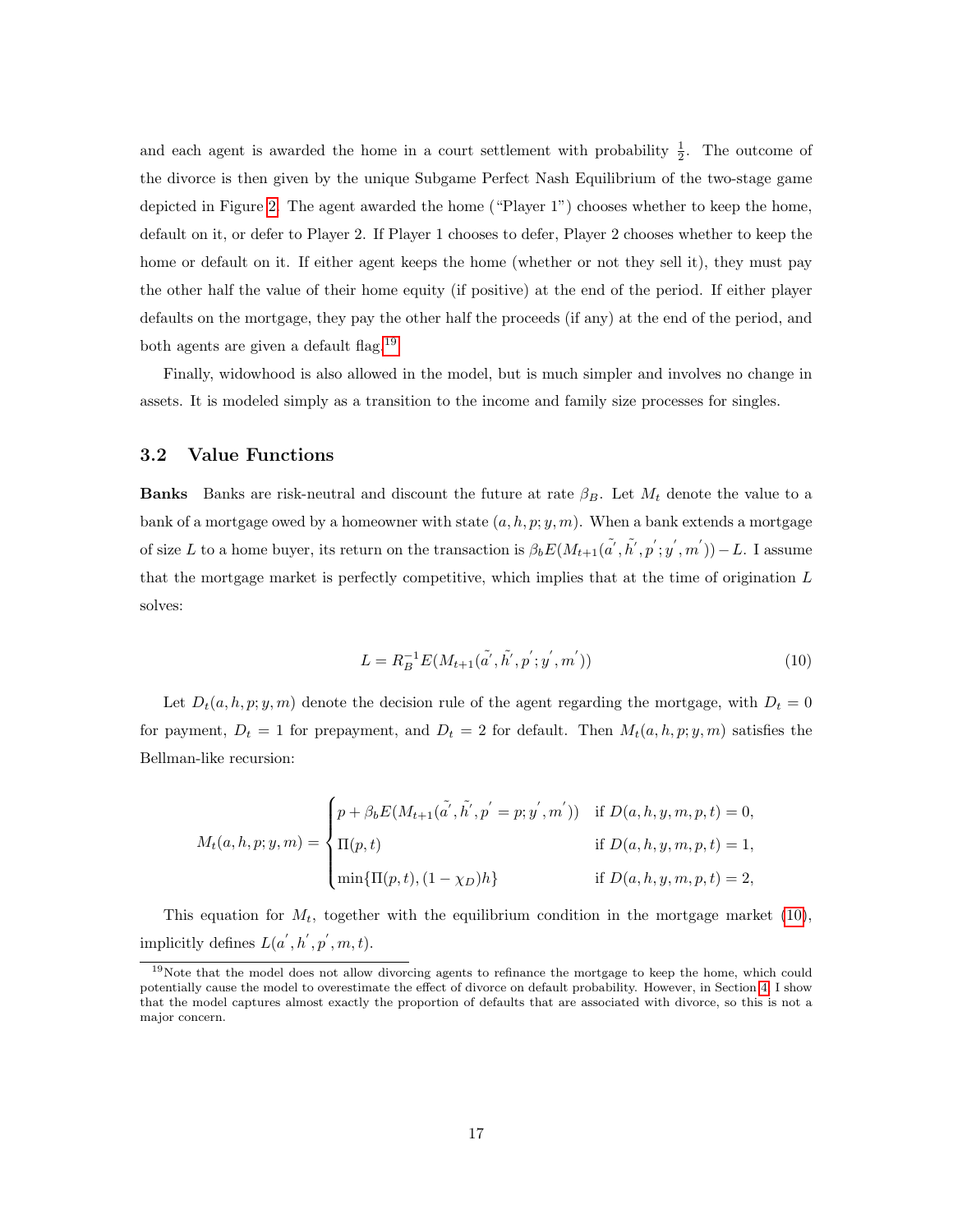Non-homeowners Consider the problem of an agent who does not own a home. Denote his value function by  $V_t^R$ , and note that it is a function of assets a, default flag d, income y, and marital status m.

The agent has two options. First, he can continue to rent a home, in which case his Bellman equation is:

$$
V^{RR}_t(a,d;y,m) = \max_{c,r,a'} u(\frac{c}{e}, \frac{r}{e}) + \beta E_{\tilde{a}',d',y',m'} V^R_{t+1}(\tilde{a}',d';y',m')
$$

subject to the borrowing limit [\(2\)](#page-12-0), and the budget constraint for non-adjusters [\(4\)](#page-13-0).

The agent can also buy a home, by obtaining a mortgage of size L with payments  $p'$  in which case his Bellman equation is:

$$
V_t^{RB}(a, d; y, m) = \max_{c, a', h', L} u(\frac{c}{e}, \frac{\kappa h'}{e}) + \beta E_{\tilde{a}', \tilde{h}', y', m'} V_{t+1}^H(\tilde{a}', \tilde{h}', p'; y', m')
$$

subject to the borrowing limit  $(2)$ , the budget constraint for adjusters  $(4)$ , and the equilibrium condition for  $p'$ , [\(10\)](#page-16-0).

Finally, an agent who does not own a home chooses to keep renting or to buy optimally, and so:

$$
V_t^R(a,d;y,m)=\max\{V_t^{RR},V_t^{RB}\}
$$

Homeowners Now, consider the problem of an agent who does have a home. Denote his value function by  $V_t^H$ , and note that it is a function of assets a, house h, mortgage payment p, income y and marital status m.

The agent has three options: (1) stay in the home, (2) sell the home, or (3) default on the mortgage.[20](#page-0-0)

If the agent stays in his home, his Bellman equation is:

$$
V^{HH}_t(a,h,p;y,m)=\max_{c,a'} u(\frac{c}{e},\frac{\kappa h}{e})+\beta E_{\tilde{a}',\tilde{h}',y',m'}V^H_{t+1}(\tilde{a}',\tilde{h},p'=\delta p;y',m')
$$

subject to the borrowing limit [\(2\)](#page-12-0) and the budget constraint for non-adjusters [\(4\)](#page-13-0).

If the agent sells his home, his Bellman equation is:

<sup>&</sup>lt;sup>20</sup>Note that, if house sales were processed immediately, the household would have a fourth choice of selling the home and buying a new one.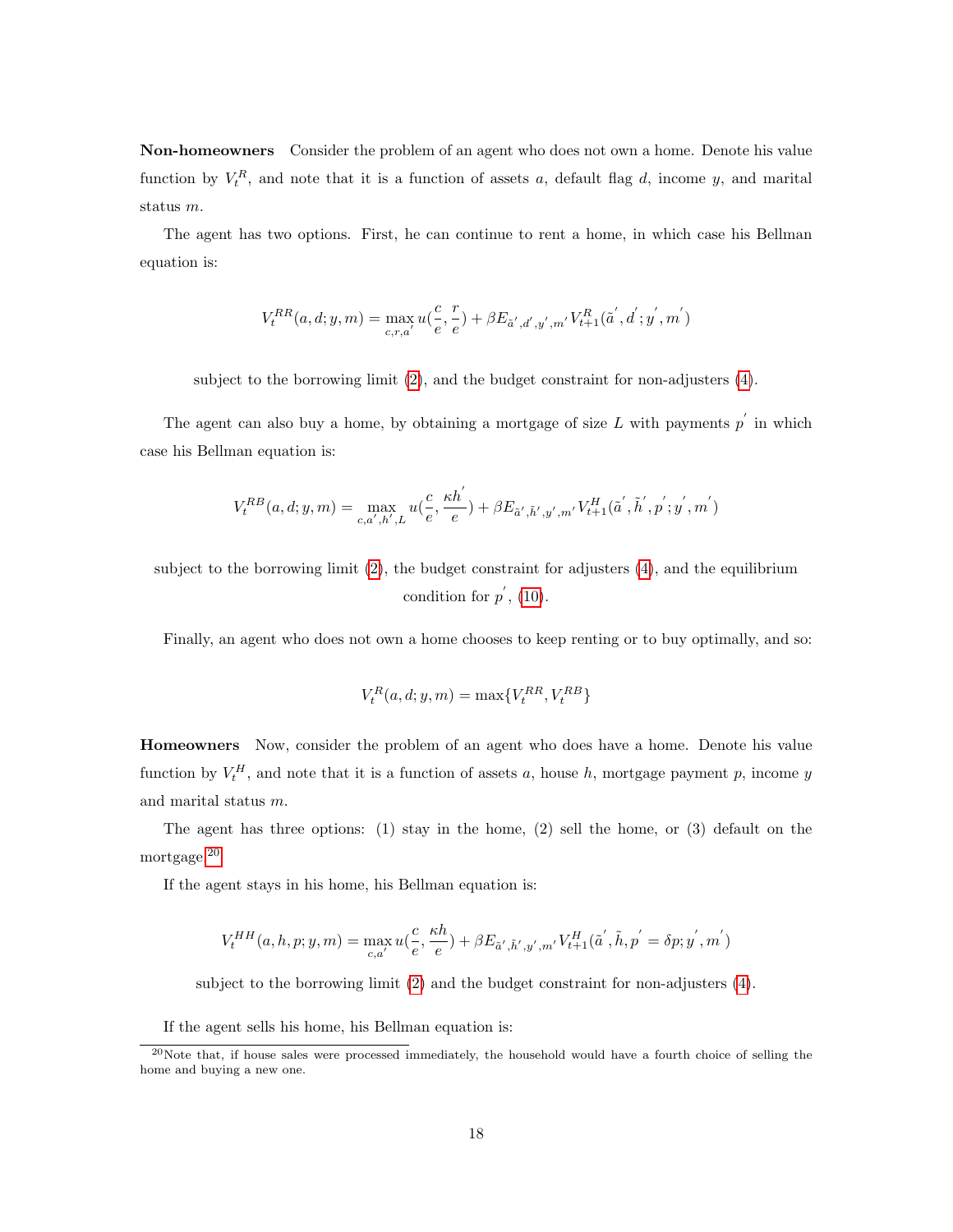$$
V_t^{HR}(a, h, p; y, m) = \max_{c, a'} u(\frac{c}{e}, \frac{\kappa h}{e}) + \beta E_{\tilde{a}', y', m'} V_{t+1}^R(\tilde{a}', d' = 0; y', m')
$$

subject to the borrowing limit for sellers [\(3\)](#page-13-1) and the budget constraint for sellers [\(7\)](#page-13-2).

If the agent defaults on his mortgage, his Bellman equation is:

$$
V_t^{HD}(a, h, p; y, m) = \max_{c, r, a'} u(\frac{c}{e}, \frac{r}{e}) + \beta E_{\tilde{a}', y', m'} V_{t+1}^R(\tilde{a}', d' = 1; y', m')
$$

subject to the borrowing limit for defaulters [\(9\)](#page-14-0), and the budget constraint for defaulters [\(8\)](#page-14-1).

Finally, an agent who owns a home chooses to stay, sell, or default optimally, and so:

$$
V_t^H(a, h, p; y, m) = \max\{V_t^{HH}, V_t^{HS}, V_t^{HD}\}\
$$

## <span id="page-18-0"></span>4 Data and Estimation

### 4.1 Estimation

I estimate the parameters of the model by the Simulated Method of Moments (SMM). This two-step procedure, developed by Pakes and [Pollard](#page-36-9) [\(1989\)](#page-36-9) and Duffie and [Singleton](#page-33-11) [\(1993\)](#page-33-11), is now a standard tool to estimate the parameters of structural models without closed form solutions.

In the first step, I choose parameter values that are standard in the literature, or that can be estimated from the data without the use of a structural model. In the second step, I take the parameters from the first stage as given, and estimate the remaining parameters by minimizing the distance between empirical moments and model output.

The details of the two steps are described in turn.

#### 4.1.1 First Stage

The values for parameters that can be estimated without the use of the structural model are described below.

Initial Distribution of State Variables: At the beginning of life, agents receive the marital status, nonhousing wealth, and housing wealth of a randomly-drawn 23-year old from the PSID. The persistent income state is drawn from the stationary distribution. Renters begin with no default flag.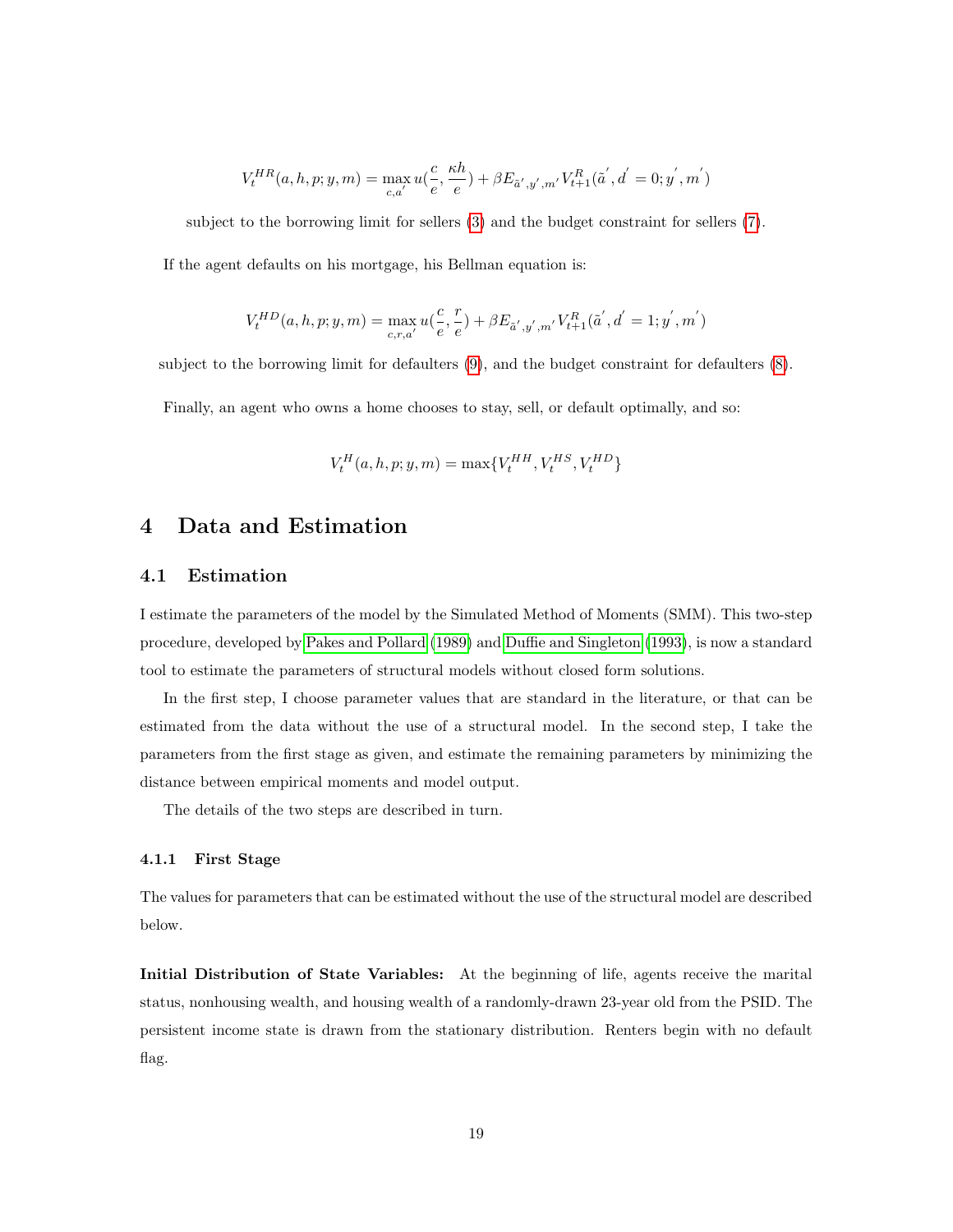**Bequest Function:** The bequest function  $B$  is taken from De [Nardi](#page-33-12) [\(2004\)](#page-33-12). Note that, upon death, an agent with assets  $a$ , housing  $h$ , and mortgage payment  $p$  leaves behind wealth worth  $w = a + (1 - \phi)h - \Pi(p, t)$ . Let  $c^*(w)$  and  $r^*(w)$  denote optimal consumption and rent, respectively, from the one-period renter's problem with cash-on-hand w. Then I set:

$$
B_t(l,m) = v_1 u_t(c^*(w + v_2), r^*(w + v_2), m)
$$

The parameter  $v_1$  controls the strength of the bequest motive. In theory, it could be directly estimated since it should be identified by the lifecycle wealth profile. However, in practice it does not seem to be well-identified in my model, with large changes in  $v_1$  having no effect on the wealth profile early in life (which is driven by housing), and only a small effect on the wealth profile near retirement. Therefore, I set  $v_1 = 1$ , following De [Nardi](#page-33-12) [\(2004\)](#page-33-12).  $v_2$  controls the extent to which bequests are luxury goods. In De [Nardi](#page-33-12) [\(2004\)](#page-33-12),  $v_2$  is identified by the fraction of households who leave no bequests. Since my model is not designed to match this moment, I set  $v_2 = 11.6$ , following De [Nardi](#page-33-12) [\(2004\)](#page-33-12).

Debt and Liquid Assets: I set the proportion of labor income that can be borrowed against,  $\xi$ , to .2, following [Heathcote](#page-34-10) et al. [\(2010\)](#page-34-10). The real interest rate on liquid assets is set to -1.48%, following Kaplan and [Violante](#page-35-12) [\(2012\)](#page-35-12).

Housing and Mortgages: The real appreciation rate of home values is 0, matching the rate in [Shiller](#page-36-10) [\(2008\)](#page-36-10) for 1987-2000, and the value used in Li et [al.](#page-35-7) [\(2014a\)](#page-35-7) .

The flow value of housing,  $\kappa$ , is set to 7.5%, while maintenance costs  $\zeta$  are set to 2%. Both of these values are standard in the literature, e.g. Li & Yao (2007), Li et [al.](#page-35-7) [\(2014a\)](#page-35-7). The proportional cost of selling a home,  $\phi = .06$ , is also standard, e.g. [Bajari](#page-32-0) et al. [\(2013\)](#page-32-0).

For computational tractability, I follow [Mitman](#page-35-3) [\(2012\)](#page-35-3) in assuming that shocks to a home also affect the flow utility derived from it. Therefore, I need to estimate the standard deviation of log house value growth (as opposed to log house price growth), which is not easy to do. Papers that differentiate between the quality of housing (which enters the utility function), and its price (which does not) typically assume that the quality of housing does not change (after homeowners pay maintenance costs), but that the standard deviation of log house price growth is about .1, e.g. [Cocco](#page-32-9) [\(2004\)](#page-32-9) and Li et [al.](#page-35-7) [\(2014a\)](#page-35-7). [Granziera](#page-34-11) and Kozicki [\(2012\)](#page-34-11) estimate that a model where house prices are driven purely by fundamentals has  $\frac{5}{23}$  of the standard deviation of empirical log house price growth. Therefore, I set the standard deviation of log house value growth equal to  $(\frac{5}{23})(.1) \approx .0217.$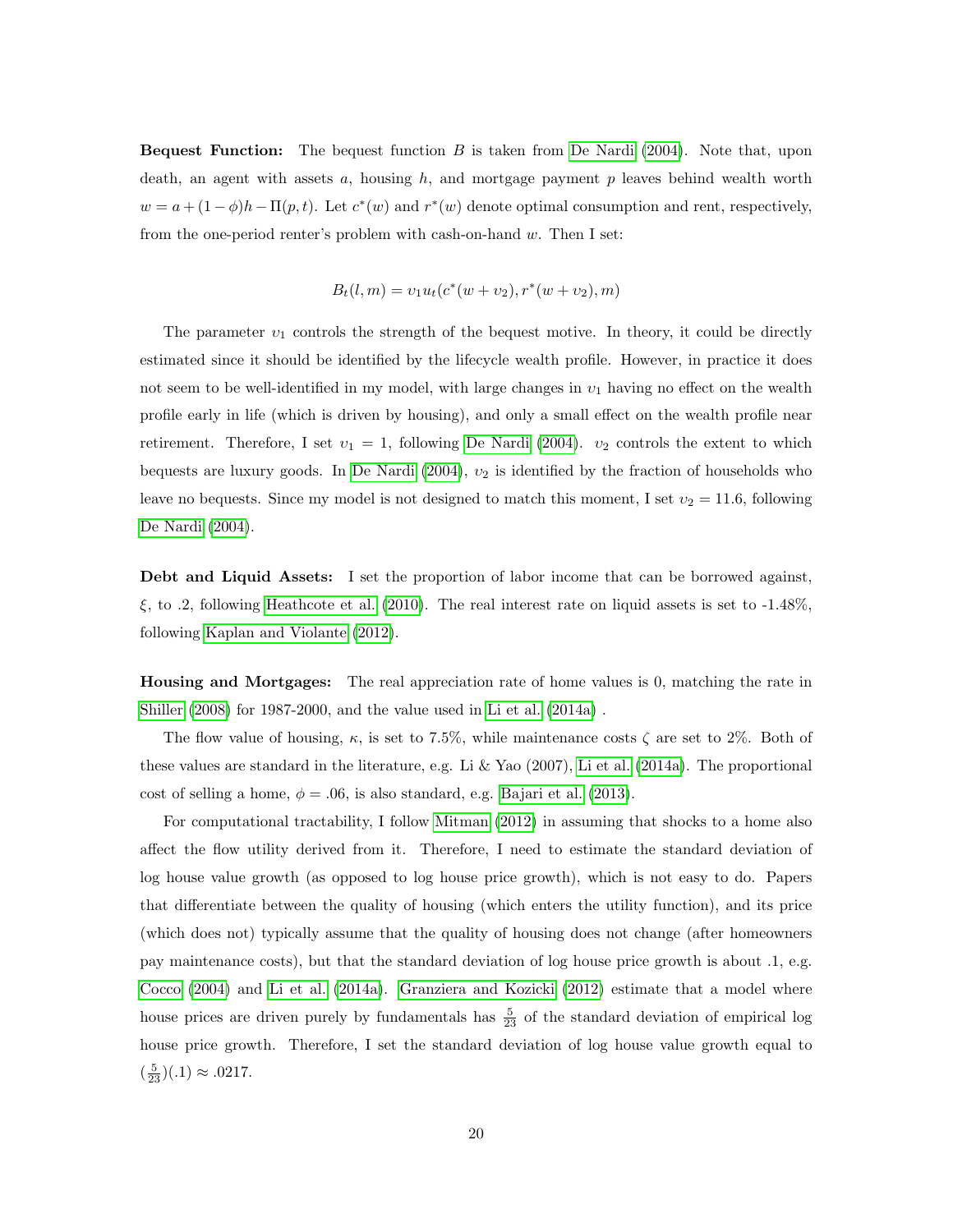Assuming a 25% tax bracket, the median real after-tax interest rate on mortgages in the PSID is approximately 3.66%. Therefore I set the interest rate on mortgages,  $R_B$ , to 3.66%.

Recall that  $\chi$  denotes the deadweight loss of foreclosure, as a fraction of the value of the foreclosed home. In the literature, this is typically interpreted as the discount on foreclosed homes and calibrated accordingly, often to around  $\chi = .2$ . However, there are other costs of foreclosure that it is important to account for, including processing and maintenance costs and legal fees. Therefore I set  $\chi = .255$ , which Qi and [Yang](#page-36-0) [\(2009\)](#page-36-0) estimate to be the fraction of a loan lost after foreclosure on a homeowner with no equity.

The per-period probability  $\nu$  that an agent with a default flag loses it is set to .25 following Chatterjee and [Eyingungor](#page-32-5) [\(2014\)](#page-32-5).

Utility: There are minimum acceptable levels of consumption and housing services, denoted  $\mathfrak c$  and <u>r</u>, respectively. Denote discretionary consumption by  $\tilde{c} = \frac{c}{e} - \underline{c}$ , and discretionary housing services by  $\tilde{r} = \frac{r}{e} - \underline{r}$ .

The utility function is CES between discretionary consumption and discretionary housing, and CRRA over time:

$$
u(c_t, h_t, e_t) = \frac{\left(\omega(\tilde{c}_t)^{\frac{\theta-1}{\theta}} + (1-\omega)(\tilde{h}_t)^{\frac{\theta-1}{\theta}}\right)^{\frac{(1-\gamma)(\theta)}{\theta-1}}}{1-\gamma}
$$
(11)

The ratio  $\frac{\Sigma}{T+C}$  is directly identified in the data, by the observation that families in the PSID below the poverty level spend, on average, 33% of total expenditures on rent. Therefore, I set  $\frac{r}{r+c} = .33$ . The sum of these parameters,  $\underline{x} = \underline{c} + \underline{r}$ , is estimated using the structural model in the next section. Given  $\underline{x}$  and  $\underline{\underline{r}}\overline{+\underline{c}}$  , trivial algebra gives<br>  $\underline{c}$  and  $\underline{r}.$ 

The coefficient of relative risk aversion,  $\gamma$ , is set to the standard value of 2.  $\theta$  is estimated using the structural model. Given a value of  $\theta$ ,  $\omega$  is directly identified in the data. In the limit (as income increases and  $\underline{x}$  becomes irrelevant), only  $\omega$  and  $\theta$  determine the fraction of expenditures that renters in the model spend on rent. Therefore, given  $\theta$ , I set  $\omega$  to match the fact that high-income PSID respondents spend on average 23% of total expenditures on rent.

**Mortality:** Mortality data comes from the most recently available National Longitudinal Mortality Survey (NLMS), from 2008. The age- and gender-specific mortality rate is assumed to be the proportion of NLMS respondents of that age and gender who were observed to die at a given age.

#### **Demographics:** Households begin life at age 23, retire at 65, and die with certainty at 80.

The effective family size e (i.e. the consumption and housing deflator) is calculated for each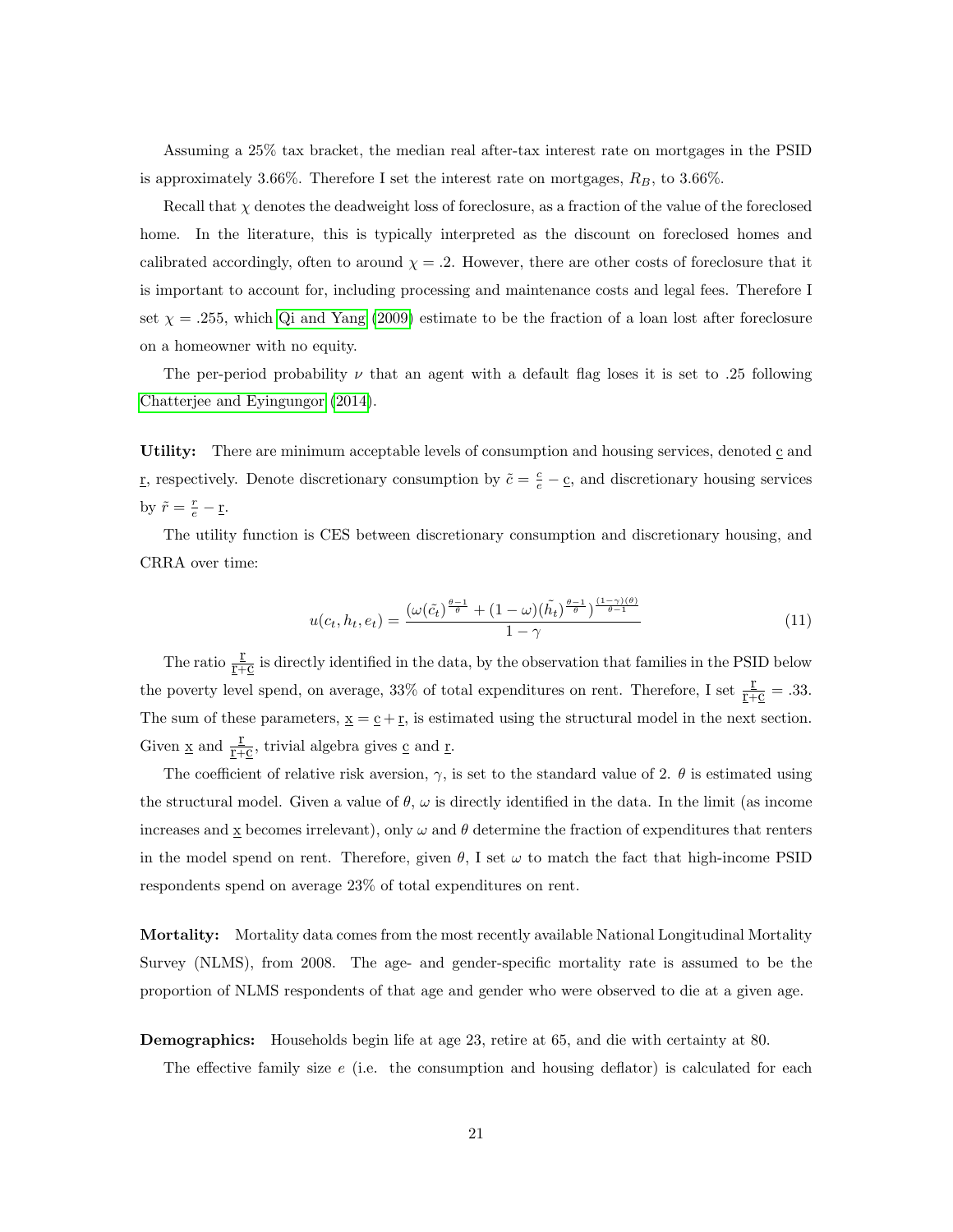observation as in Li et al. (2012), who follow Scholz et al (2006). If  $N_c$  is the number of children in a household and  $I_m$  is an indicator for a household headed by a married couple, then the deflator for a household is  $(1+I_m + .7*N_c)^{.7}$  In the model, I set e to the median deflator value in the PSID, conditional on age and marital status.

Age-specific divorce and widowhood probabilities (for married couples), and age- and gender-specific marriage probabilities (for singles) are taken from the PSID.

Gender wealth ratios (for determining assets after marriage) are taken from the data, as the ratio of average male wealth to average female wealth.

Income: Following much of the lifecycle literature, I assume that labor income follows a deterministic trend but is subject to transitory and persistent idiosyncratic shocks. Specifically,

$$
\log(y_t) = g_t + z_t + t \tag{12}
$$

where  $g_t$  is the deterministic component of income and  $\tau$  is the transitory shock. The persistent shock  $z_t$  follows the AR(1) process,

$$
z_t = \rho z_{t-1} + \eta_t
$$

t and  $\eta_t$  are normal random variables with mean 0 and variances  $\sigma_{\epsilon}^2$  and  $\sigma_{\eta}^2$ , respectively. I estimate the parameters of the process  $(\rho, \sigma_{\epsilon}^2, \text{ and } \sigma_{\eta}^2)$  by Minimum Distance Estimation, the method originally proposed by Chamberlain (1984) and since used by Guvenen (2009), Kaplan and Violante (2010), Fernandez and Wong (2011), and many others. Table [2](#page-21-0) presents the results.

<span id="page-21-0"></span>Table 2: Estimated Parameters of the Income Process. Standard errors are in parentheses.

| .965   | .008   | .056   |
|--------|--------|--------|
| (.018) | (.003) | (.010) |

These estimates are well in line with others in the literature, though they are all somewhat low. There are several potential explanations for my low estimates, as my sample differs in some details from others in the literature, most notably the inclusion of households headed by single males and especially single females. It is possible, for example, that singles face less income uncertainty than married couples, though this seems unlikely given the risk sharing that is often assumed to occur between married couples. An explanation I prefer is described in detail in Guvenen (2009); income profiles (absent any shocks) may in fact be heterogeneous, while the estimation procedure restricts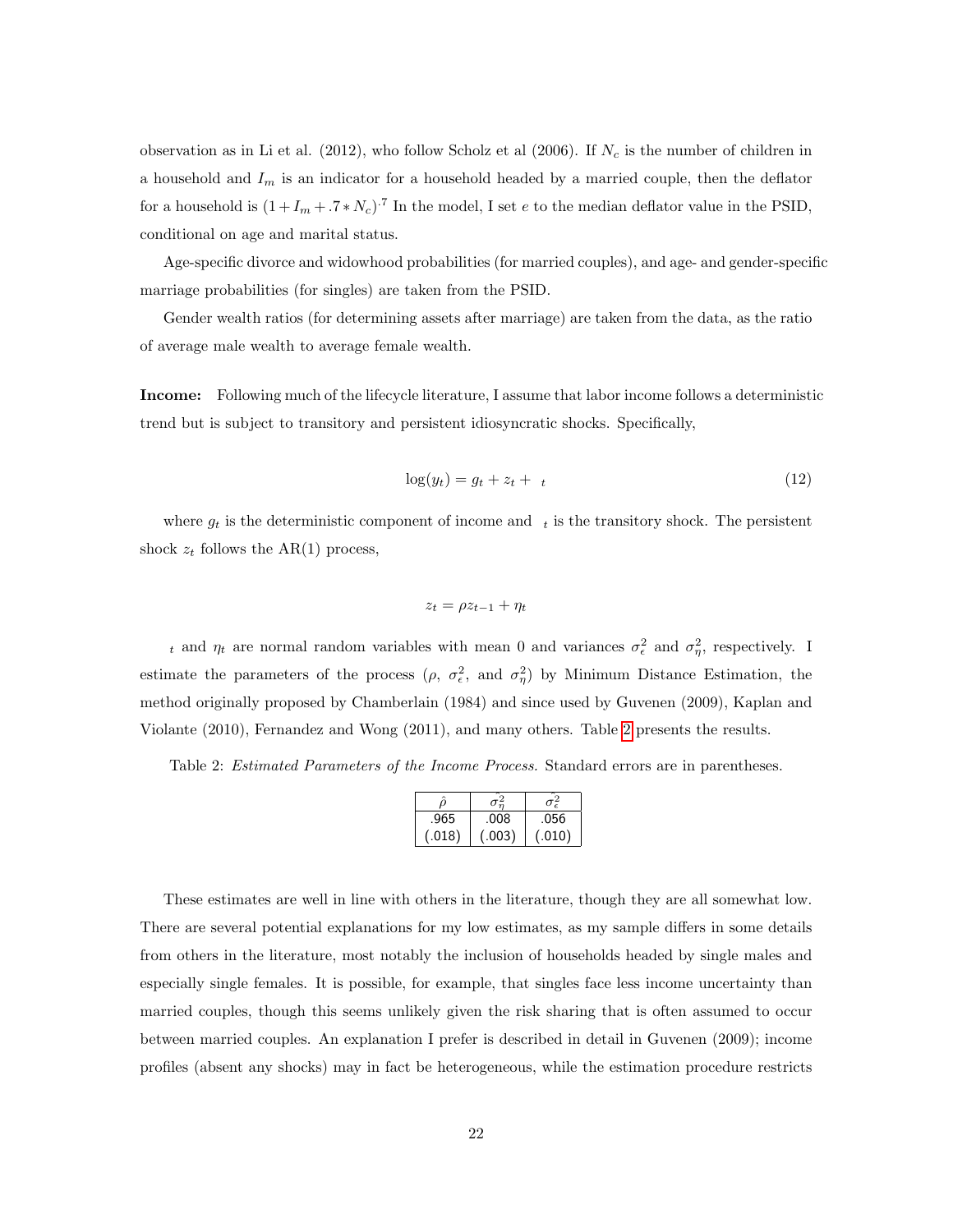them not to be. This forces the estimation to treat heterogeneity as shocks.<sup>[21](#page-0-0)</sup> Since my estimation procedure allows for profiles to differ by household type and race, it allows for more heterogeneity than usual, which in turn may reduce the portion of income variance that is attributed to shocks.<sup>[22](#page-0-0)</sup>

This paper emphasizes the role of divorce and family size in triggering mortgage default, so it is important not to underestimate the role of income shocks. [Guvenen](#page-34-12) et al. [\(2014\)](#page-34-12) note that the standard lognormal income process cannot match the negative skewness and high kurtosis of income seen in the data. This is a serious concern for this paper, since large negative income shocks are precisely the ones likely to trigger default. One common approach in the mortgage literature is to explicitly introduce an unemployment shock. However, there are other large negative income shocks besides unemployment, like disability, so accounting only for unemployment will understate the probability of such an event. Therefore, I include an i.i.d. "disaster" shock (which may include unemployment) in the income process, calibrated to match the 3.3% probability in the PSID of a working-age non-divorcing family reporting at least a  $50\%$  drop in income.<sup>[23](#page-0-0)</sup> The size of this shock is calibrated to match the fact that, empirically, the median household who reports such a shock reports a 61.67% drop in income. Finally, I set the per period probability of escaping this state to 65.26%, which is the probability that a household reports at least a 20% increase in income following such a shock. $24$ .

Age- and marital status-specific income profiles are taken as the empirical median. Income after retirement follows Li et [al.](#page-35-7) [\(2014a\)](#page-35-7). Specifically, after retirement, households receive a fraction of their pre-retirement persistent income. I estimate the average value of this fraction by household type in the PSID, to get values of .876 for married couples, .923 for single males, and .816 for single females.

#### 4.1.2 Second Stage

Here, I estimate the remaining structural parameters  $\beta$ ,  $\theta$ , and x by minimizing the distance between empirical moments and model output. Recall that  $\beta$  is the discount factor,  $\theta$  is the elasticity of substitution between "discretionary" housing and nonhousing consumption, and  $x$  is the necessary level of total consumption per effective family member.

The LTV distribution of defaulting homeowners embeds a great deal of information, including

<sup>(2009),</sup> failing to account for this heterogeneity will bias  $\hat{\rho}$  upwards. The direction of the bias for  $\sigma_{\eta}^2$  is not clear,  $21$ Heterogeneity in growth rates will be interpreted as very persistent idiosyncratic shocks. As detailed in Guvenen and depends on the relative variance of profile heterogeneity and true persistent shocks. This may explain while accounting for heterogeneity moves Guvenen's  $\hat{\sigma}_{\eta}^2$  upwards and mine downwards.

 $\hat{\sigma}_{\epsilon}^2 = 0.0718, \ \hat{\sigma}_{\eta}^2 = 0.011$ , which are all much closer to typical values in the literature. <sup>22</sup>Allowing for only one profile, common to households of all types and both races, changes the estimates to  $\hat{\rho} = 0.969$ ,

 $^{23}$ In the PSID, the probability of experiencing such a shock seems almost constant over the working lifecycle, which is what I assume.

 $^{24}$ This disaster shock is similar in spirit to the "disastrous" income shock in [Cocco](#page-32-10) et al. [\(2005\)](#page-32-10)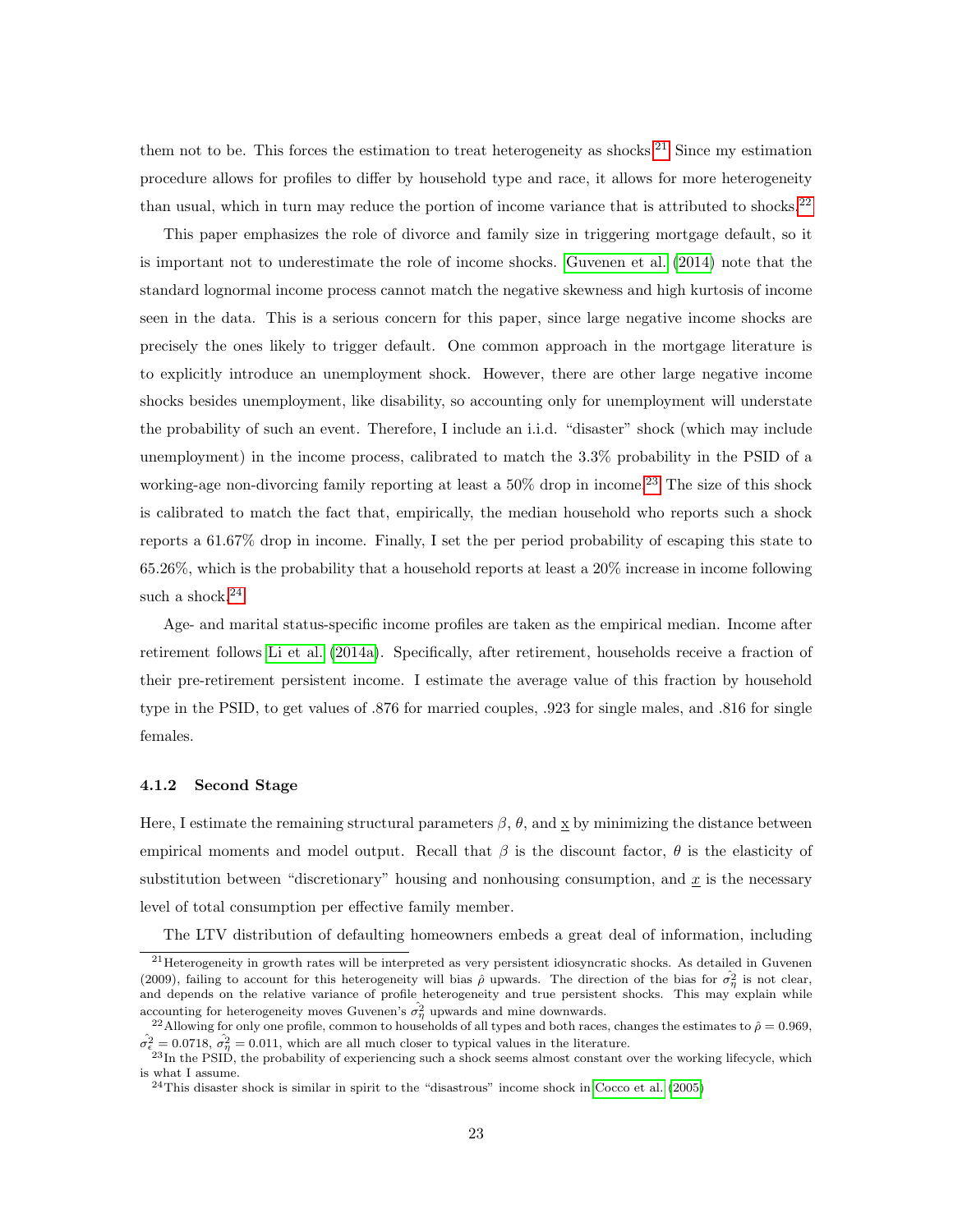what the causes of default are and what the effects of policies (like recourse) could be, and is a high priority target in my estimation. Surprisingly, no other paper I know of targets it.[25](#page-0-0) My other two targets are more standard: (1) the median wealth profile by household type,<sup>[26](#page-0-0)</sup> and (2) a foreclosure rate of .5%.[27](#page-0-0)

I solve and simulate the model for 50,000 agents over a Halton grid of 1,000 different combinations of parameter values.

I estimate a value for  $\beta = .958$ , which is actually on the high side of standard. This demonstrates that it is not simply a very low discount rate that generates abovewater default in my model. The values for  $\theta = .374$  and  $x = 6.19$  are mainly what drive abovewater default. Abovewater default requires that reductions in nonhousing expenditures be unpleasant for homeowners, who (since they are in a house they bought) enjoy a comparatively high level of housing consumption. For high values of  $\theta$ , this high level of housing consumption will allow agents to tolerate large reductions in nonhousing expenditures without defaulting. Hence, high levels of abovewater default identify a low value of  $\theta$ .

#### <span id="page-23-0"></span>5 Results

Model Fit This subsection descibes the fit of the model to targeted and untargeted moments in the data.

The primary goal of this paper is to understand why so many homeowners default with so much equity. Therefore the aggregate foreclosure rate and the LTV distribution of defaulters are high-priority moments to match. The estimated model generates a foreclosure rate of .49%, which is almost identical to the targeted foreclosure rate of .5%. Figure [3](#page-24-0) plots the LTV distribution of defaulters in the model and in the data. Overall, the model does quite well.

The estimation also targeted median wealth profiles by household type. Figure [4](#page-24-1) plots these profiles, both in the estimated model and in the data. The model does well reproducing the wealth profile of married couples, although it slightly underpredicts the wealth of older married couples. This may be because the model lacks a high-return illiquid asset, such as retirement accounts. However, the model slightly overpredicts the wealth of single males and females.

The homeownership rate was not targeted in estimation, although it is closely related to wealth.

<sup>25</sup>[Laufer](#page-35-0) [\(2013\)](#page-35-0) targets default hazard rates by LTV. In his model, houses can be sold instantly, so the high hazard rates of abovewater homeowners identifies counterfactually high selling costs. See the appendix for more details.

 $^{26}$ Kaplan and [Violante](#page-35-12) [\(2012\)](#page-35-12) note that, because the wealth distribution is right-skewed, economists face a tradeoff in targeting the median or average wealth profile. Like Kaplan and [Violante](#page-35-12) [\(2012\)](#page-35-12), I target the median wealth profile.  $^{27}$  [Jeske](#page-35-4) et al. [\(2013\)](#page-35-4) report that, from 2000-2006 roughly .4% of mortgages actually resulted in liquidation, which

is the consequence of default in both their model and mine. House price growth was unusually strong in 2000-2006, so they view this .4% as a lower bound on the true figure, and target .5% instead. This is the number I target as well.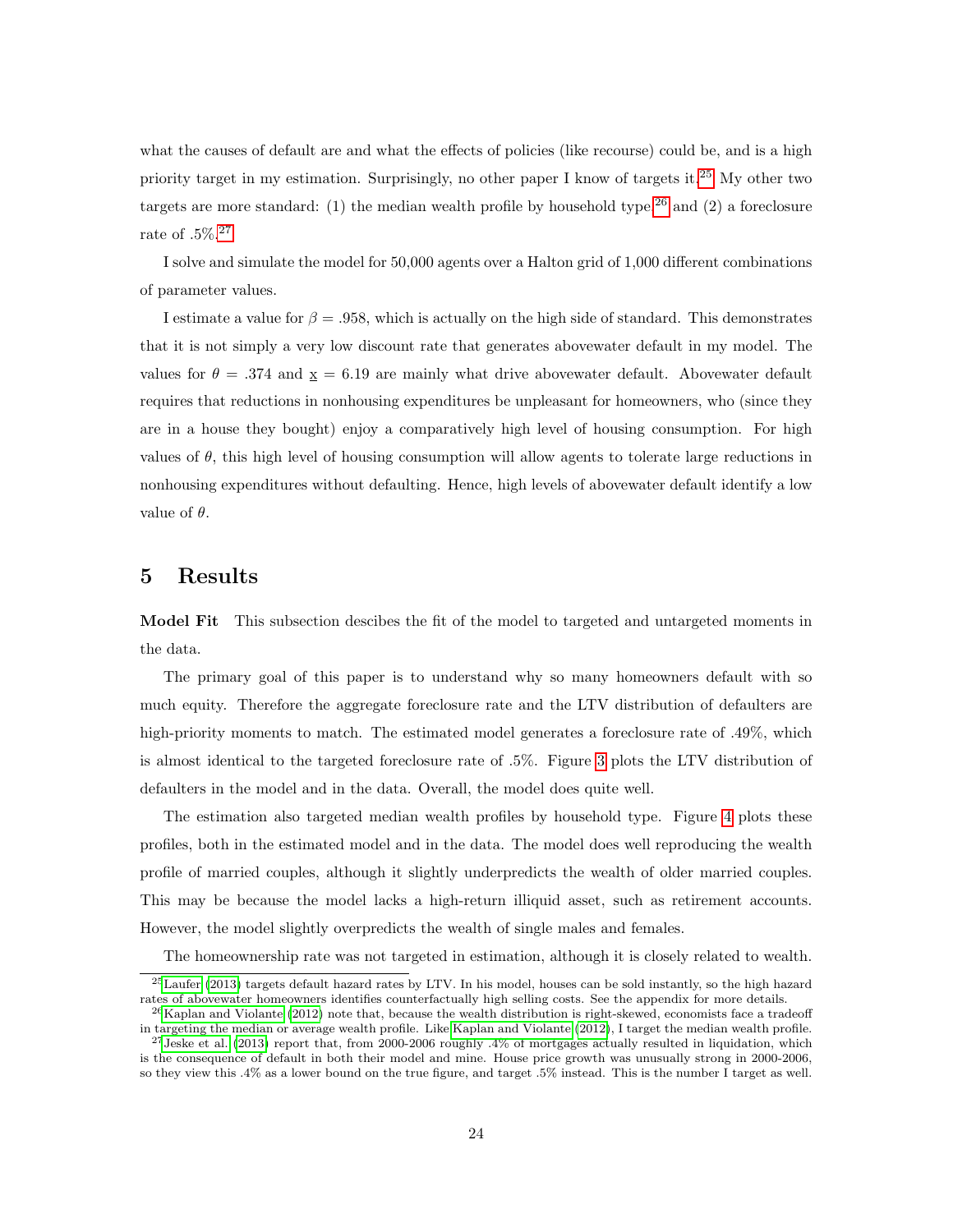Figure 3: Distribution of Defaulters' LTVs in the Data and Model

<span id="page-24-0"></span>

Notes: The Loan-to-Value Ratio is defined as 100 times the ratio of total mortgage debt outstanding to house value. Data are from<br>the 1998 & 2001 SCF. The literature standard is to count households as defaulters if they ar

Figure 4: Median Wealth over the Lifecycle

<span id="page-24-1"></span>

Notes: Solid green lines are model output. Dotted blue lines are from the PSID.

Figure [5](#page-24-2) plots homeownership rates, both in the estimated model and in the data. The model does an excellent job reproducing the homeownership profile of married couples, and only slightly overstates the homeownership rate of single females. However, the model cannot explain why so few single males own homes.

Figure 5: Homeownership Rates over the Lifecycle

<span id="page-24-2"></span>

The estimation does not target the LTV of mortgagors. However, given this paper's focus on mortgage default and the LTV of defaulting homeowners, this is an important moment to match. Figure [6](#page-25-0) plots the median LTV of mortgagors over the lifecycle and shows that, in general, the model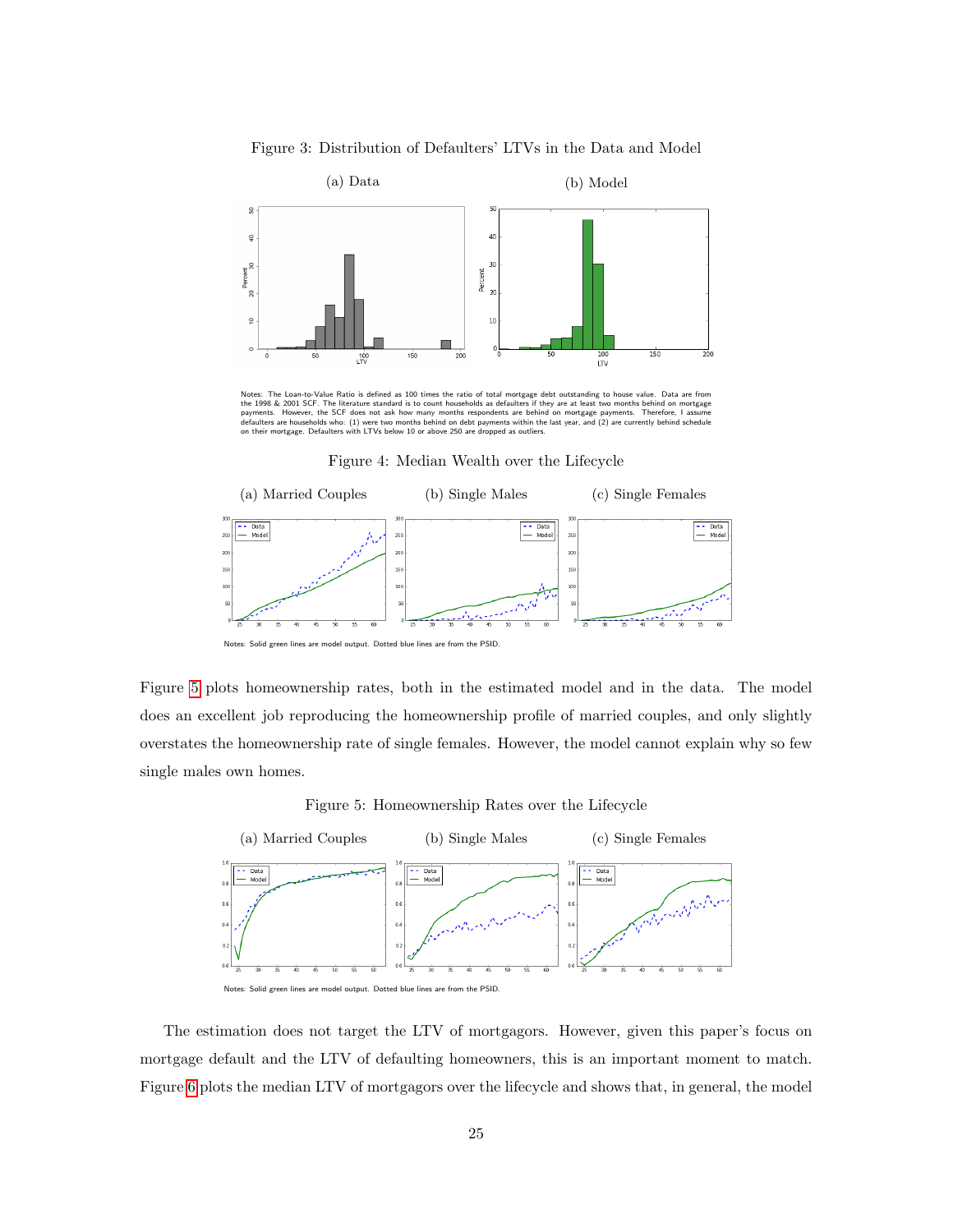<span id="page-25-0"></span>does quite well.



Figure 6: Median LTV of Mortgagors over the Lifecycle

To check that the model does not overstate the importance of divorce as a driver of default, it is useful to compare divorce rates of foreclosed homeowners in the data and the model. In the model, 26.7% of defaults occur in the same period as a divorce (and roughly 1% the period before or after). In the data, 9.8% of foreclosures immediately follow a divorce, while 18.3% of foreclosures involve a concurrent divorce. Hence, the importance of divorce as a driver of default is virtually identical in the model and the data. Moreover, in the data less than 20% of defaulters have negative equity. Therefore, in both the estimated model and the data, divorce drives more defaults than negative equity does.

The Causes of Default One point of this paper is that the LTV distribution of defaulters embeds important information on the causes of mortgage default. Figure [7](#page-26-0) highlights the default triggers associated with particular defaults in the model. Note that either divorce or a "disastrous" income shock are virtually required for homeowners with LTVs below 90 to default. Hence, models that do not match the LTV distribution of defaulters, but do match the aggregate default rate, almost certainly underestimate the magnitude of the liquidity shocks facing defaulters.

The importance of lifecycle effects are also apparent in Figure [7.](#page-26-0) Divorce and "disaster" drive comparable amounts of default between LTVs of 80 and 90. However, divorce hazard falls over the lifecycle, while the probability of a "diastrous" income shock does not. Hence older agents, who have higher LTVs, rarely get divorced, so divorce causes few defaults below LTVs of 70. These high-equity defaults are driven almost entirely by the "disastrous" income shock.

Another way to study the importance of default triggers in the model is to shut them off. In particular, divorce and family size as default triggers are unique to this paper, and were added to allow the model to match the aggregate default rate and the LTV distribution of defaulters. Re-estimating the model, setting the probability of divorce to 0 every period and minimum expenditures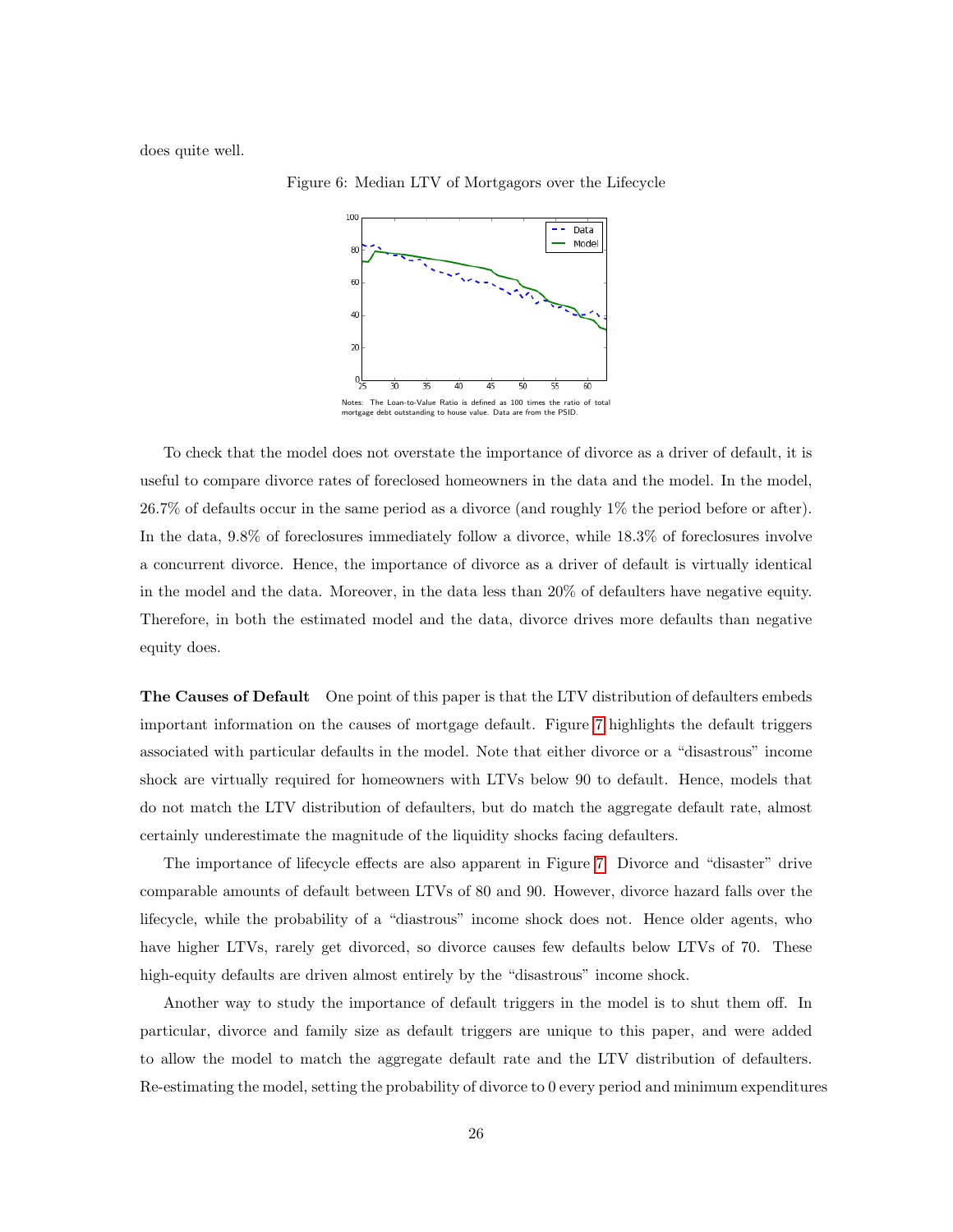

<span id="page-26-0"></span>

 $\underline{x} = 0$ , yields almost identical parameter estimates  $\beta = .957$  and  $\theta = .330$ . However, it changes the output of the model radically. Figure [8](#page-26-1) plots the LTV distribution of defaulters in the re-estimated model without divorce or family size against the same distribution in the baseline model and in the data.

<span id="page-26-1"></span>

Notes: The Loan-to-Value Ratio is defined as 100 times the ratio of total mortgage debt outstanding to house value. Data are from the 1998 & 2001 SCF. In the model without divorce or family size, the probability of divorce is set to 0 in all periods, and necessary expenditures per family member x are set to 0.

Note that divorce and family size are critical in allowing the model to match the LTV distribution of defaulters. They are also critical in allowing the model to match the aggregate foreclosure rate. The targeted foreclosure rate is .50%; in the baseline model the foreclosure rate is .49%, while in the re-estimated model without divorce or family size it collapses to .31%.

Recourse The model has so far assumed that mortgages are "non-recourse", i.e. they are secured only by the house. However, many states ("recourse" states) allow lenders to seize other assets of underwater defaulters, though they differ considerably in how practical this is. For a detailed discussion of recourse laws by state, see Ghent and [Kudlyak](#page-34-2) [\(2011\)](#page-34-2). In this subsection, I examine the effect of adding recourse to the model.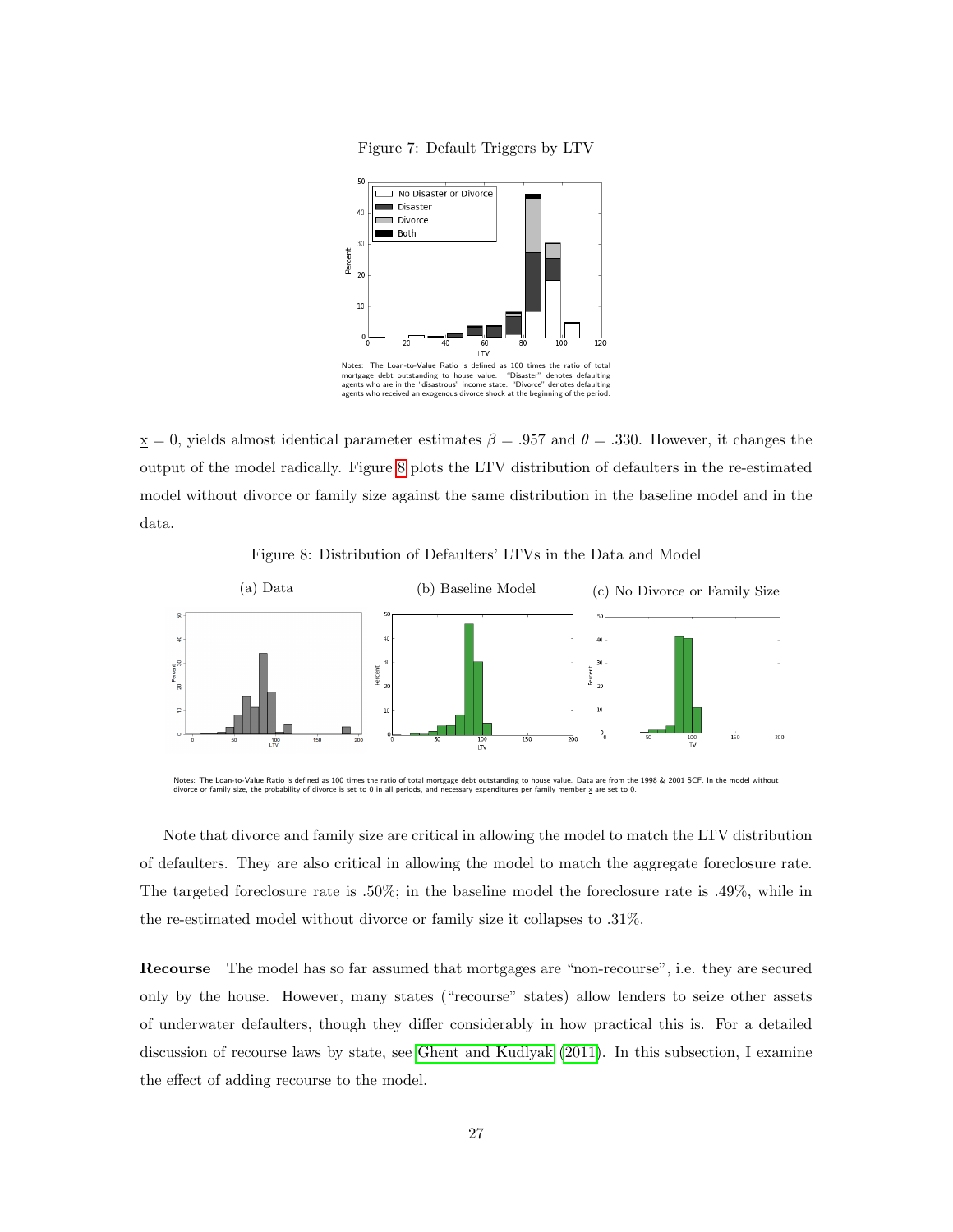Empirically, [Clauretie](#page-32-11) [\(1987\)](#page-32-11) and Ghent and [Kudlyak](#page-34-2) [\(2011\)](#page-34-2) find that recourse has no effect on aggregate default rates. This may appear to suggest that recourse has no effect on individual default probabilities. However, several "double trigger" models of default, e.g. [Quintin](#page-36-1) [\(2012\)](#page-36-1), [Laufer](#page-35-0) [\(2013\)](#page-35-0), [Hatchondo](#page-34-0) et al. [\(2014\)](#page-34-0), and Corbae and [Quintin](#page-32-1) [\(2014\)](#page-32-1), note the potential for selection bias. Specifically, if recourse reduces individual default probabilities, it should also lower individual interest rates. In turn, this should expand the pool of homeowners to include borrowers who previously could not obtain or afford a mortgage. Since these less creditworthy borrowers are precisely the most likely to default, the effect of recourse on aggregate default rates in these models is theoretically ambiguous. However, they agree that recourse should lower default probabilities and interest rates, conditional on loan and borrower characteristics. In contrast, [Mitman](#page-35-3) [\(2012\)](#page-35-3) constructs a model of "strategic" default that also includes a bankrupty decision. In his model, recourse has almost no effect on the default rates of underwater homeowners, since they can always declare bankrupty to discharge themselves of deficiency judgments.

Interestingly, Ghent and [Kudlyak](#page-34-2) [\(2011\)](#page-34-2) find that empirically recourse does not lower default rates *conditional* on loan and borrower characteristics, and in fact *increases* conditional interest rates, even though it *does* lower the default rates of underwater homeowners. In this subsection, I add recourse to my model to examine whether it can explain these findings. I do this by assuming that, if underwater homeowners default, lenders seize any other assets they have at the time of foreclosure to cover the difference between the mortgage balance and the value of the home. I do not assume that any assets are exempt from recourse, that lenders must pay litigation costs to seize assets, or that defaulters can declare bankruptcy to discharge their debts to lenders. Therefore, it is likely that I exaggerate the effectiveness of recourse.

My first result is standard. I find that recourse acts as a powerful deterrent to underwater defaulters by raising the costs of default, which echoes the theoretical findings of [Quintin](#page-36-1) [\(2012\)](#page-36-1), [Laufer](#page-35-0) [\(2013\)](#page-35-0), [Hatchondo](#page-34-0) et al. [\(2014\)](#page-34-0), and Corbae and [Quintin](#page-32-1) [\(2014\)](#page-32-1), as well as the empirical results in Ghent and [Kudlyak](#page-34-2) [\(2011\)](#page-34-2). Figure [9](#page-28-0) illustrates this result, by plotting the default decision rules of underwater homeowners as a function of cash on hand.

However, recourse encourages "effectively" underwater households to default in the model because it lowers the expected value of maintaining the mortgage. If the house depreciates, "effectively" underwater households will become actually underwater, and in recourse states will face the unpleasant choice of either maintaining an underwater mortgage or defaulting and losing assets to recourse. Therefore, under recourse, "effectively" underwater households have less incentive to avoid defaulting this period, and so are more likely to default. Figure [10](#page-28-1) illustrates this result, by plotting the default decision rules of "effectively" underwater homeowners as a function of cash on hand.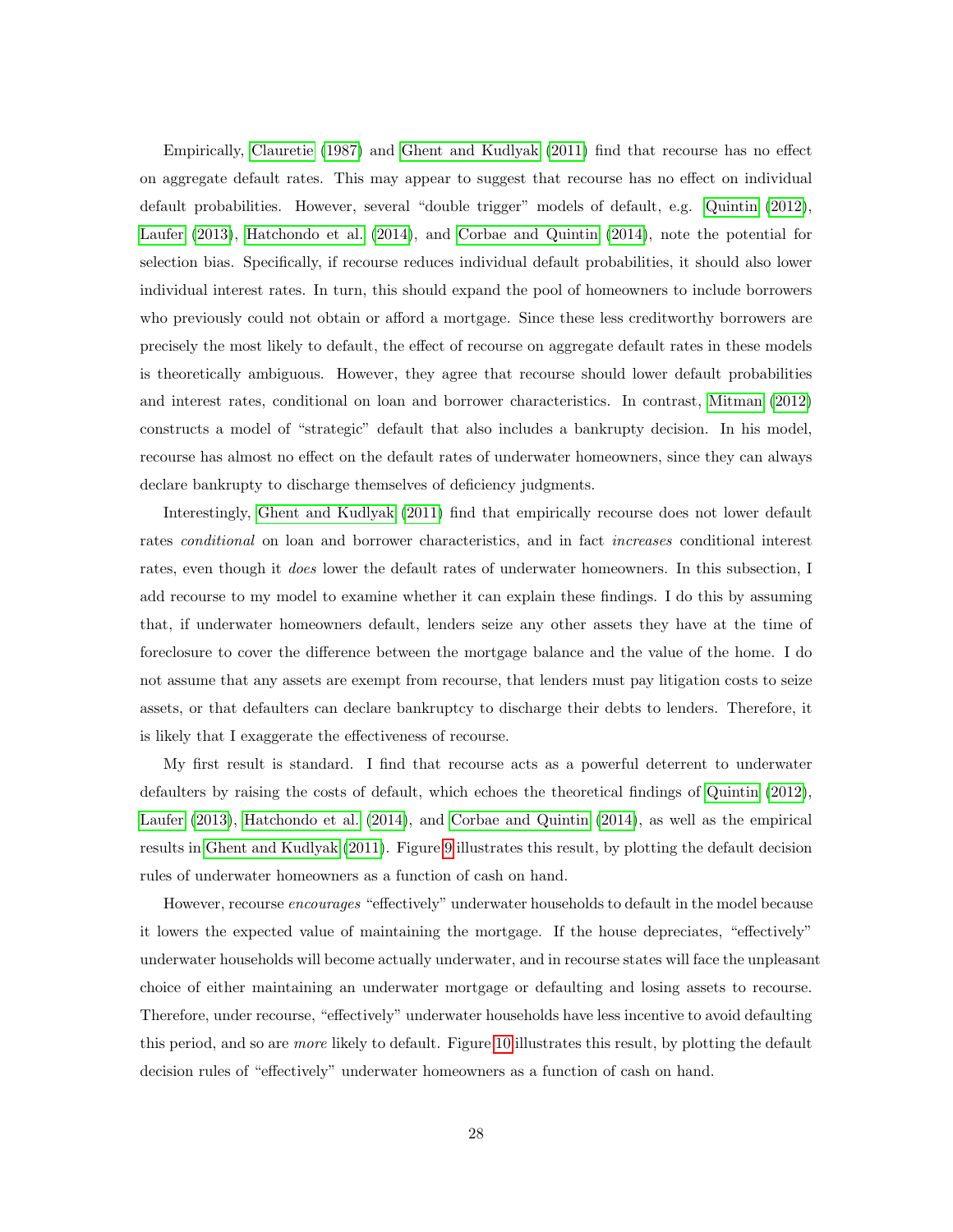<span id="page-28-0"></span>Figure 9: Effect of Recourse on Underwater Default



Notes: Decision rules shown for married agents with an LTV of 116 in the "disastrous" income state, in a house worth \$176,000 in the first period.

<span id="page-28-1"></span>Figure 10: Effect of Recourse on "Effectively" Underwater Default



Notes: Decision rules shown for married agents with an LTV of 100 in the "disastrous" income state, in a house worth \$176,000 in the first period.

Finally, recourse has no effect on the decisions of abovewater defaulters, for two reasons. First, abovewater homeowners are not subject to recourse, since their house is worth more than the oustanding mortgage balance. Second, abovewater defaulters have very few assets to seize. The distribution of assets brought in to the next period, for defaulters in the no-recourse regime with LTVs below 90, is shown in Figure [11.](#page-29-0) Over 60% of these defaulters save no assets whatsoever; another 30% save less than \$5,000. Without any legal costs of recourse or asset exemptions (which is what I assume), these agents could respond to expanded recourse simply by consuming these savings and still defaulting. With a small fixed legal cost of pursuing recourse (or asset exemption) of \$5,000, over 90% of abovewater defaulters would be entirely unaffected, even if recourse were expanded to include them, because they have so little to seize. This is highly intuitive, since severe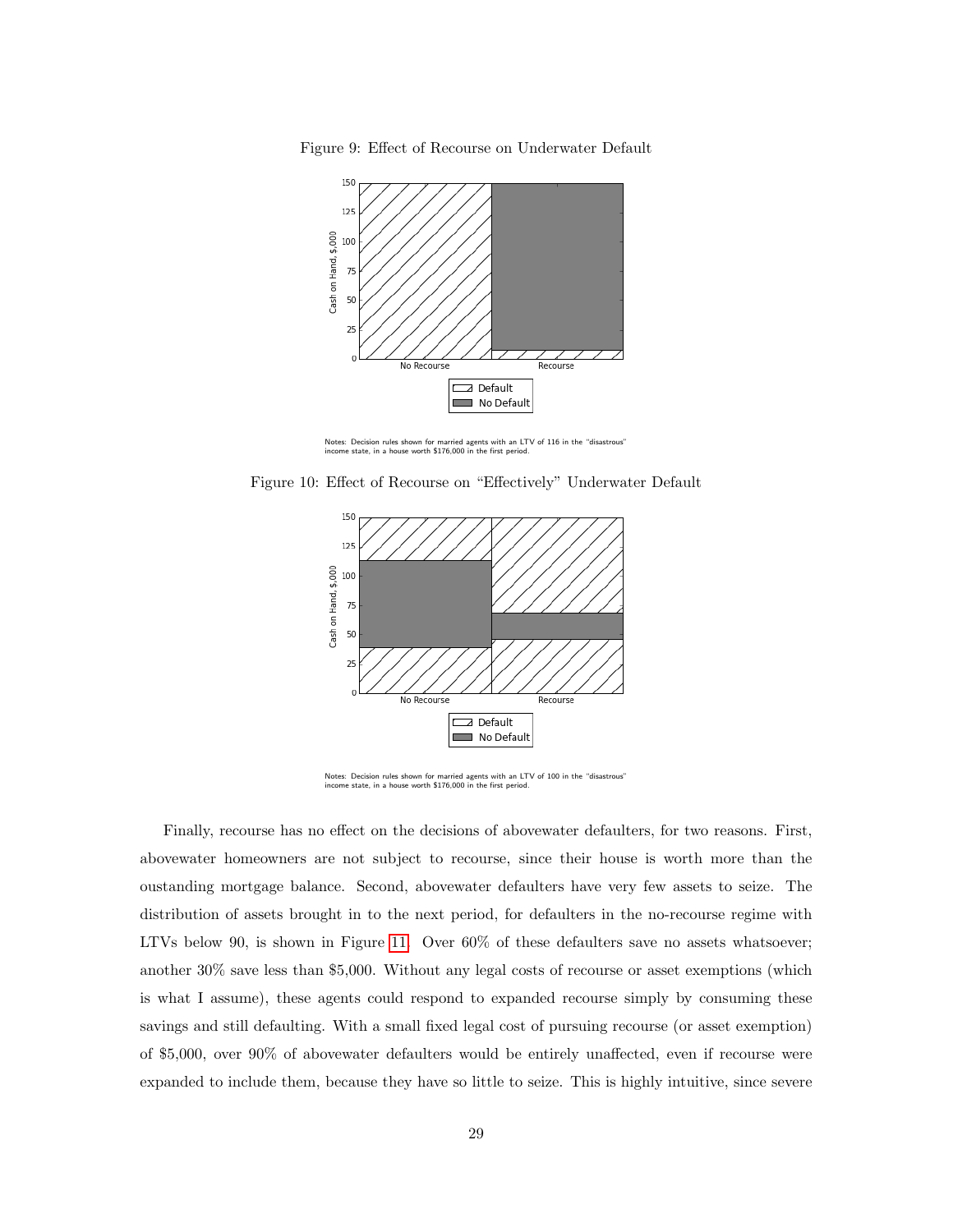<span id="page-29-0"></span>liquidity constraints drive abovewater default.



Figure 11: Savings Distribution of Abovewater Defaulters

Notes: Figure shows the distribution of assets chosen for next period, for defaulters with LTVs below 90 in the non-recourse regime.

Introducing recourse to the model has virtually no effect on any aggregate outcome of interest. It lowers foreclosure rates from .486% to .484%. The aggregate homeownership rate increases by .05%, and interest rates decrease by less than one-tenth of one basis point.[28](#page-0-0) This result is intuitive. Recourse does nothing to address the liquidity constraints that drive the vast majority of defaults. Recourse does prevent underwater homeowners with assets from defaulting, but these make up only a small fraction of the population of mortgagors. Therefore, in aggregate, recourse is ineffective at discouraging default, expanding homeownership, or lowering interest rates, consistent with the empirical results in Ghent and [Kudlyak](#page-34-2) [\(2011\)](#page-34-2).

Effect of Equity on Default Many empirical papers, e.g. [Deng](#page-33-1) et al. [\(2000\)](#page-33-1), [Foote](#page-33-2) et al. [\(2008\)](#page-33-2), [Gerardi](#page-34-4) et al. [\(2009\)](#page-34-4), and [Elul](#page-33-3) et al. [\(2010\)](#page-33-3), show that default hazard rates fall with equity. These findings have motivated many policy proposals, e.g. LTV caps on new or refinancing homeowners. Hence, it is critical that estimates of the causal effect of equity on default hazard be precise.

Unfortunately, virtually all estimates in the literature come from loan-level datasets, and so cannot control for household-level characteristics — such as income, wealth, or divorce hazard that also predict default. This may be problematic, since these characteristics are likely to be correlated with equity. These papers typically can control for the LTV at loan origination, and hazard models by construction control for the age of the mortgage, so the extent of the omitted variable bias is not obvious.

This subsection attempts to estimate the size of this bias, using simulated data from the model.

<sup>28</sup>As in most structural models with mortgages, interest rates are not a state variable in my model. However, one can still calculate the effective interest rate on the loan home buyers receive. For a given stream of promised future mortgage payments, the smaller the loan, the higher the effective interest rate.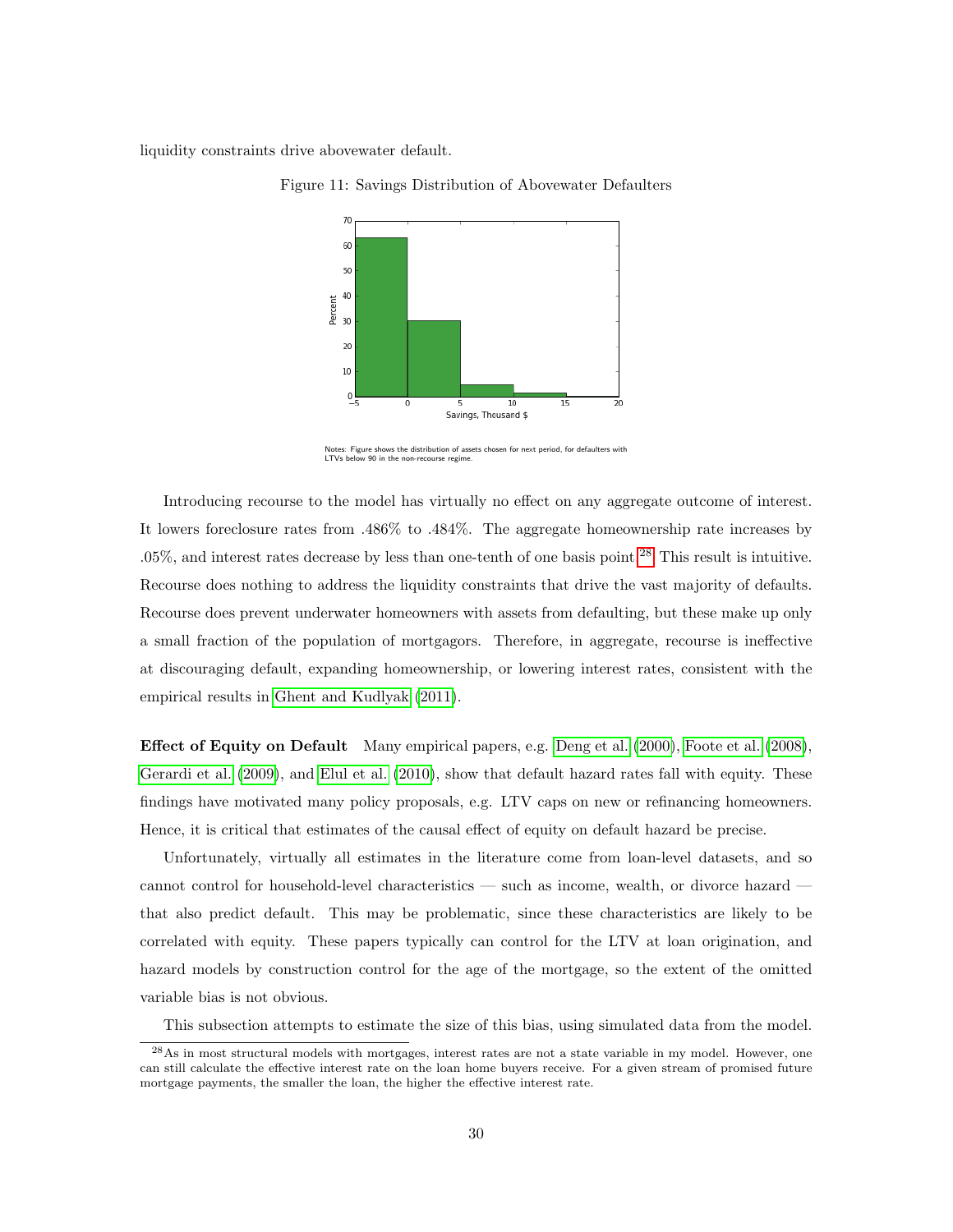First, as is standard in the literature, I estimate a Cox proportional hazard model of default controlling only for the LTV at origination.<sup>[29](#page-0-0)</sup> I then estimate a "household" hazard model of default that also controls for log income, a dummy for the "disastrous" income state, log wealth (if greater than \$1,000), marital status, divorce, and family size. So that changes in default hazard, rather than levels, are clear, I then normalize hazard rates so that they equal 1 at an LTV of 80. Relative hazard rates from these two models, as a function of LTV, are shown in Figure [12a.](#page-30-0)

Figure 12: Relative Hazard Rates, with and without Household Controls

<span id="page-30-0"></span>

Roughly, Figure [12a](#page-30-0) shows that the default hazard rate at an LTV of 100 is 20.0 times higher than the default hazard rate at an LTV of 80, without controlling for household-level characteristics. However, controlling for these characteristics, the default hazard rate at an LTV of 100 is only 12.5 times as high as the hazard rate at 80. Hence, in the model, almost 40% of the estimated fall in default hazard from an LTV of 100 to 80 is due to omitted variables, e.g. income, wealth, and divorce risk (through age), that are correlated with equity but not caused by it.<sup>[30](#page-0-0)</sup>

Much, but not all, of this correlation comes from borrower selection. Younger, poorer households choose higher LTV loans and are more likely to default. Figure [12a](#page-30-0) follows the literature standard by controlling for a linear term in LTV at origination. However, the effect of LTV at origination on default hazard (induced by covariates) is not linear. Figure [12b](#page-30-0) presents results from an almost identical hazard model that controls for bins of LTV at origination, rather than a simple linear term.[31](#page-0-0) The default hazard rate in the baseline specification is considerably lower, though the default hazard rate in the model with household level controls is virtually unchanged. This is because non-linear terms in LTV at origination serve as a reasonable proxy for household-level characteristics.

<sup>29</sup>Empirical papers typically also control for other aggregate variables, such as interest rates and regional unemployment rates, that are not relevant in my structural model.

 $30$ Empirical results from the PSID, available upon request, are even stronger, but may not be credible. Proportional hazard models require fairly large samples, while the sample in the PSID is small.

 $31$ The bins are less than 80, by 5s up to 100, and above 100.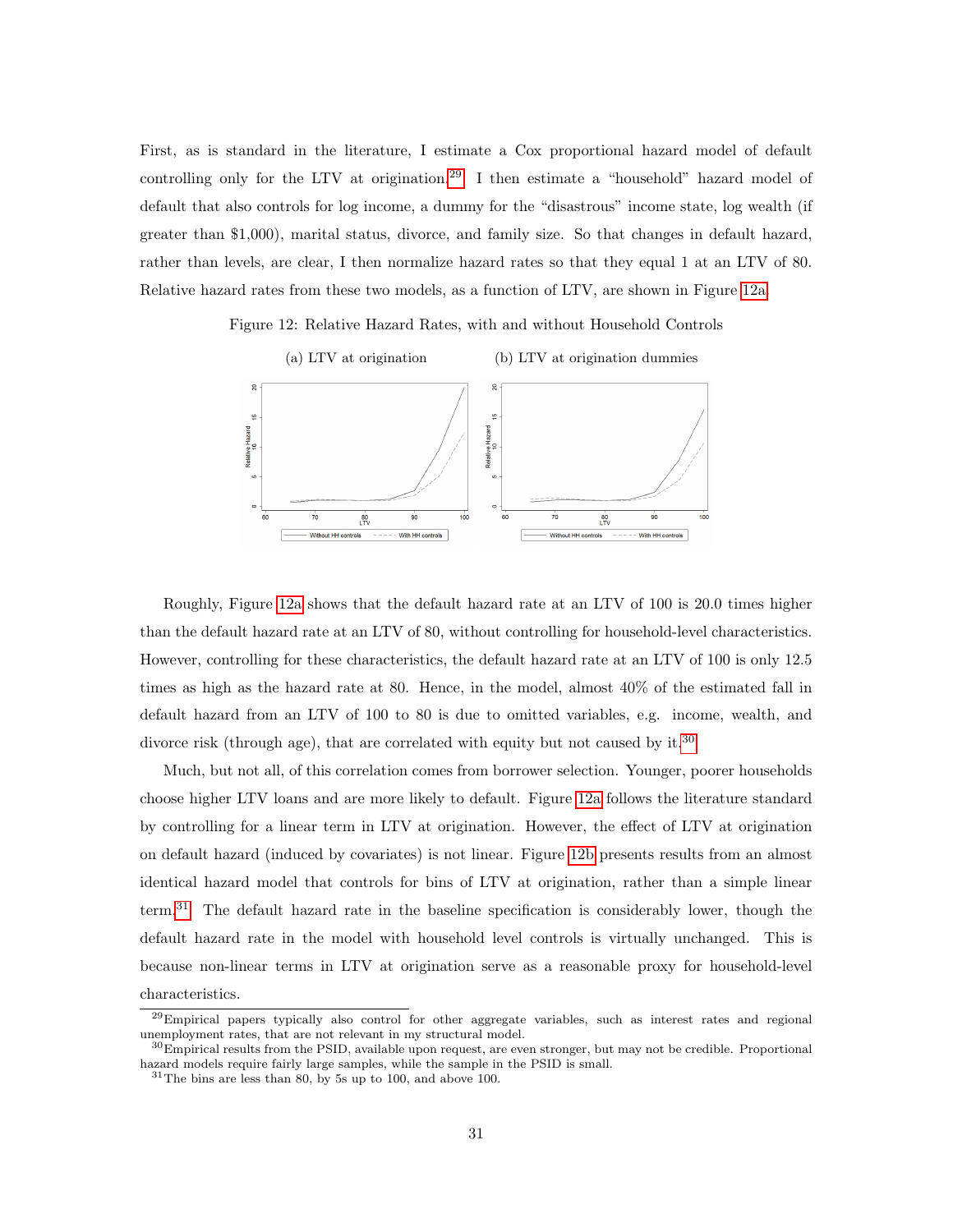While these results using simulated data from the model are illuminating, they do not substitute for empirical work using high-quality, household level data. In particular, because the model does not distinguish between the price of its house and its value to the homeowner, the baseline model overestimates the decline in default hazard from LTVs of 100 to 80 relative to empirical work using property-level data, e.g. [Foote](#page-33-2) et al. [\(2008\)](#page-33-2). Estimating this hazard using household-level data should be a priority for future empirical work. If household-level data are not available, then non-linear terms in LTV at origination (and other observables, such as FICO score) should mitigate the bias induced by omitted variables, but may not eliminate it.

It is interesting to note that the model *overestimates* the causal effect of equity on default, while matching the empirical fact that the vast majority of defaulters have positive equity. This demonstrates that evidence that underwater households are particularly likely to default, e.g. [Foote](#page-33-2) et [al.](#page-33-2) [\(2008\)](#page-33-2), should not be interpreted as evidence that most defaulters are underwater.

#### <span id="page-31-0"></span>6 Conclusion

The existing mortgage default literature focuses almost exclusively on the "strategic " and "double trigger" paradigms of default, in which negative effective equity is a necessary condition for default. This paper provides empirical evidence that, in fact, the vast majority of defaulters are abovewater and that many defaults are driven by divorce and family size, rather than negative equity. This paper also constructs a structural model that matches the LTV distribution of defaulters with realistic parameters and income and family processes, demonstrating that abovewater default is entirely consistent with theory.

Abovewater default has profound implications. It provides clear identification of the elasticity of substitution between consumping and housing using only aggregate moments, which until now has been elusive. It suggests that loan- or property-level estimates of the effects of equity on default hazard should not be interpreted as entirely causal. It also provides a theoretical explanation for the empirical results in Ghent and [Kudlyak](#page-34-2)  $(2011)$ , who show that lender recourse  $-$  a policy that is often assumed to be effective in preventing defaults and expanding credit access — has almost no effect on individual default risk or interest rates, even though it prevents underwater default. Together, these lessons should provide useful guidance for future policy, as the effects of the recent housing crisis fade and the proportion of mortgagors who are underwater returns to normal (i.e. low) levels.<sup>[32](#page-0-0)</sup>

<sup>32</sup>Zillow reports that 31.4% of mortgagors were underwater in the first quarter of 2012. By the second quarter of 2014, only 17% of mortgagors were underwater. This number is expected to fall further. See http://www.zillow.com/research/2014-q2-negative-equity-report-7465/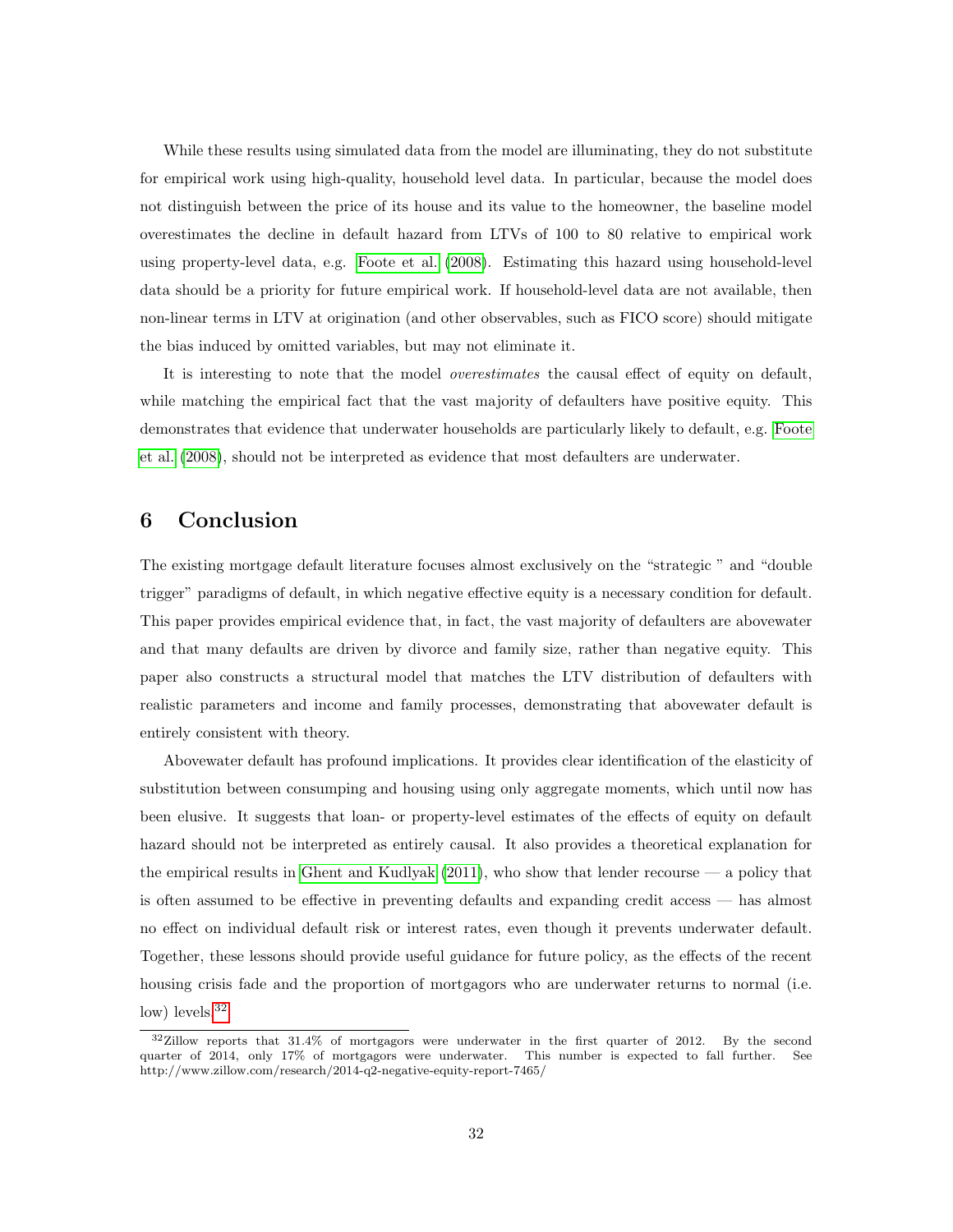## References

- <span id="page-32-12"></span>Ambrose, Brent W. and Charles A. Capone (1998) "Modeling the Conditional Probability of Foreclosure in the Context of Single-Family Mortgage Default Resolutions," Real Estate Economics, Vol. 26(3), pp. 391–429.
- <span id="page-32-0"></span>Bajari, Patrick, Phoebe Chan, Dirk Krueger, and Daniel Miller (2013) "A Dynamic Model of Housing Demand: Estimation and Policy Implications," *International Economic Review*, Vol. 54(2), pp. 409–442.
- <span id="page-32-2"></span>Bhutta, Neil, Jane Dokko, and Hui Shan (2010) "The Depth of Negative Equity and Mortgage Default Decisions," Federal Reserve Board Finance and Economics Discussion Series.
- <span id="page-32-6"></span>Black, Dan A., Natalia Kolesnikova, Seth G. Sanders, and Lowell J. Taylor (2013) "Are Children "Normal"?" The Review of Economics and Statistics, Vol. 95(1), pp. 21–33.
- <span id="page-32-4"></span>Campbell, John Y. and João F. Cocco (2014) "A Model of Mortgage Default," Working Paper.
- <span id="page-32-7"></span>Charles, Kerwin Kofi and Melvin Stephens (2004) "Job Displacement, Disability, and Divorce," Journal of Labor Economics, Vol. 22(2), pp. 489–522.
- <span id="page-32-5"></span>Chatterjee, Satyajit and Burcu Eyingungor (2014) "A Quantitative Analysis of the US Housing and Mortgage Markets and the Foreclosure Crisis," Working Paper.
- <span id="page-32-3"></span>Chen, Hui, Michael Michaux, and Nikolai Roussanov (2013) "Houses as ATMs? Mortgage Refinancing and Macroeconomic Uncertainty," NBER Working Paper 19421.
- <span id="page-32-11"></span>Clauretie, Terrence M. (1987) "The Impact of Interstate Foreclosure Cost Differences and the Value of Mortgages on Default Rates," Real Estate Economics, Vol. 15(3), pp. 152–167.
- <span id="page-32-9"></span>Cocco, João F. (2004) "Portfolio Choice in the Presence of Housing," The Review of Financial Studies, Vol. 18(2), pp. 535–567.
- <span id="page-32-10"></span>Cocco, Jo˜ao, Francisco J. Gomes, and Pascal J. Maenhout (2005) "Consumption and Portfolio Choice over the Life Cycle," The Review of Financial Studies, Vol. 18(2), pp. 491–533.
- <span id="page-32-1"></span>Corbae, Dean and Erwan Quintin (2014) "Leverage and the Foreclosure Crisis," Forthcoming, Journal of Political Economy.
- <span id="page-32-8"></span>Cubeddu, Luis and José-Víctor Ríos-Rull (2003) "Families as Shocks," Journal of the European Economic Association, Vol.  $1(2/3)$ , pp. 671–682.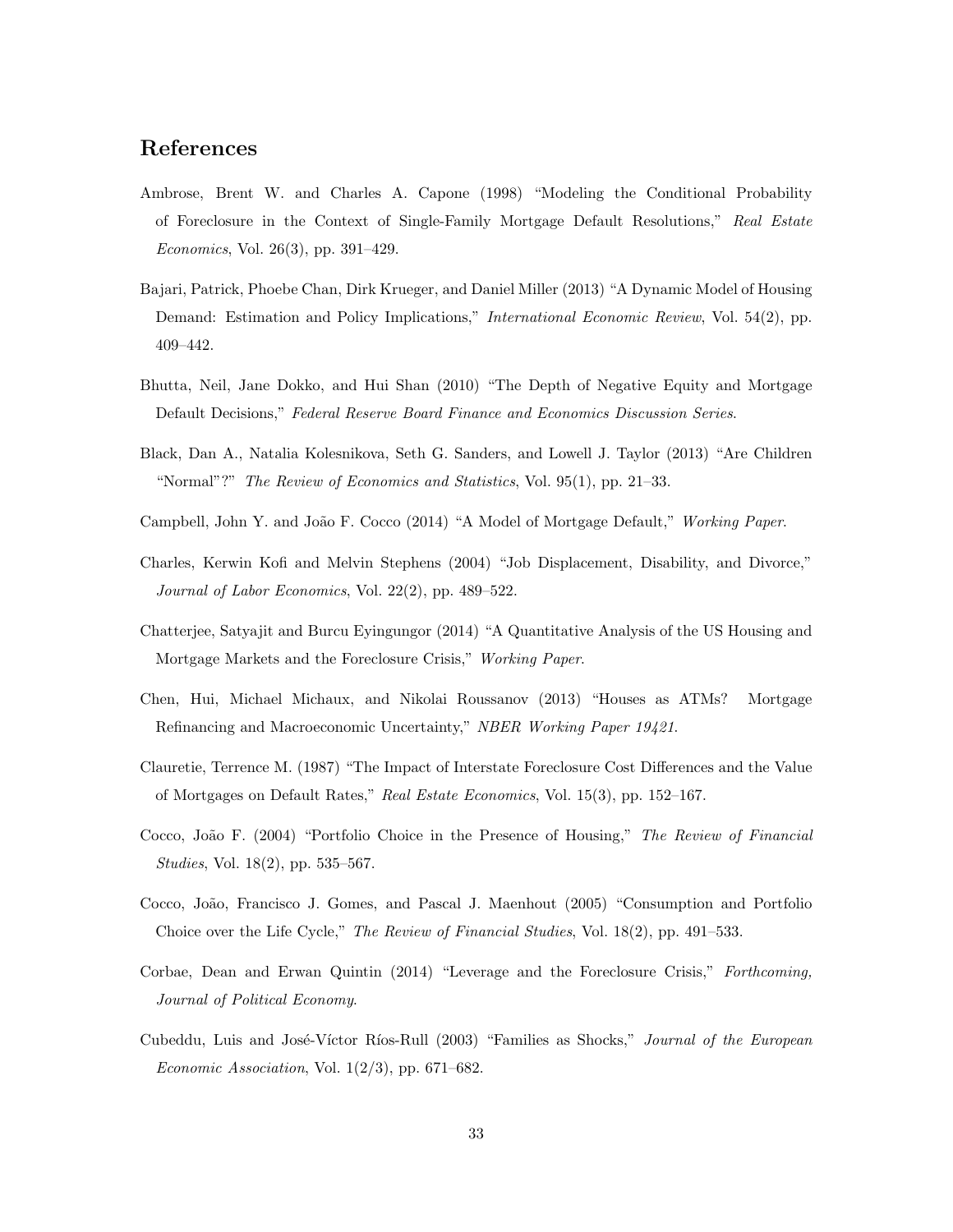- <span id="page-33-7"></span>Davis, Morris A. and François Ortalo-Magné (2011) "Household Expenditures, Wages, Rents," Review of Economic Dynamics, Vol. 14, pp. 248–261.
- <span id="page-33-0"></span>Davis, Morris A. and Erwan Quintin (2014) "Default when Current House Prices are Uncertain," Working Paper.
- <span id="page-33-12"></span>De Nardi, Mariacristina (2004) "Wealth Inequality and Intergenerational Links," Review of Economic Studies, Vol. 71, pp. 743–768.
- <span id="page-33-1"></span>Deng, Yongheng, John M. Quigley, and Robert Van Order (2000) "Mortgage Terminations, Heterogeneity, and the Excercise of Mortgage Options," Econometrica, Vol. 68(2), pp. 275–307.
- <span id="page-33-11"></span>Duffie, Darrell and Kenneth J. Singleton (1993) "Simulated Moments Estimation of Markov Models of Asset Prices," Econometrica, Vol. 61(4), pp. 929–952.
- <span id="page-33-3"></span>Elul, Ron, Nicholas S. Souleles, Souphala Chomsisengphet, Dennis Glennon, and Robert Hunt (2010) "What "Triggers" Mortgage Default?" The American Economic Review, Papers and Proceedings, Vol. 100(2), pp. 490–494.
- <span id="page-33-9"></span>Farnham, Martin, Lucie Schmidt, and Purvi Sevak (2011) "House Prices and Marital Stability," American Economic Review: Papers & Proceedings, Vol. 101:3, pp. 615–619.
- <span id="page-33-10"></span>Fern´andez, Raquel and Joyce Cheng Wong (2013) "Divorce Risk, Wages, and Working Wives: A Quantitative Life-Cycle Analysis of Female Labor Force Participation," Mimeo.
- <span id="page-33-8"></span>Flavin, Marjorie and Shinobu Nakagawa (2008) "A Model of Housing in the Presence of Adjustment Costs: A Structural Interpretation of Habit Persistence," The American Economic Review, Vol. 98(1), pp. 474–495.
- <span id="page-33-5"></span>Foote, Chistopher, Kristopher Gerardi, Lorenz Goette, and Paul Willen (2010) "Reducing Foreclosures: No Easy Answers," in Daron Acegmoglu, Kenneth Rogoff, and Michael Woodford eds. NBER Macroeconomics Annual 2009, Volume 24: University of Chicago Press.
- <span id="page-33-2"></span>Foote, Christopher L., Kristopher Gerardi, and Paul. S. Willen (2008) "Negative Equity and Foreclosure: Theory and Evidence," Journal of Urban Economics, Vol. 64, pp. 234–245.
- <span id="page-33-4"></span>Garriga, Carlos and Don E. Schlagenhauf (2010) "Home Equity, Foreclosures, and Bail-out Programs during the Subprime Crisis," Working paper.
- <span id="page-33-6"></span>Gerardi, Kristopher, Kyle F. Herkenhoff, Lee E. Ohanian, and Paul S. Willen (2013) "Unemployment, Negative Equity, and Strategic Default," Federal Reserve Bank of Atlanta Working Paper Series.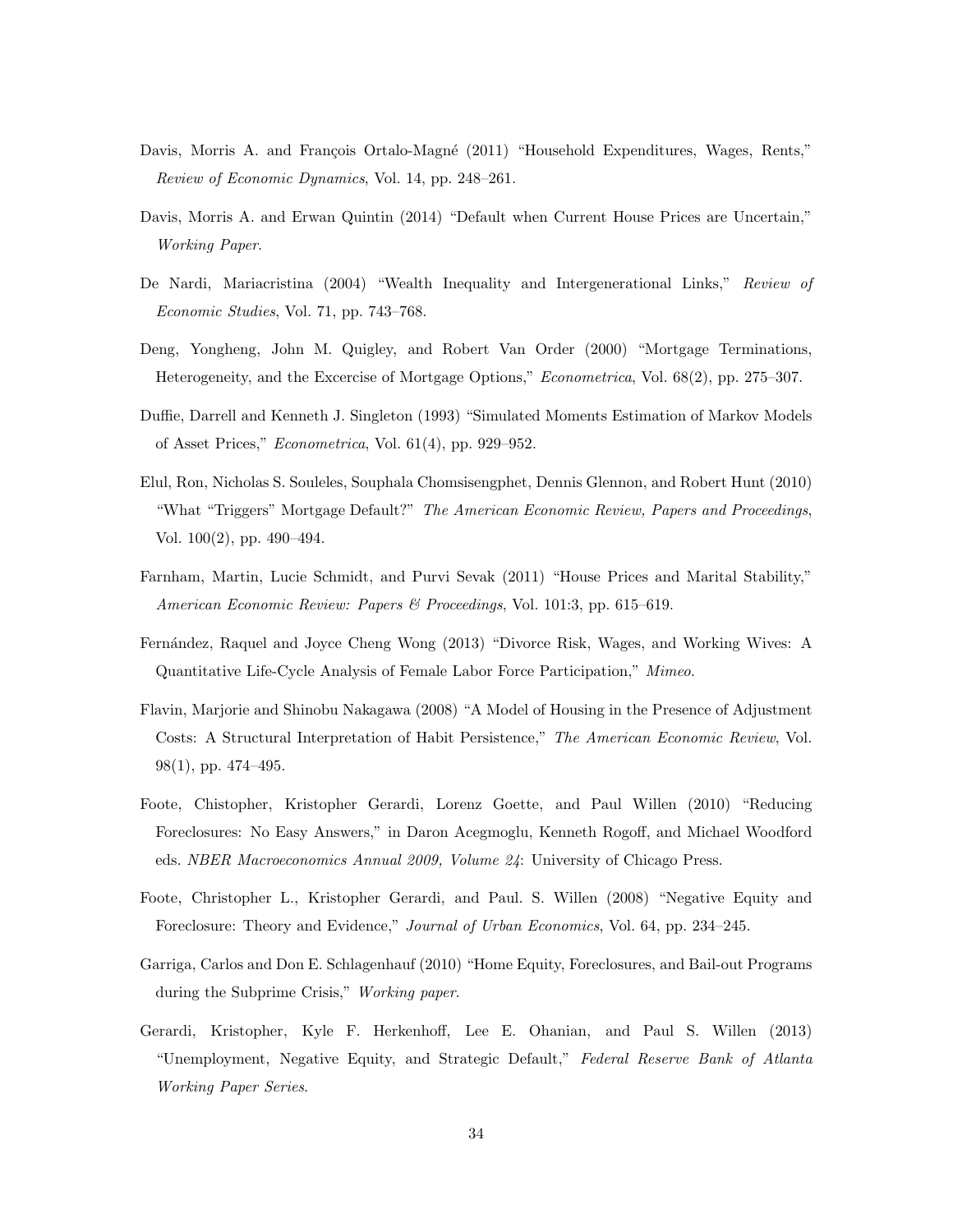- <span id="page-34-4"></span>Gerardi, Kristopher, Adam Hale Shapiro, and Paul S. Willen (2009) "Decomposing the Foreclosure Crisis: House Price Depreciation versus Bad Underwriting," Federal Reserve Bank of Atlanta Working Paper.
- <span id="page-34-2"></span>Ghent, Andra C. and Marianna Kudlyak (2011) "Recourse and Residential Mortgage Default: Evidence from US States," The Review of Financial Studies, Vol. 24(9), pp. 3139 – 3186.
- <span id="page-34-11"></span>Granziera, Eleonora and Sharon Kozicki (2012) "House Price Dynamics: Fundamentals and Expectations," Bank of Canada Working Paper, Vol. 12.
- <span id="page-34-13"></span>Guiso, Luigi, Paola Sapienza, and Luigi Zingales (2013) "The Determinants of Attitudes Toward Strategic Default on Mortgages," The Journal of Finance, Vol. 68(4), pp. 1473–1515.
- <span id="page-34-1"></span>Guren, Adam M. (2014) "The Causes and Consequences of House Price Momentum," Working Paper.
- <span id="page-34-5"></span>Guren, Adam and Tim McQuade (2013) "How Do Foreclosures Exacerbate Housing Downturns?" Working Paper.
- <span id="page-34-12"></span>Guvenen, Fatih, Fatih Karahan, Serdar Ozkan, and Jae Song (2014) "What Do Data on Millions of U.S. Workers Reveal about Life-Cycle Earnings Risk?" Working Paper.
- <span id="page-34-8"></span>Gyourko, Joseph and Joseph Tracy (2013) "Unemployment and Unobserved Credit Risk in the FHA Single Family Mortgage Insurance Fund," NBER Working Paper 18880.
- <span id="page-34-6"></span>Halket, Jonathan and Santhanagopalan Vasudev (2014) "Saving Up or Settling Down: Home Ownership Over the Life Cycle," Review of Economic Dynamics, Vol. 17, pp. 345–366.
- <span id="page-34-7"></span>Hanushek, Eric. A. and John M. Quigley (1980) "What is the Price Elasticity of Housing Demand?" The Review of Economics and Statistics, Vol. 62(3), pp. 449–454.
- <span id="page-34-0"></span>Hatchondo, Juan Carlos, Leonardo Martinez, and Juan M. Sánchez (2014) "Mortgage Defaults and Prudential Regulations in a Standard Incomplete Markets Model," Working Paper.
- <span id="page-34-3"></span>Haughwout, Andrew F. and Ebiere Okah (2009) "Below the Line: Estimates of Negative Equity Among Nonprime Mortgage Borrowers," FRBNY Economic Policy Review.
- <span id="page-34-9"></span>Head, Allen, Huw Lloyd-Ellis, and Hongfei Sun (2014) "Search, Liquidity, and the Dynamics of House Prices and Construction," American Economic Review, Vol. 104(4), pp. 1172–1210.
- <span id="page-34-10"></span>Heathcote, Jonathan, Kjetil Storesletten, and Giovanni L. Violante (2010) "The Macroeconomic Implications of Rising Wage Inequality in the United States," Journal of Political Economy, Vol. 118(4), pp. 681–722.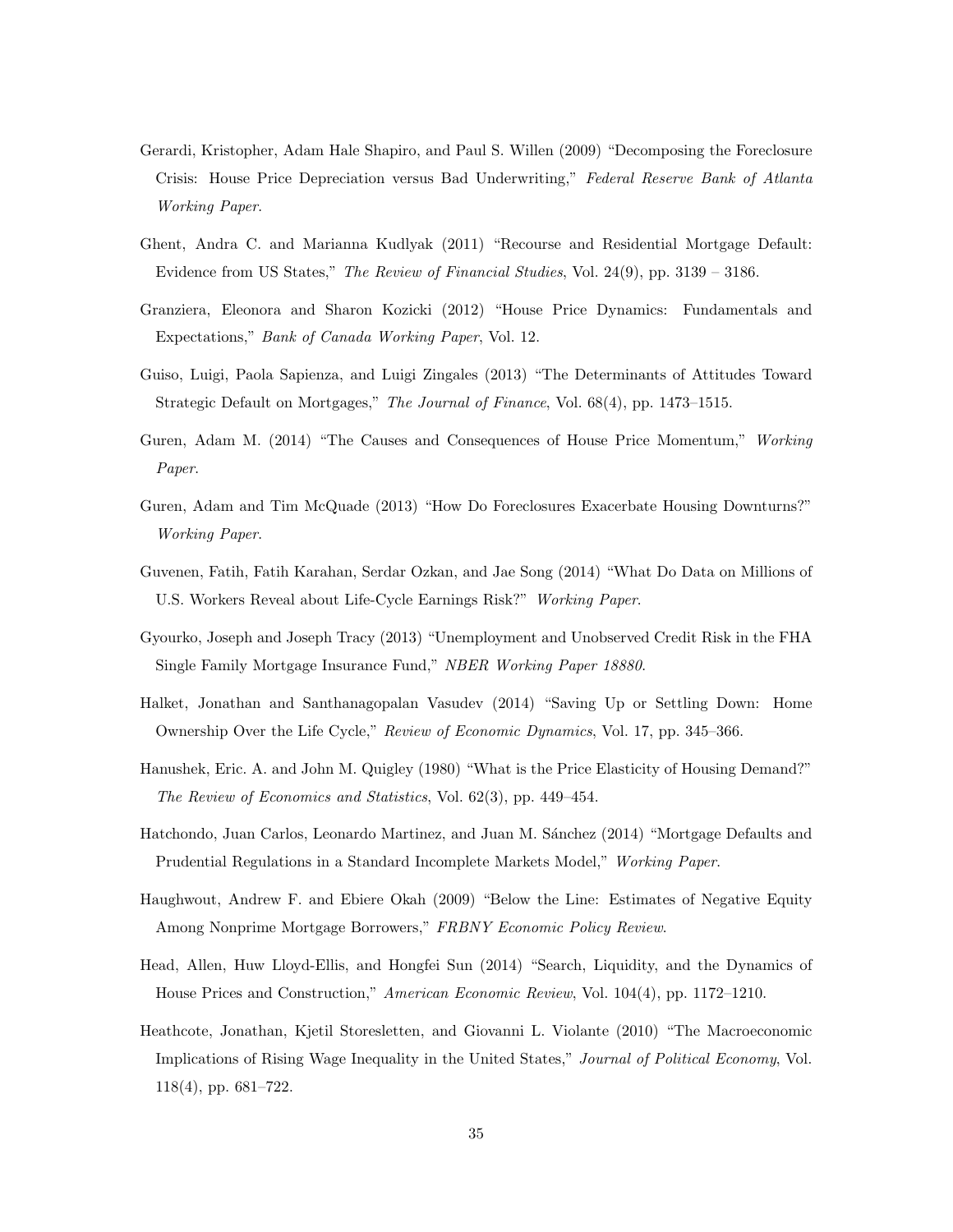- <span id="page-35-9"></span>Hellerstein, Judith K., Melinda Sandler Morrill, and Ben Zou (2013) "Business Cycles and Divorce: Evidence from Microdata," Economics Letters, Vol. 118, pp. 68–70.
- <span id="page-35-5"></span>Herkenhoff, Kyle F. and Lee E. Ohanian (2013) "Foreclosure Delay and U.S. Unemployment," Working Paper.
- <span id="page-35-4"></span>Jeske, Karsten, Dirk Krueger, and Kurt Mitman (2013) "Housing, Mortgage Bailout Guarantees and the Macro Economy," Journal of Monetary Economics, Vol. 60, pp. 917–935.
- <span id="page-35-12"></span>Kaplan, Greg and Gianluca Violante (2012) "A Model of the Consumption Response to Fiscal Stimulus Payments," Mimeo.
- <span id="page-35-2"></span>Kau, James B., Donald C. Keenan, and Taweon Kim (1994) "Default Probabilities for Mortgages," Journal of Urban Economics, Vol. 35, pp. 278–296.
- <span id="page-35-6"></span>Khandani, Amir E., Andrew W. Lo, and Robert C. Merton (2013) "Systemic Risk and the Refinancing Ratchet Effect," Journal of Financial Economics, Vol. 108, pp. 29–45.
- <span id="page-35-13"></span>Kiel, Katherine A. and Jeffrey E. Zabel (1999) "The Accuracy of Owner-Provided House Values: The 1978 - 1991 American Housing Survey," Real Estate Economics, Vol. 27(2), pp. 263–298.
- <span id="page-35-10"></span>Krainer, John (2001) "A Theory of Liquidity in Residential Real Estate Markets," Journal of Urban Economics, Vol. 49, pp. 32–53.
- <span id="page-35-0"></span>Laufer, Steven (2013) "Equity Extraction and Mortgage Default," Finance and Economics Discussion Series.
- <span id="page-35-7"></span>Li, Wenli, Haiyong Liu, Fang Yang, and Rui Yao (2014a) "Housing over Time and over the Life Cycle: A Structural Estimation," Working Paper.
- <span id="page-35-1"></span>Li, Wenli, Costas Meghir, and Florian Oswald (2014b) "Consumer Bankruptcy and Mortgage Default," Working Paper.
- <span id="page-35-11"></span>Love, David A. (2010) "The Effects of Marital Status and Children on Savings and Portfolio Choice," The Review of Financial Studies, Vol. 23(1), pp. 385–432.
- <span id="page-35-8"></span>Lovenheim, Michael F. and Kevin J. Mumford (2013) "Do Family Wealth Shocks Affect Fertility Choices? Evidence from the Housing Market," The Review of Economics and Statistics, Vol. 95(2), pp. 464–475.
- <span id="page-35-3"></span>Mitman, Kurt (2012) "Macroeconomic Effects of Bankruptcy & Foreclosure Policies," Working Paper.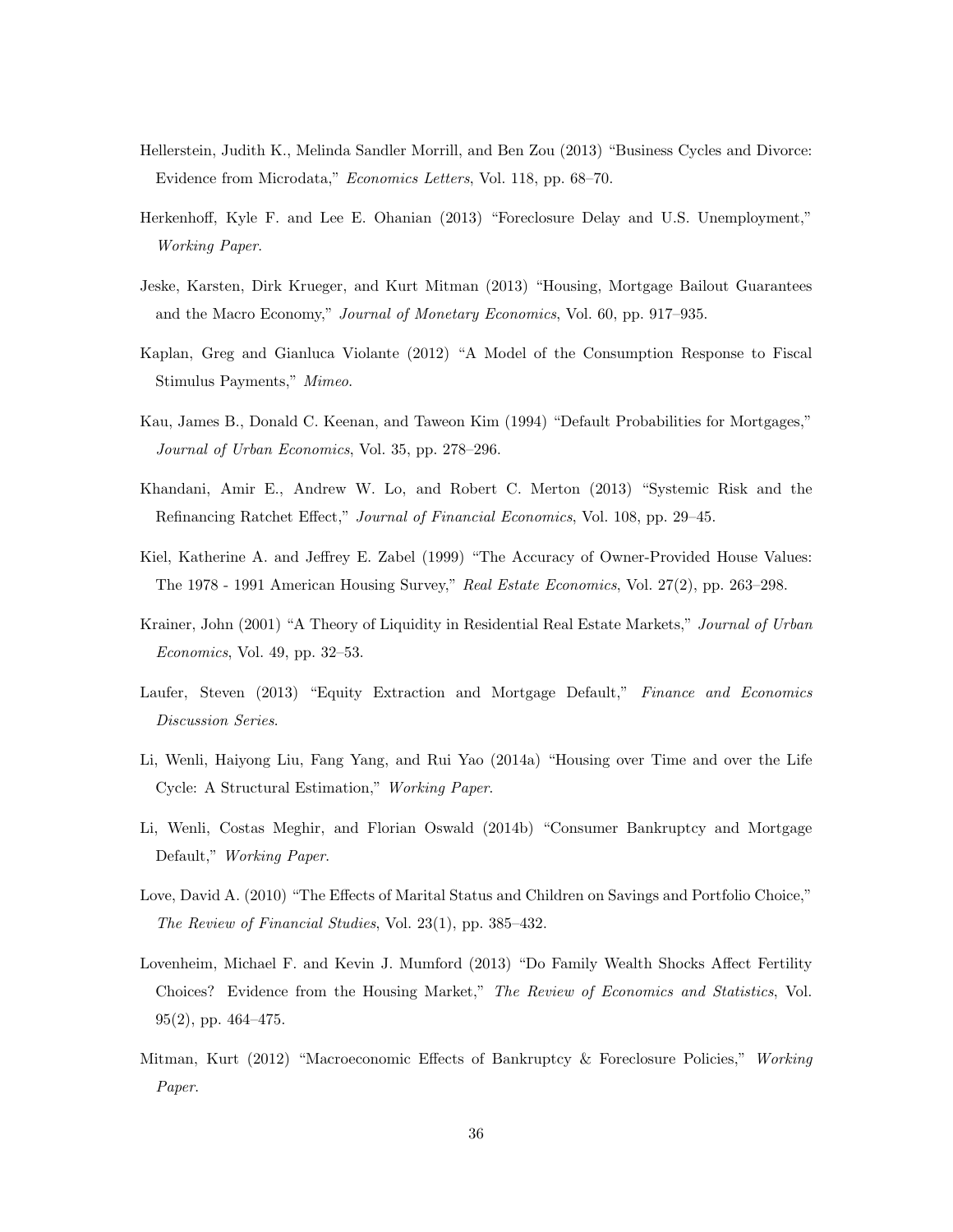- <span id="page-36-9"></span>Pakes, Ariel and David Pollard (1989) "Simulation and the Asymptotics of Optimization Estimators," Econometrica, Vol. 57(5), pp. 1027–1057.
- <span id="page-36-11"></span>Pennington-Cross, Anthony (2003) "Subprime & Prime Mortgages: Loss Distributions," OFHEO Working Paper 03-1.
- <span id="page-36-12"></span>(2010) "The Duration of Foreclosures in the Subprime Mortgage Market: A Competing Risks Model with Mixing," Journal of Real Estate and Financial Economics, Vol. 40, pp. 109–129.
- <span id="page-36-3"></span>Piazzesi, Monika, Martin Schneider, and Selale Tuzel (2007) "Housing, Consumption, and Asset Pricing," Journal of Financial Economics, Vol. 83, pp. 531–569.
- <span id="page-36-0"></span>Qi, Min and Xiaolong Yang (2009) "Loss Given Default of High Loan-to-Value Residential Mortgages," Journal of Banking and Finance, Vol. 33, pp. 788–799.
- <span id="page-36-1"></span>Quintin, Erwan (2012) "More Punishment, Less Default?" Annals of Finance, Vol. 8, pp. 427–454.
- <span id="page-36-2"></span>Schelkle, Thomas (2014) "Mortgage Default During the U.S. Mortgage Crisis," University of Cologne Working Paper Series in Economics, Vol. 72.
- <span id="page-36-10"></span>Shiller, Robert (2008) "Understanding Recent Trends in House Prices and Homeownership," Housing, Housing Finance and Monetary Policy, Jackson Hole Conference Series, pp. 85–123.
- <span id="page-36-4"></span>Stokey, Nancy L. (2009) "Moving Costs, Nondurable Consumption, and Portfolio Choice," Journal of Economic Theory, Vol. 144, pp. 2419–2439.
- <span id="page-36-6"></span>Voena, Alessandra (2012) "Yours, Mine, and Ours: Do Divorce Laws Affect the Intertemporal Behavior of Married Couples?" Working Paper.
- <span id="page-36-8"></span>Wardle, Lynn and Laurence Nolan (2011) Family Law in the USA: Kluwer Law International.
- <span id="page-36-5"></span>Weiss, Yoram and Robert J. Willis (1997) "Match Quality, New Information, and Marital Dissolution," *Journal of Labor Economics*, Vol. 15(1), pp. S293–S329.
- <span id="page-36-7"></span>Wheaton, William C. (1990) "Vacancy, Search, and Prices in a Housing Market Matching Model," Journal of Political Economy, Vol. 98(6), pp. 1270–1292.

#### Appendix 7

This appendix examines the distribution of LTVs among defaulters (which I denote  $\mathcal{D}$ ) from a number of sources and time periods. The evidence suggests that around 80 to 90% of defaulters have positive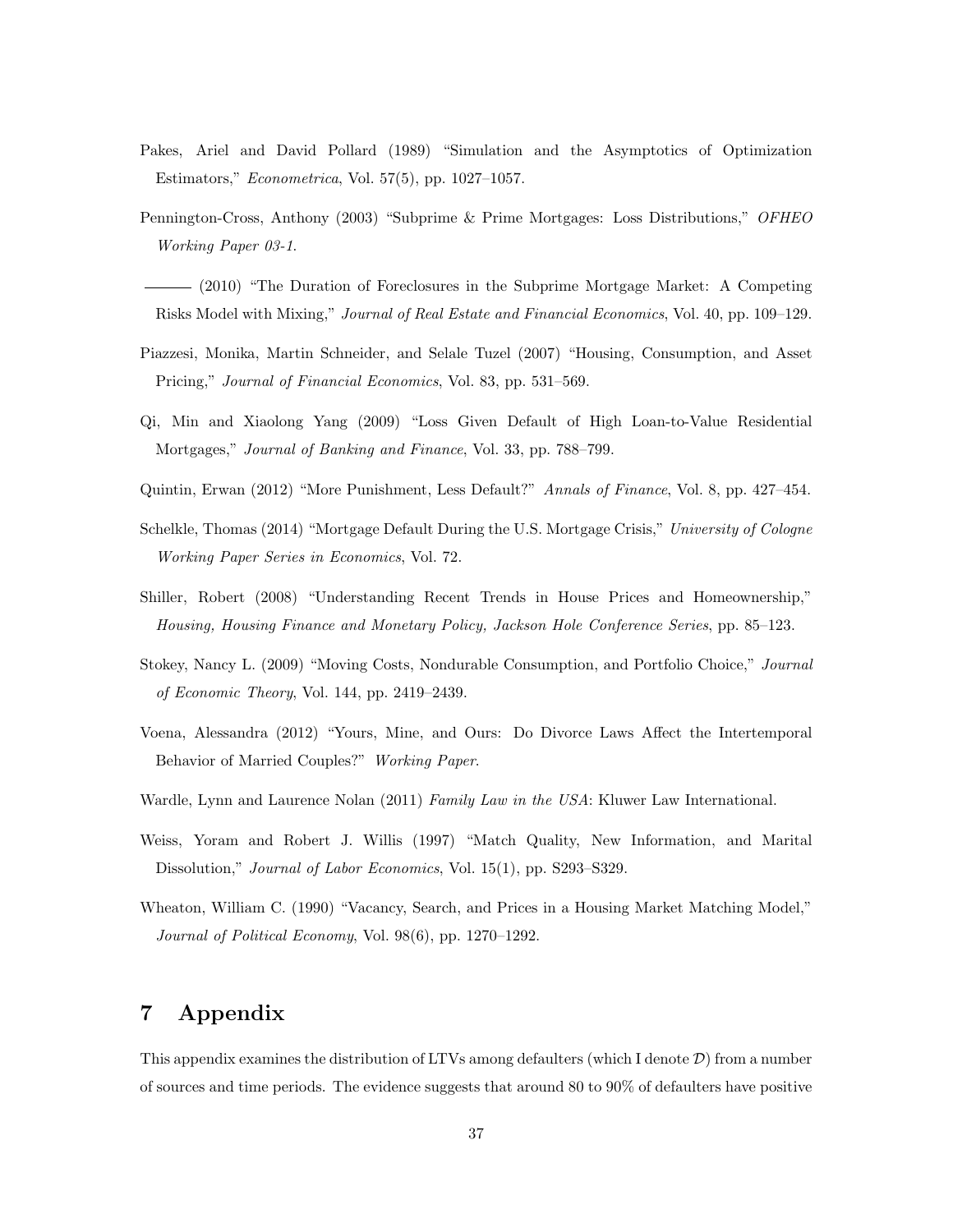equity in "normal" times, while 30 to 50% of defaulters were abovewater during the recent mortgage crisis. However, there are concerns with every dataset considered, and these estimates should only be viewed as approximations. A key priority for future empirical work should be to examine how  $D$ has evolved over time.

The assumption that negative (effective) equity is a necessary condition for default is ubiquitous in the literature. This assumption is often justified with evidence that underwater homeowners are particularly likely to default, which has been shown by many papers including [Deng](#page-33-1) et al. [\(2000\)](#page-33-1), [Foote](#page-33-2) et al. [\(2008\)](#page-33-2), [Gerardi](#page-34-4) et al. [\(2009\)](#page-34-4), [Haughwout](#page-34-3) and Okah [\(2009\)](#page-34-3), [Elul](#page-33-3) et al. [\(2010\)](#page-33-3), and [Gerardi](#page-33-6) et al. [\(2013\)](#page-33-6). However, many of these same papers show that abovewater homeowners default with positive probability, e.g. [Foote](#page-33-2) et al. [\(2008\)](#page-33-2), [Gerardi](#page-34-4) et al. [\(2009\)](#page-34-4), [Haughwout](#page-34-3) and [Okah](#page-34-3) [\(2009\)](#page-34-3), [Elul](#page-33-3) et al. [\(2010\)](#page-33-3), and [Gerardi](#page-33-6) et al. [\(2013\)](#page-33-6). This means that negative equity is not a necessary condition for default. Indeed, if most homeowners are abovewater, then most defaulters may be abovewater, even though abovewater homeowners are less likely to default individually.<sup>[33](#page-0-0)</sup> This is the case in normal times.

Homeowners with small amounts of equity may still be "effectively underwater", i.e. they could lose money by selling their home after accounting for transaction costs. Estimates of these transaction costs are typically near 6% [\(Bajari](#page-32-0) et al. [\(2013\)](#page-32-0)), and can be as as high as 15% [\(Li](#page-35-7) et [al.](#page-35-7) [\(2014a\)](#page-35-7)) of the house value. However, estimates near 15% come from structural models of housing demand (not default) that need to explain low levels of mobility in the data. These high estimates are understood to include psychic costs of selling in addition to actual financial costs, which Li et [al.](#page-35-7) [\(2014a\)](#page-35-7) place at 10% of the house value. Regardless, households with LTVs as low as 50 are observed to default with an empirically significant probability, so transaction costs alone cannot explain abovewater default. This is discussed further below.

Conversely, unconstrained homeowners may prefer selling their home to defaulting even if this entails a small financial cost, since there are many nonfinancial costs associated with default. Defaulters often lose meaningful access to credit markets for years. They may have other assets seized by the mortgage lender, if they are underwater in a recourse state. There is also evidence of significant psychic costs of default; in survey data, [Guiso](#page-34-13) et al. [\(2013\)](#page-34-13) find that 82% of respondents believe that strategic default is morally wrong. Therefore, the LTV at which a homeowner would financially "break even" by choosing to sell rather than default is a lower bound of the LTV at which they optimally choose not to default, even in a model where house sales are instantenous.

Regardless of these concerns, formulating effective policy requires a good understanding of

 $33$ For example, [Elul](#page-33-3) et al. [\(2010\)](#page-33-3) report that, in their panel sample — which is chosen specifically to maximize the incidence of negative equity — less than 4% of homeowners are underwater. Therefore abovewater homeowners outnumber underwater homeowners in their sample by more than 24 to 1.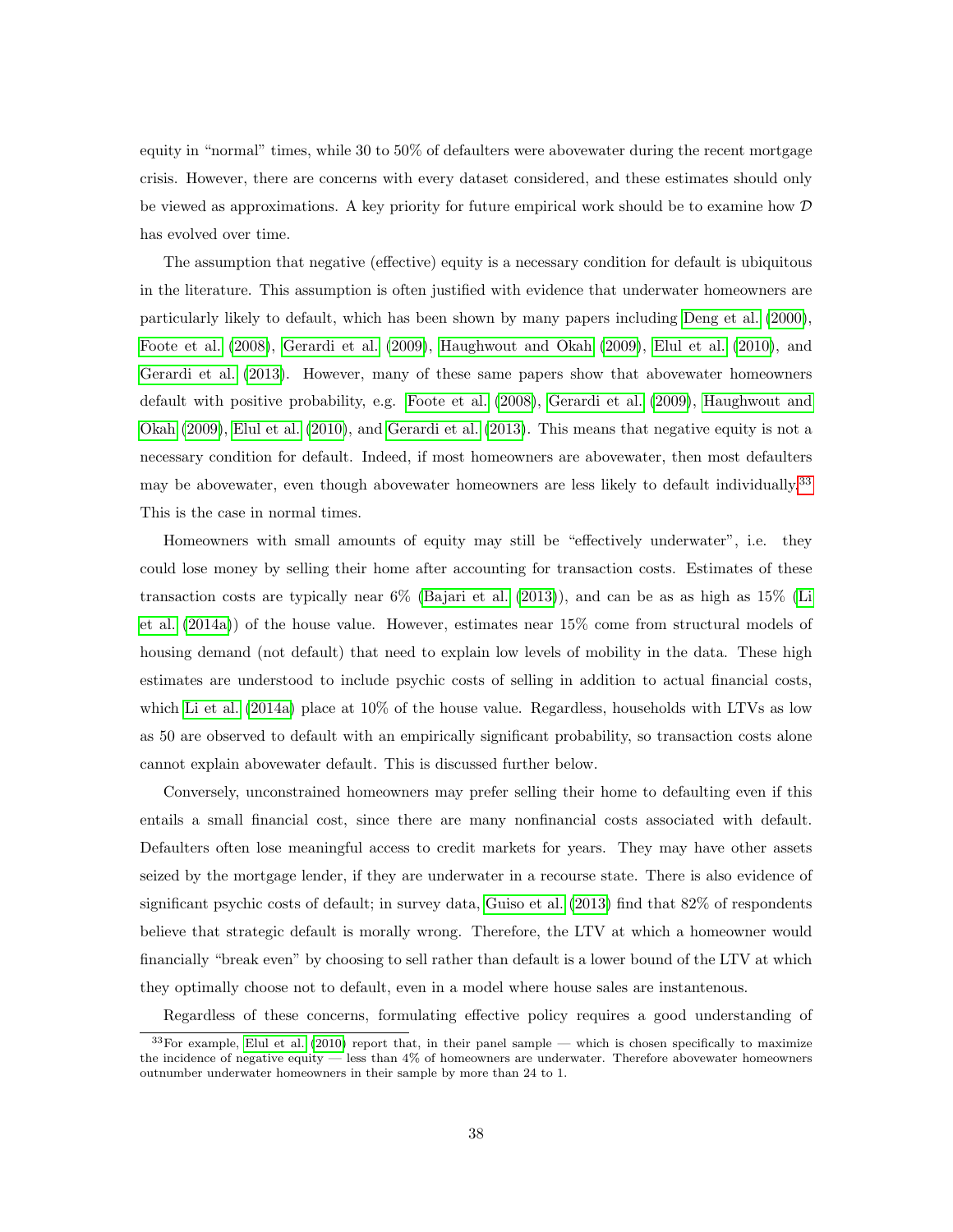the distribution D. For example, homeowners with LTVs of 150 and 98 may both be effectively underwater. However, as shown in Section [5,](#page-23-0) recourse can discourage the first from defaulting while encouraging the second.

Data before 2002 Evidence from before the housing boom (and subsequent bust) of the 2000s strongly suggests that most defaulters had positive equity. [Ambrose](#page-32-12) and Capone [\(1998\)](#page-32-12) estimate that, in their sample of defaulted FHA mortgages from 1988 through 1994, 90.3% of foreclosed homeowners had positive equity. Using Freddie Mac data from 1976-1992, [Deng](#page-33-1) et al. [\(2000\)](#page-33-1) estimate that defaulters have a 9.18% probability of being underwater, on average. [Pennington-Cross](#page-36-11) [\(2003\)](#page-36-11) finds that, in a sample of Fannie Mae and Freddie Mac foreclosed homeowners from 1995-1999, 99.7% had positive equity while  $38.1\%$  had LTVs below 80. Unfortunately, the datasets in these papers are loan-level. Therefore their LTV estimates are based only on the first lien against a property, and so they will seriously understimate the combined LTV of homeowners with other liens. However, in the 1998 and 2001 SCF, less than 20% of defaulting homeowners have either a second mortgage or a home equity line of credit. Hence, these papers are still strong evidence that (in "normal" times) most defaulters have positive equity.

However, since the SCF has data on second and third liens, its data may be more informative regarding the distribution  $\mathcal{D}$ . I replicate Figure [1](#page-1-0) here, which also includes the LTV distribution of mortgagors for comparison. There is an intuitive explanation for why abovewater homeowners constitute the majority of defaulters: they constitute the vast majority of mortgagors.



Figure 13: Distribution of Loan-to-Value Ratios of Mortgagors and Defaulters

There are concerns with SCF data. House values are self-reported in the SCF (and other surveys,

like the PSID). They will be biased upwards if home owners systematically overestimate the value of their homes. Research typically finds that, on average, homeowners overestimate the value of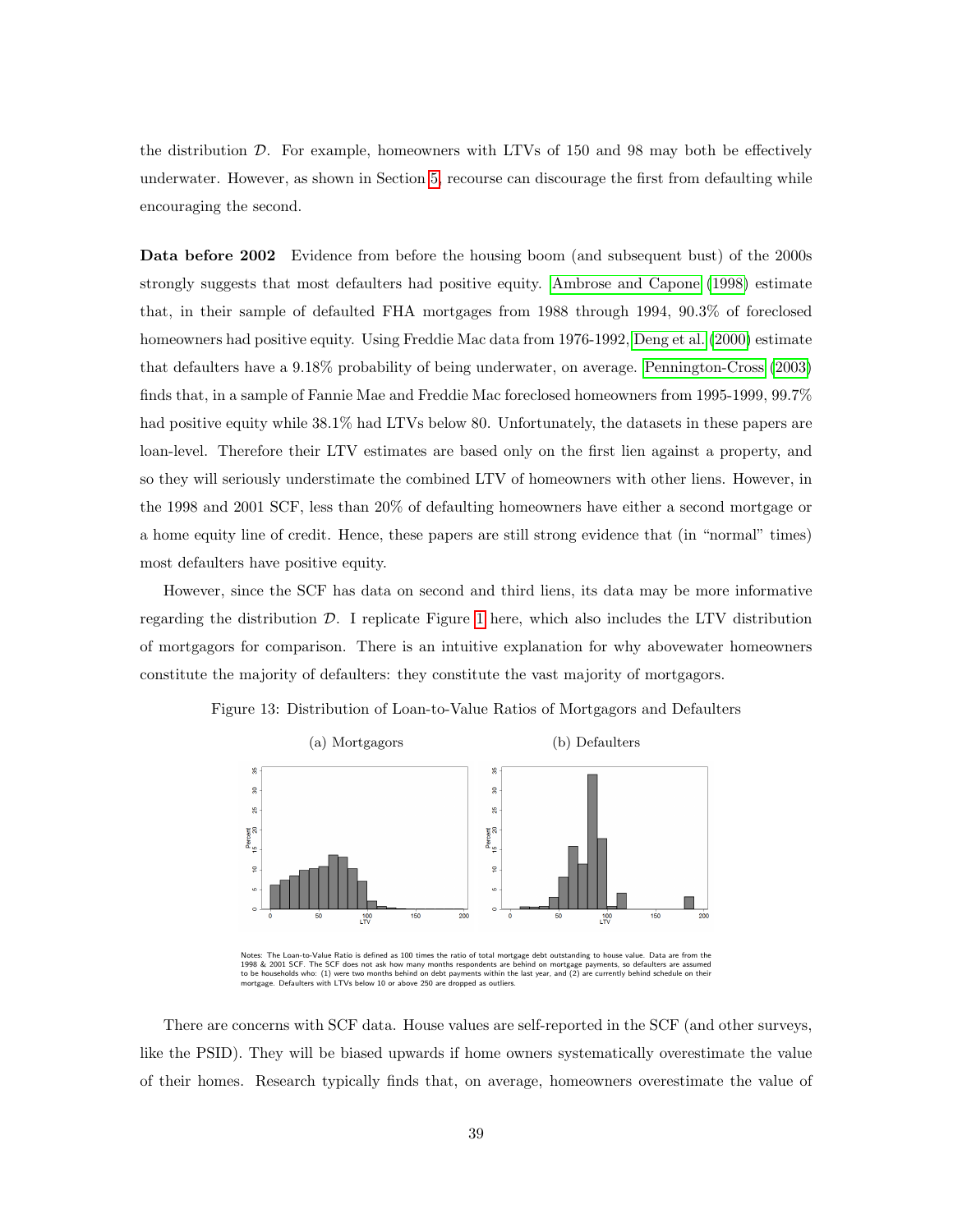their home by 5-10% (e.g. Kiel and [Zabel](#page-35-13) [\(1999\)](#page-35-13)). This bias is important to keep in mind, but the homeowner's valuation of the home is the input into her decision to default on it. The market value of the home only matters if homeowners interact with the market, which they may do either by trying to sell the home or by refinancing the mortgage. But if homeowners interact with the market, they are likely to learn the market value of their home. Most importantly, as discussed earlier the estimates in [Ambrose](#page-32-12) and Capone [\(1998\)](#page-32-12), [Deng](#page-33-1) et al. [\(2000\)](#page-33-1), and [Pennington-Cross](#page-36-11) [\(2003\)](#page-36-11) are from loan-level datasets and are very similar. Therefore it does not seem that this concern is quantitatively significant.

Another concern is that the distribution of LTVs among defaulters will differ from the distribution of LTVs among foreclosed homeowners, if homeowners become more likely to transition from default to completed foreclosure as LTV increases. Available evidence suggests that this concern is not as important as it might seem.<sup>[34](#page-0-0)</sup> [Ambrose](#page-32-12) and Capone [\(1998\)](#page-32-12) find that, in their sample,  $31.2\%$ of defaulters with positive equity lose their home to foreclosure, while 42.7% of defaulters with negative equity do. The sample in [Pennington-Cross](#page-36-11) [\(2003\)](#page-36-11) consists of foreclosed homeowners. Further evidence from the mortgage crisis, presented below, confirms this view.

Data from the Mortgage Crisis Much more data on mortgages and default is available since the beginning of the mortgage crisis. I present some of this data here.

Due to the surge in mortgage credit before the crisis, as documented by [Laufer](#page-35-0) [\(2013\)](#page-35-0) and [Chen](#page-32-3) et [al.](#page-32-3) [\(2013\)](#page-32-3), and the subsequent collapse in house prices, far more homeowners and defaulters had negative equity during the crisis than in earlier periods. Figure [14](#page-40-0) compares the distribution  $\mathcal D$ in the 1998-2001 SCF with the same distribution in 2010. Though a much higher proportion of defaulters had negative equity in 2010 than in 1998 and 2001, many — perhaps most — still had positive equity.

Again, one concern with cross-sectional SCF data is that it only covers defaulters, who may or may not lose their home to foreclosure. However, differences in hazard rates into completed foreclosure do not seem to be a first-order concern for defaulters with LTVs above 60.<sup>[35](#page-0-0)</sup> In a sample of seriously delinquent subprime loans, [Pennington-Cross](#page-36-12) [\(2010\)](#page-36-12) shows that the hazard rate into completed foreclosure is virtually constant between LTVs of 80 and 110. In his sample, even homeowners with LTVs between 50 and 60 have over one quarter the hazard rate into completed foreclosure of underwater homeowners. The PSID (which only has default data beginning in 2008) and the 2007-2009 SCF panel include data on homeowners who were delinquent on their mortgage at the time of the interview, and who subsequently lost their home to foreclosure. The LTV distribution

<sup>&</sup>lt;sup>34</sup>One potential explanation is that mortgage lenders have greater incentives to avoid foreclosure as LTV increases. <sup>35</sup>However, it does seem that defaulters with very low LTVs (below 50) rarely lose their home to foreclosure.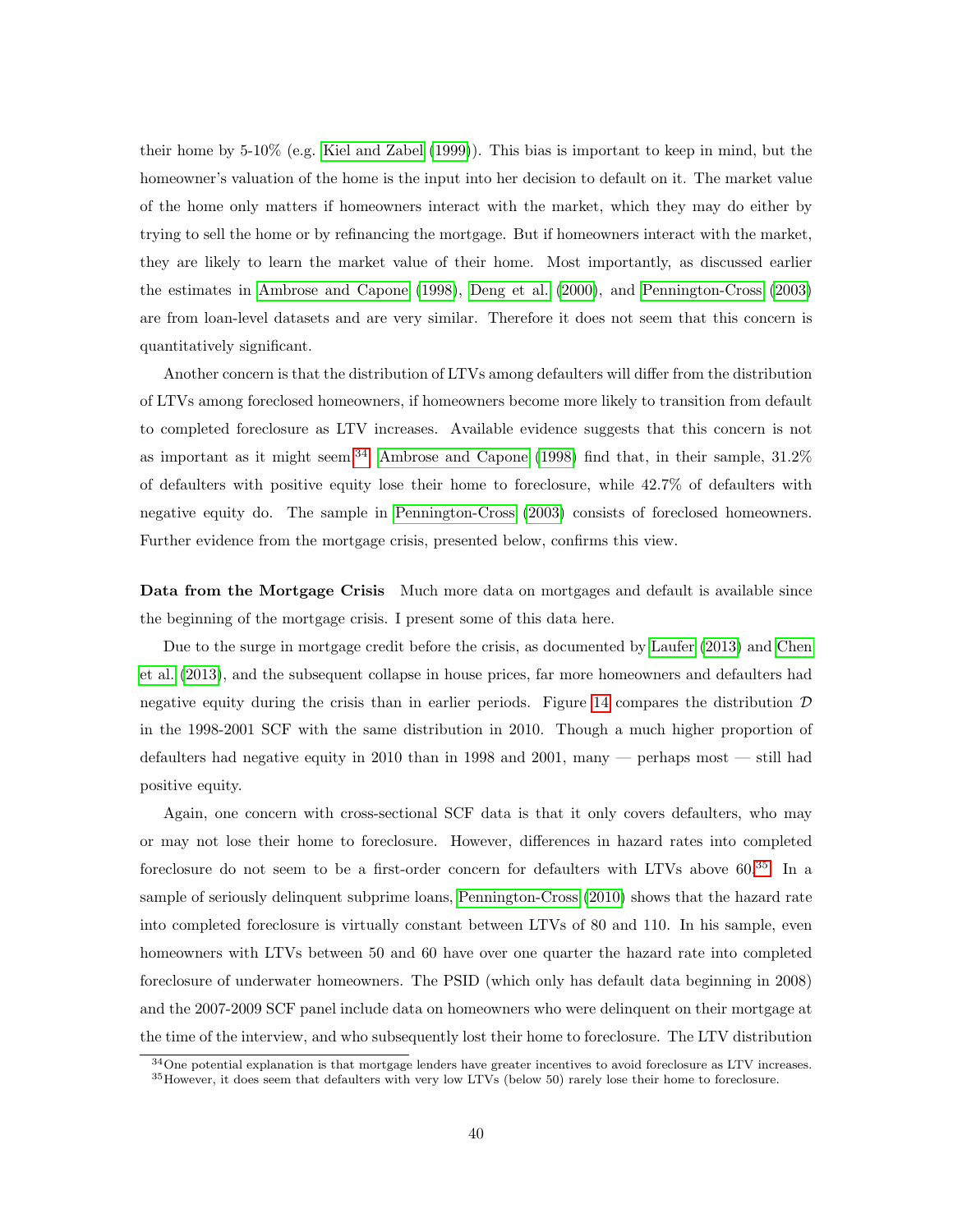<span id="page-40-0"></span>



of these homeowners is shown in Figure [15.](#page-40-1) Figure [15](#page-40-1) draws from a very small sample, consisting of just 8 families in the SCF and 26 families in the PSID, and should be treated with caution. Still, it is entirely consistent with the findings in [Pennington-Cross](#page-36-12) [\(2010\)](#page-36-12).

<span id="page-40-1"></span>



Notes: The Loan-to-Value Ratio is defined as 100 times the ratio of total mortgage debt outstanding to house value. Data shown are<br>from homeowners who were delinquent on their mortgage at the time of the first survey (2007 also includes homeowners who were current on their mortgage during the 2008 survey, but thought they were "very likely" to fall behind<br>in the future, and subsequently lost their home to foreclosure. in the future, and subsequently lost their home to foreclos

Thus, all available evidence from the PSID and SCF suggests that, even at the height of the mortgage crisis, over half of defaulters had positive equity. Still, given the concerns about these datasets described above, this is probably an upper bound on the true figure.

A useful lower bound comes from [Haughwout](#page-34-3) and Okah [\(2009\)](#page-34-3). In their sample of subprime or Alt-A ("nonprime") securitized mortgages in December 2008, they estimate that 31% of homeowners that are in foreclosure, or have been foreclosed on, have positive equity. Since nonprime mortgagors are more likely to have negative equity than prime mortgagors, I view this likely to be a lower bound on the true fraction of abovewater foreclosed homeowners in December 2008.